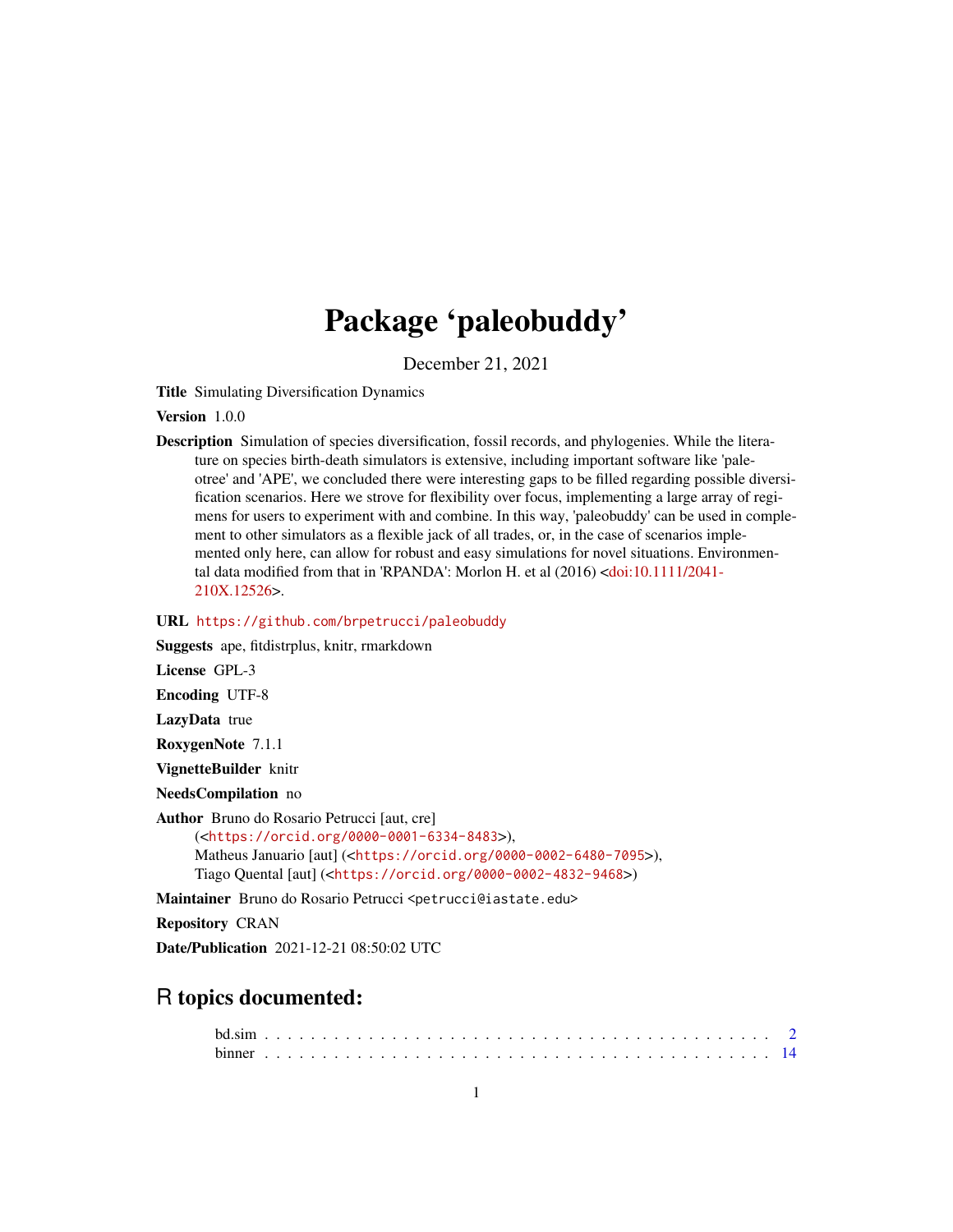# <span id="page-1-0"></span>2 bd.sim based on the contract of the contract of the contract of the contract of the contract of the contract of the contract of the contract of the contract of the contract of the contract of the contract of the contract

| Index |                     |  |  |  |  |  |  |  |  |  |  |  |  |  |  |  |  | 62 |
|-------|---------------------|--|--|--|--|--|--|--|--|--|--|--|--|--|--|--|--|----|
|       |                     |  |  |  |  |  |  |  |  |  |  |  |  |  |  |  |  |    |
|       |                     |  |  |  |  |  |  |  |  |  |  |  |  |  |  |  |  |    |
|       |                     |  |  |  |  |  |  |  |  |  |  |  |  |  |  |  |  |    |
|       |                     |  |  |  |  |  |  |  |  |  |  |  |  |  |  |  |  |    |
|       |                     |  |  |  |  |  |  |  |  |  |  |  |  |  |  |  |  |    |
|       | $phylo. to . sim35$ |  |  |  |  |  |  |  |  |  |  |  |  |  |  |  |  |    |
|       |                     |  |  |  |  |  |  |  |  |  |  |  |  |  |  |  |  |    |
|       |                     |  |  |  |  |  |  |  |  |  |  |  |  |  |  |  |  |    |
|       |                     |  |  |  |  |  |  |  |  |  |  |  |  |  |  |  |  |    |
|       |                     |  |  |  |  |  |  |  |  |  |  |  |  |  |  |  |  |    |
|       |                     |  |  |  |  |  |  |  |  |  |  |  |  |  |  |  |  |    |
|       |                     |  |  |  |  |  |  |  |  |  |  |  |  |  |  |  |  |    |

bd.sim *General rate Birth-Death simulation*

# Description

Simulates a species birth-death process with general rates for any number of starting species. Allows for the speciation/extinction rate to be  $(1)$  a constant,  $(2)$  a function of time,  $(3)$  a function of time and;or an environmental variable, or (4) a vector of numbers representing a step function. Allows for constraining results on the number of species at the end of the simulation, either total or extant. The function can also take an optional shape argument to generate age-dependence on speciation and/or extinction, assuming a Weibull distribution as a model of age-dependence. Returns a sim object (see ?sim). It may return true extinction times or simply information on whether species lived after the maximum simulation time, depending on simulation settings.

# Usage

```
bd.sim(
  n0,
  lambda,
 mu,
  tMax,
  lShape = NULL,
 mShape = NULL,
  envL = NULL,envM = NULL,
  lShifts = NULL,
 mShifts = NULL,
 nFinal = c(0, Inf),
  nExtant = c(0, Inf),trueExt = FALSE
)
```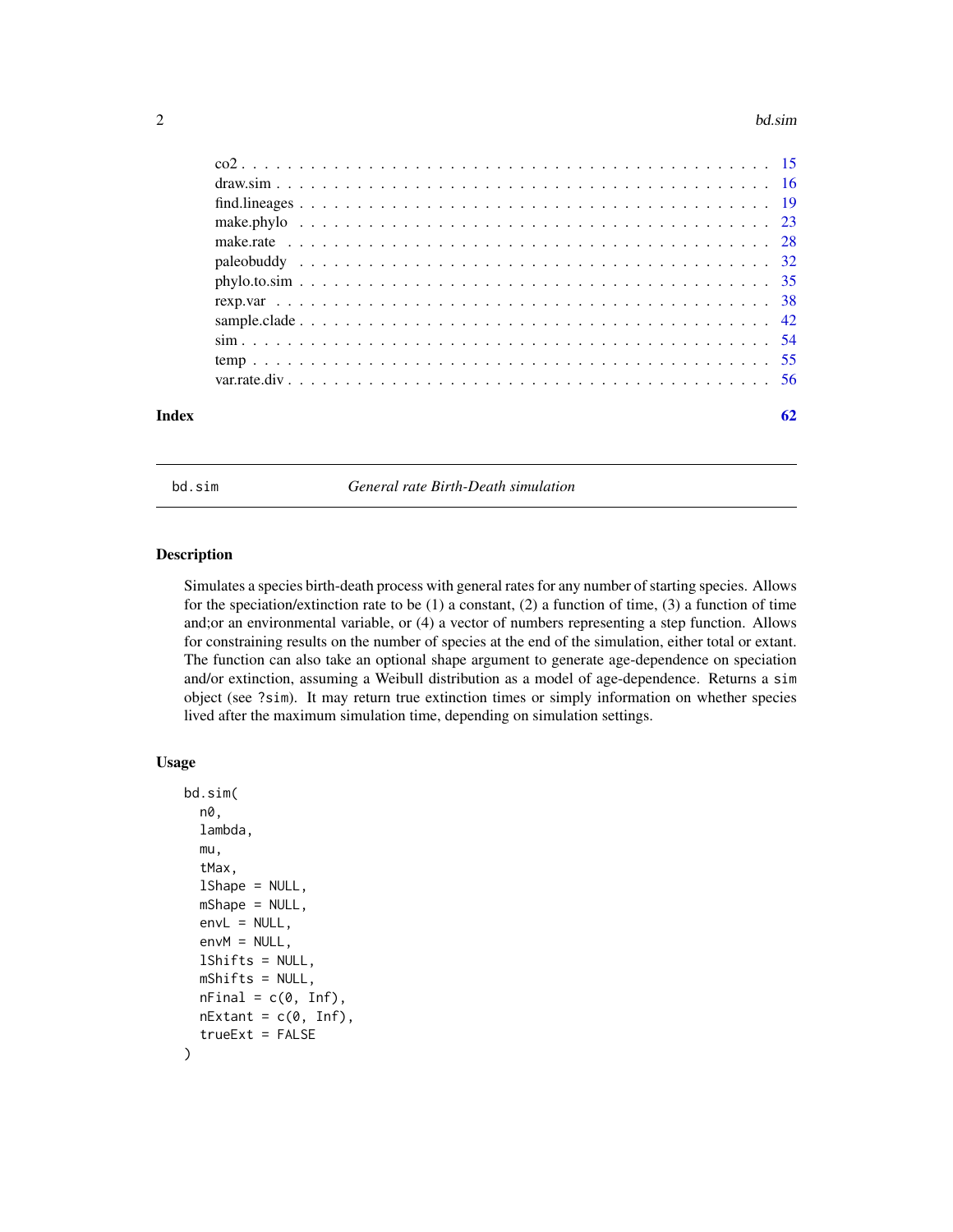# bd.sim 3

# Arguments

| n0            | Initial number of species. Usually 1, in which case the simulation will describe<br>the full diversification of a monophyletic lineage. Note that when lambda is<br>less than or equal to mu, many simulations will go extinct before speciating even<br>once. One way of generating large sample sizes in this case is to increase n0,<br>which will simulate the diversification of a paraphyletic group.                                                                                                                                                                                                                                                                                                                                                                                             |
|---------------|---------------------------------------------------------------------------------------------------------------------------------------------------------------------------------------------------------------------------------------------------------------------------------------------------------------------------------------------------------------------------------------------------------------------------------------------------------------------------------------------------------------------------------------------------------------------------------------------------------------------------------------------------------------------------------------------------------------------------------------------------------------------------------------------------------|
| lambda        | Speciation rate (events per species per million years) over time. It can be a<br>numeric describing a constant rate, a function(t) describing the variation in<br>speciation over time $t$ , a function $(t, env)$ describing the variation in specia-<br>tion over time following both time AND an environmental variable (please see<br>envL for details) or a vector containing rates that correspond to each rate be-<br>tween speciation rate shift times times (please see 1Shifts). Note that lambda<br>should always be greater than or equal to zero.                                                                                                                                                                                                                                          |
| mu            | Similar to lambda, but for the extinction rate.                                                                                                                                                                                                                                                                                                                                                                                                                                                                                                                                                                                                                                                                                                                                                         |
|               | Note: rates should be considered as running from 0 to tMax, as the simulation<br>runs in that direction even though the function inverts speciation and extinction<br>times before returning.                                                                                                                                                                                                                                                                                                                                                                                                                                                                                                                                                                                                           |
| tMax          | Ending time of simulation, in million years after the clade origin. Any species<br>still living after tMax is considered extant, and any species that would be gener-<br>ated after tMax is not present in the return.                                                                                                                                                                                                                                                                                                                                                                                                                                                                                                                                                                                  |
| <b>1Shape</b> | Shape parameter defining the degree of age-dependency in speciation rate. This<br>will be equal to the shape parameter in a Weibull distribution: as a species'<br>longevity increases (negative age-dependency). When larger than one, specia-<br>tion rate will increase as a species' longevity increases (positive age-dependency).<br>It may be a function of time, but see note below for caveats therein. Default<br>is NULL, equivalent to an age-independent process. For 1Shape != NULL (in-<br>cluding when equal to one), lambda will be considered a scale $(= 1/rate)$ , and<br>rexp. var will draw a Weibull distribution instead of an exponential. This means<br>Weibull(rate, $1$ ) = Exponential(1/rate). Note that even when 1Shape != NULL,<br>lambda may still be time-dependent. |
| mShape        | Similar to 1Shape, but for the extinction rate.<br>Note: Simulations with time-varying shape behave within theoretical expecta-<br>tions for most cases, but if shape is lower than 1 and varies too much (e.g. 0.5)<br>+ 0.5*t), it can be biased for higher waiting times due to computational error.<br>A degree of time dependence of the order of $0.01$ events/my $^2$ are advisable.<br>It might, although rarely, exhibit a small bias when using shape functions with<br>abrupt time variations. In both cases, error is still quite low for the purposes of<br>the package.                                                                                                                                                                                                                   |
|               | Note: Shape must be greater than 0. We arbitrarily chose 0.01 as the minimum<br>accepted value, so if shape is under 0.01 for any reasonable time in the simula-<br>tion, it returns an error.                                                                                                                                                                                                                                                                                                                                                                                                                                                                                                                                                                                                          |
| envL          | A data. frame describing a time series that represents the variation of an en-<br>vironmental variable (e.g. CO2, temperature, available niches, etc) with time.<br>The first column of this data. frame must be time, and the second column must<br>be the values of the variable. This will be internally passed to the make.rate<br>function, to create a speciation rate variation in time following the interaction                                                                                                                                                                                                                                                                                                                                                                                |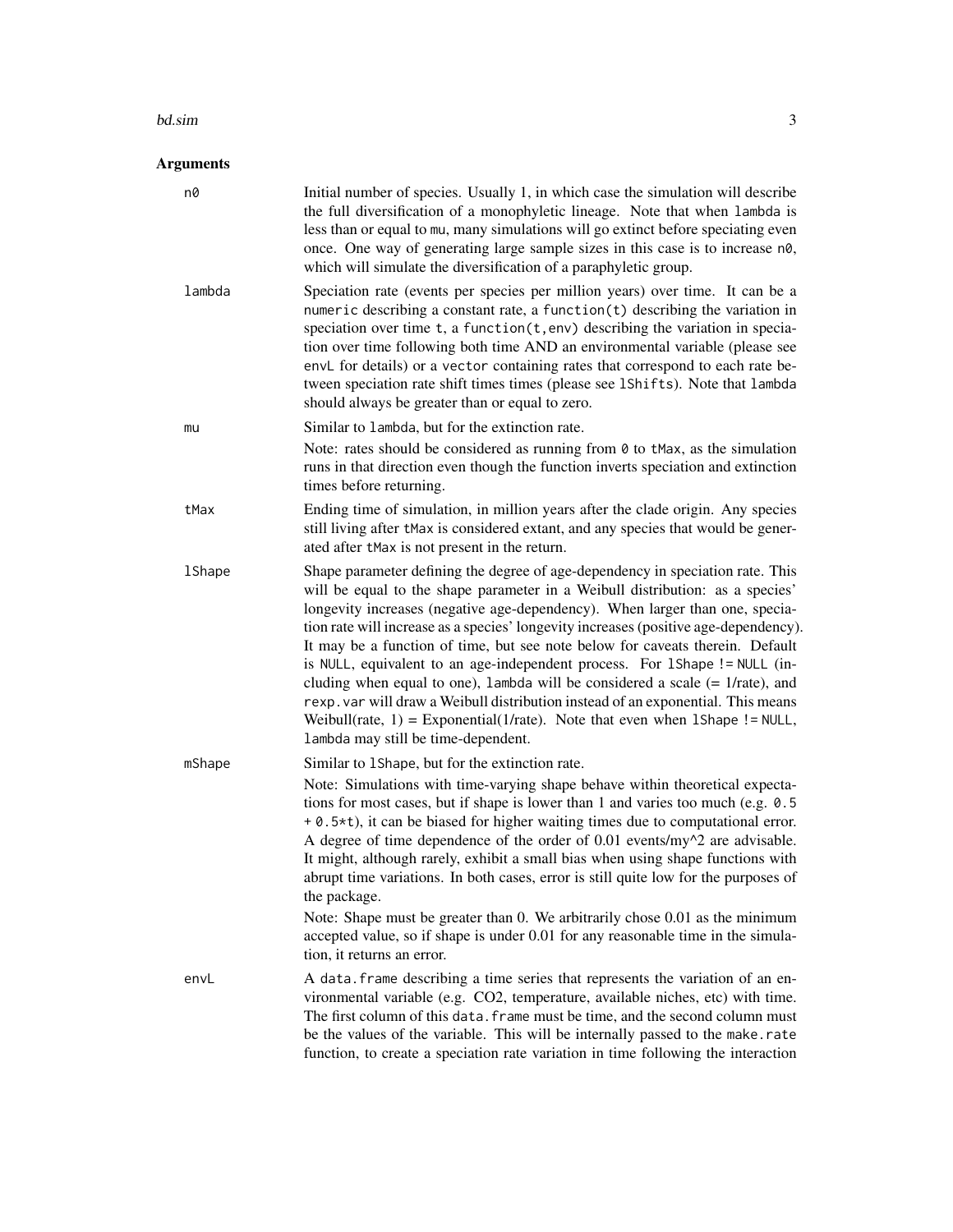|                | between the environmental variable and the function. Note paleobuddy has<br>two environmental data frames, temp and co2. One can check RPANDA for more<br>examples, or use their own time series of a variable of interest                                                                                                                                                                                                                                                                                                             |
|----------------|----------------------------------------------------------------------------------------------------------------------------------------------------------------------------------------------------------------------------------------------------------------------------------------------------------------------------------------------------------------------------------------------------------------------------------------------------------------------------------------------------------------------------------------|
| envM           | Similar to envL, but for the extinction rate.                                                                                                                                                                                                                                                                                                                                                                                                                                                                                          |
| <b>1Shifts</b> | Vector of rate shifts. First element must be the starting time for the simulation<br>( $\theta$ or tMax). It must have the same length as lambda. $c(\theta, x, t$ Max) is equivalent<br>to $c$ (tMax, tMax -x, 0) for the purposes of make.rate.                                                                                                                                                                                                                                                                                      |
| mShifts        | Similar to mShifts, but for the extinction rate.                                                                                                                                                                                                                                                                                                                                                                                                                                                                                       |
| nFinal         | A vector of length 2, indicating an interval of acceptable number of species<br>at the end of the simulation. Default value is $c(\theta, \text{Inf})$ , so that any number<br>of species (including zero, the extinction of the whole clade) is accepted. If<br>different from default value, simulation will restart until the number of total<br>species at tMax is in the nFinal interval. Note that nFinal must be a sensible<br>vector. The function will error if its maximum is lower than 1, or if its length is<br>not $2$ . |
| nExtant        | A vector of length 2, indicating an interval of acceptable number of extant<br>species at the end of the simulation. Equal to nFinal in every respect except for<br>that.                                                                                                                                                                                                                                                                                                                                                              |
|                | Note: The function returns NA if it runs for more than 100000 iterations without<br>fulfilling the requirements of nFinal and nExtant.                                                                                                                                                                                                                                                                                                                                                                                                 |
|                | Note: Using values other than the default for nFinal and nExtant will condition<br>simulation results.                                                                                                                                                                                                                                                                                                                                                                                                                                 |
| trueExt        | A logical indicating whether the function should return true or truncated ex-<br>tinction times. When TRUE, time of extinction of extant species will be the true<br>time, otherwise it will be NA if a species is alive at the end of the simulation.                                                                                                                                                                                                                                                                                 |
|                | Note: This is interesting to use to test age-dependent extinction. Age-dependent<br>speciation would require all speciation times (including the ones after extinc-<br>tion) to be recorded, so we do not attempt to add an option to account for that.<br>Since age-dependent extinction and speciation use the same underlying process,<br>however, if one is tested to satisfaction the other should also be in expectations.                                                                                                       |

# Details

Please note while time runs from 0 to tMax in the simulation, it returns speciation/extinction times as tMax (origin of the group) to 0 (the "present" and end of simulation), so as to conform to other packages in the literature.

# Value

A sim object, containing extinction times, speciation times, parent, and status information for each species in the simulation. See ?sim.

# Author(s)

Bruno do Rosario Petrucci.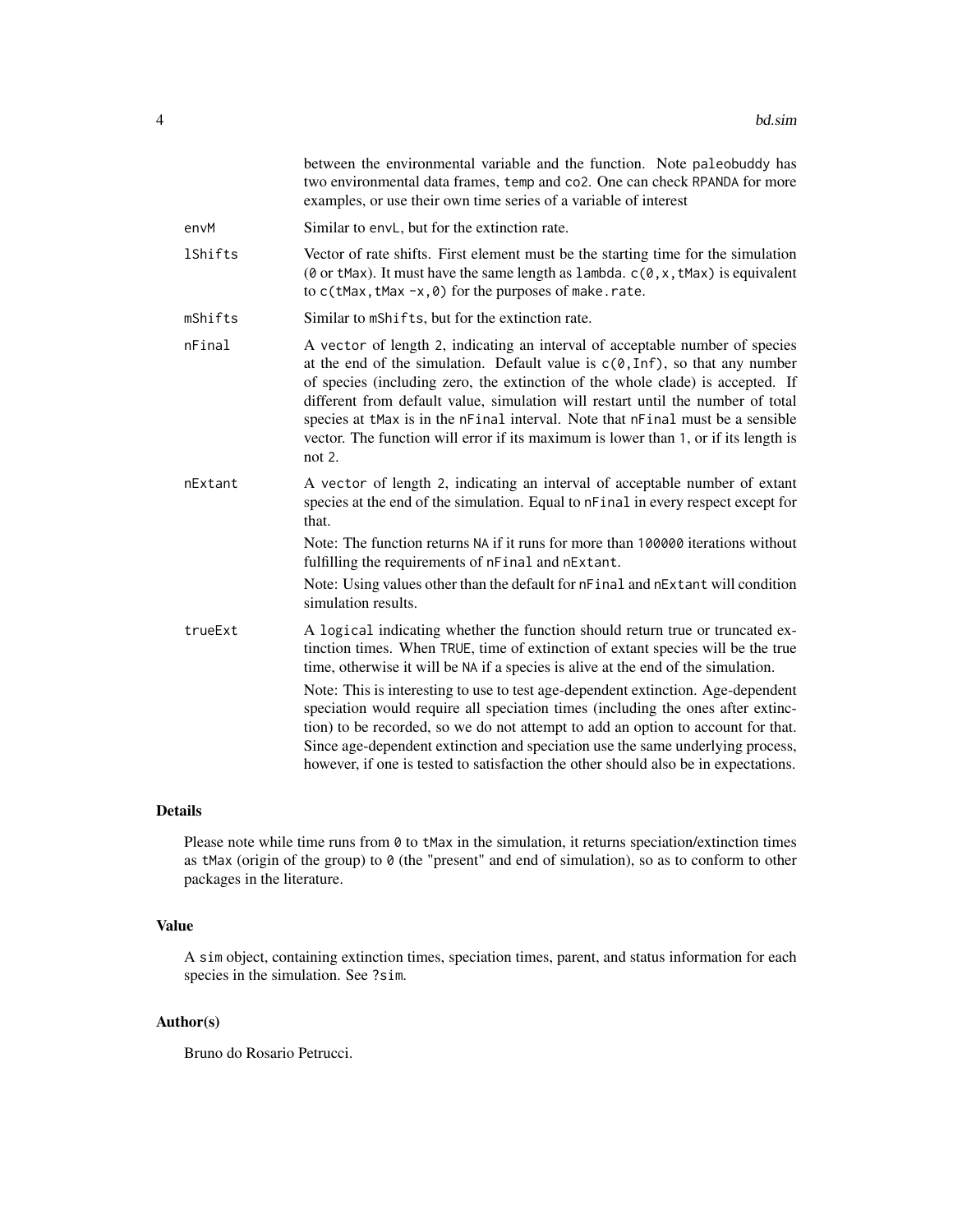# bd.sim 5

```
# we will showcase here some of the possible scenarios for diversification,
# touching on all the kinds of rates
###
# consider first the simplest regimen, constant speciation and extinction
# initial number of species
n0 < -1# maximum simulation time
tMax <-40# speciation
lambda < -0.11# extinction
mu < -0.08# set a seed
set.seed(1)
# run the simulation, making sure we have more than 1 species in the end
sim < -bd.sim(n0, lambda, mu, tMax, nFinal = c(2, Inf))# we can plot the phylogeny to take a look
if (requireNamespace("ape", quietly = TRUE)) {
  phy <- make.phylo(sim)
  ape::plot.phylo(phy)
}
###
# now let us complicate speciation more, maybe a linear function
# initial number of species
n0 < -1# maximum simulation time
tMax <-40# make a vector for time
time \leq seq(0, tMax, 0.1)
# speciation rate
lambda \leq function(t) {
  return(0.05 + 0.005*t)
}
# extinction rate
mu < -0.1
```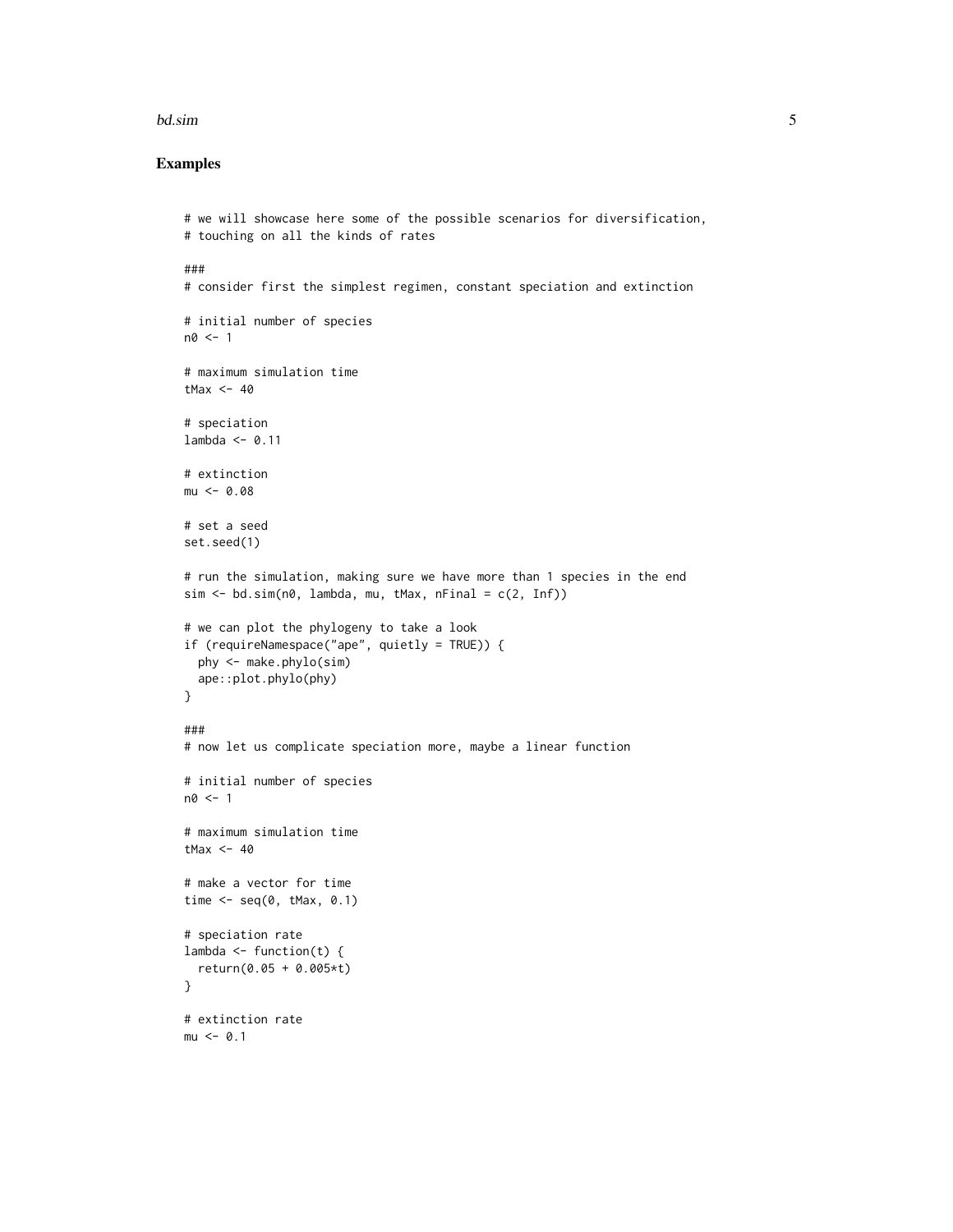```
# set a seed
set.seed(4)
# run the simulation, making sure we have more than 1 species in the end
sim < -bd.sim(n\theta, lambda, mu, tMax, nFinal = c(2, Inf))# we can plot the phylogeny to take a look
if (requireNamespace("ape", quietly = TRUE)) {
  # full phylogeny
  phy <- make.phylo(sim)
  ape::plot.phylo(phy)
}
###
# what if we want mu to be a step function?
# initial number of species
n0 <- 1
# maximum simulation time
tMax <-40# speciation
lambda \leq function(t) {
  return(0.02 + 0.005*t)
}
# vector of extinction rates
mList <- c(0.09, 0.08, 0.1)
# vector of shift times. Note mShifts could be c(40, 20, 5) for identical
# results
mShifts <- c(0, 20, 35)
# let us take a look at how make.rate will make it a step function
mu <- make.rate(mList, tMax = tMax, rateShifts = mShifts)
# and plot it
plot(seq(0, tMax, 0.1), rev(mu(seq(0, tMax, 0.1))), type = 'l',
     main = "Extintion rate as a step function", xlab = "Time (Mya)",
     ylab = "Rate (events/species/My)", xlim = c(tMax, 0))
# looking good, we will keep everything else the same
# a different way to define the same extinction function
mu \leftarrow function(t) {
  ifelse(t < 20, 0.09,
         ifelse(t < 35, 0.08, 0.1))
}
# set seed
set.seed(2)
```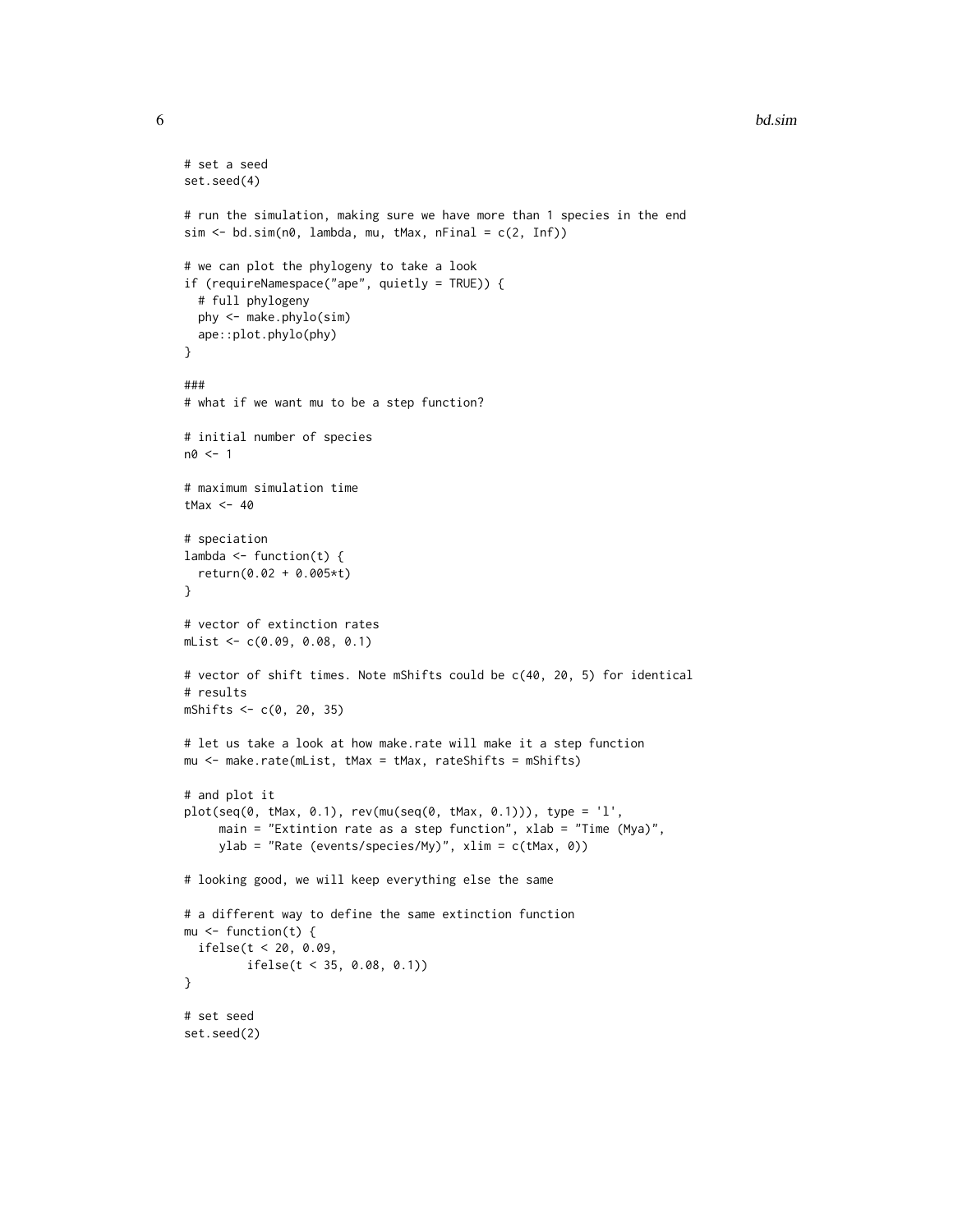# bd.sim and the contract of the contract of the contract of the contract of the contract of the contract of the contract of the contract of the contract of the contract of the contract of the contract of the contract of the

```
# run the simulation
sim < bd.sim(n0, lambda, mu, tMax, nFinal = c(2, Inf))
# we could instead have used mList and mShifts
# we can plot the phylogeny to take a look
if (requireNamespace("ape", quietly = TRUE)) {
  phy <- make.phylo(sim)
  ape::plot.phylo(phy)
}
###
# we can also supply a shape parameter to try age-dependent rates
# initial number of species
n0 <- 1
# maximum simulation time
tMax <-40# speciation - note that since this is a Weibull scale,
# the unites are my/events/lineage, not events/lineage/my
lambda <-10# speciation shape
1Shape <-2# extinction
mu < -0.08# set seed
set.seed(4)
# run the simulation - note the message saying lambda is a scale
sim <- bd.sim(n0, lambda, mu, tMax, lShape = lShape, nFinal = c(2, Inf))
# we can plot the phylogeny to take a look
if (requireNamespace("ape", quietly = TRUE)) {
  phy <- make.phylo(sim)
  ape::plot.phylo(phy)
}
###
# scale can be a time-varying function
# initial number of species
n0 <- 1
# maximum simulation time
tMax <-40# speciation - note that since this is a Weibull scale,
# the unites are my/events/lineage, not events/lineage/my
lambda \leq function(t) {
```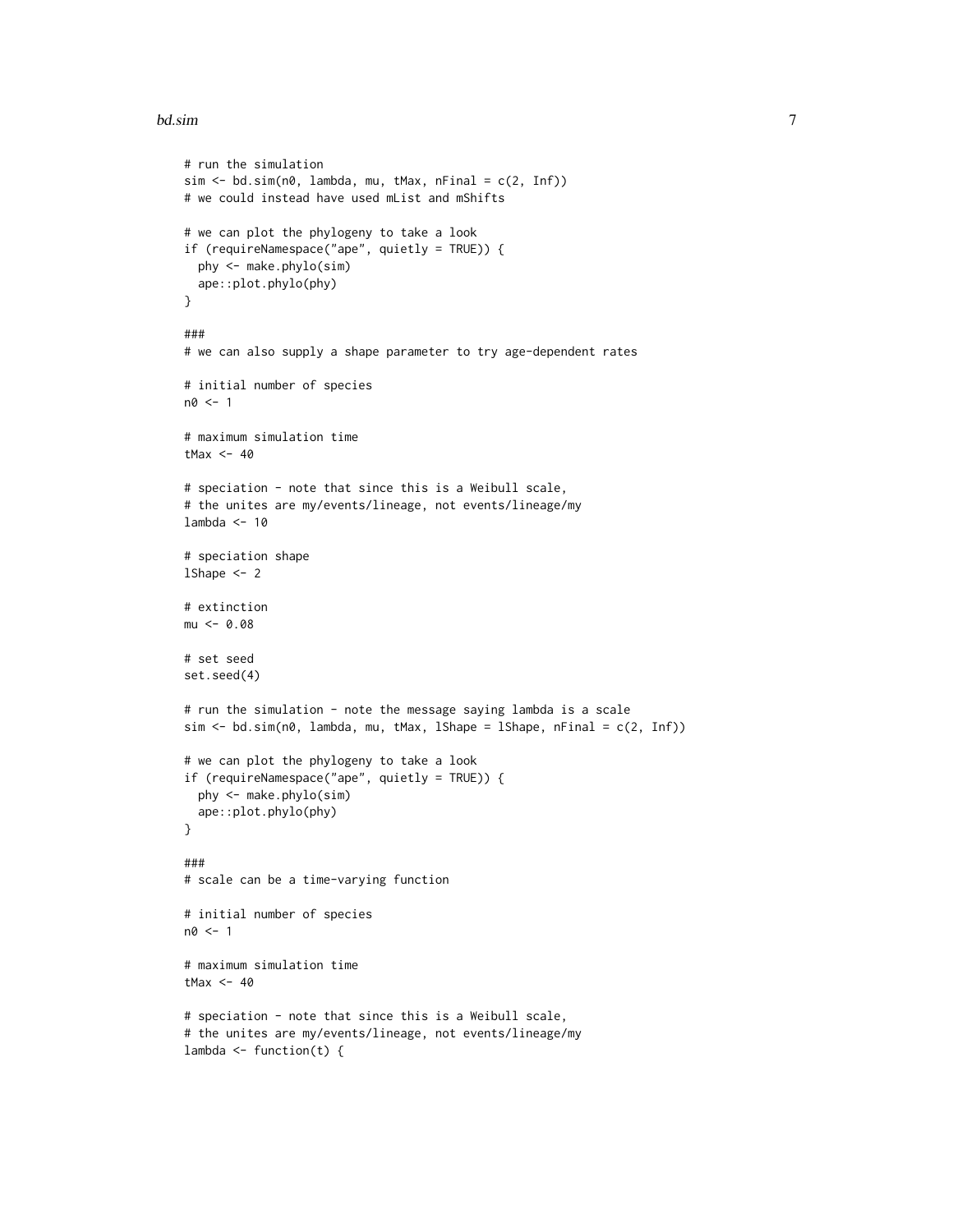```
8 bd.sim and the state of the state of the state of the state of the state of the state of the state of the state of the state of the state of the state of the state of the state of the state of the state of the state of t
```

```
return(2 + 0.25*t)}
# speciation shape
lShape <- 2
# extinction
mu < -0.2# set seed
set.seed(1)
# run the simulation - note the message saying lambda is a scale
sim \le bd.sim(n0, lambda, mu, tMax, lShape = lShape, nFinal = c(2, Inf))
# we can plot the phylogeny to take a look
if (requireNamespace("ape", quietly = TRUE)) {
  phy <- make.phylo(sim)
  ape::plot.phylo(phy)
}
###
# and shape can also vary with time
# initial number of species
n0 <- 1
# maximum simulation time
tMax <-40# speciation - note that since this is a Weibull scale,
# the unites are my/events/lineage, not events/lineage/my
lambda \leq function(t) {
  return(2 + 0.25*t)
}
# speciation shape
lShape <- function(t) {
  return(1 + 0.02*t)
}
# extinction
mu < -0.2# set seed
set.seed(4)
# run the simulation - note the message saying lambda is a scale
sim <- bd.sim(n0, lambda, mu, tMax, lShape = lShape, nFinal = c(2, Inf))
# we can plot the phylogeny to take a look
if (requireNamespace("ape", quietly = TRUE)) {
  phy <- make.phylo(sim)
```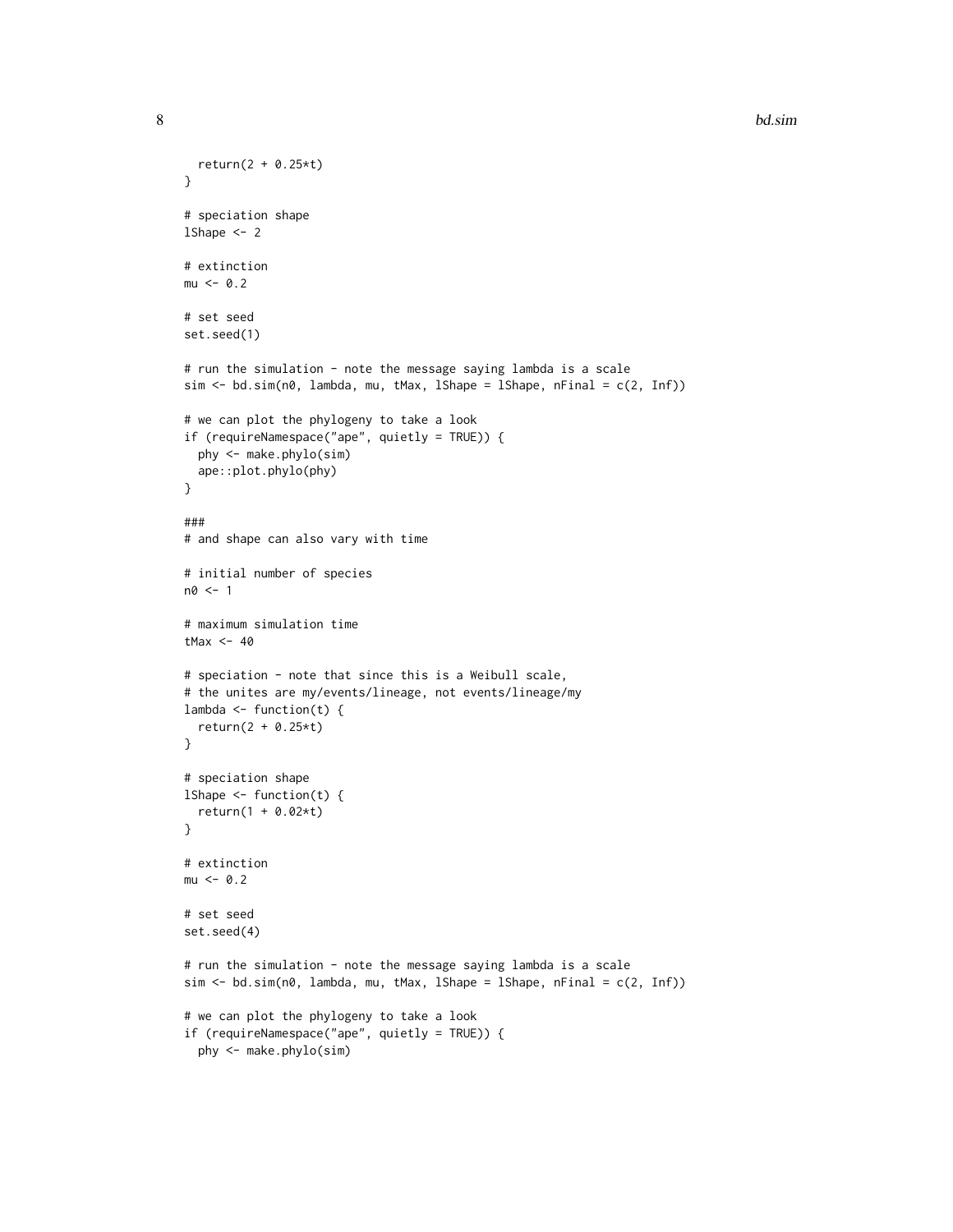# bd.sim **9**

```
ape::plot.phylo(phy)
}
###
# finally, we can also have a rate dependent on an environmental variable,
# like temperature data
# get temperature data (see ?temp)
data(temp)
# initial number of species
n0 < -1# maximum simulation time
tMax <-40# speciation - a scale
lambda <-10# note the scale for the age-dependency could be a time-varying function
# speciation shape
1Shape <-2# extinction, dependent on temperature exponentially
mu <- function(t, env) {
  return(0.1*exp(0.025*env))
}
# need a data frame describing the temperature at different times
envM <- temp
# by passing mu and envM to bd.sim, internally bd.sim will make mu into a
# function dependent only on time, using make.rate
mFunc <- make.rate(mu, tMax = tMax, envRate = envM)
# take a look at how the rate itself will be
plot(seq(0, tMax, 0.1), rev(mFunc(seq(0, tMax, 0.1))),
     main = "Extinction rate varying with temperature", xlab = "Time (Mya)",
     ylab = "Rate (events/species/My)", type = 'l', xlim = c(tMax, 0))
# set seed
set.seed(2)
# run the simulation
sim <- bd.sim(n0, lambda, mu, tMax, lShape = lShape, envM = envM,
              nFinal = c(2, Inf)# we can plot the phylogeny to take a look
if (requireNamespace("ape", quietly = TRUE)) {
  phy <- make.phylo(sim)
  ape::plot.phylo(phy)
}
```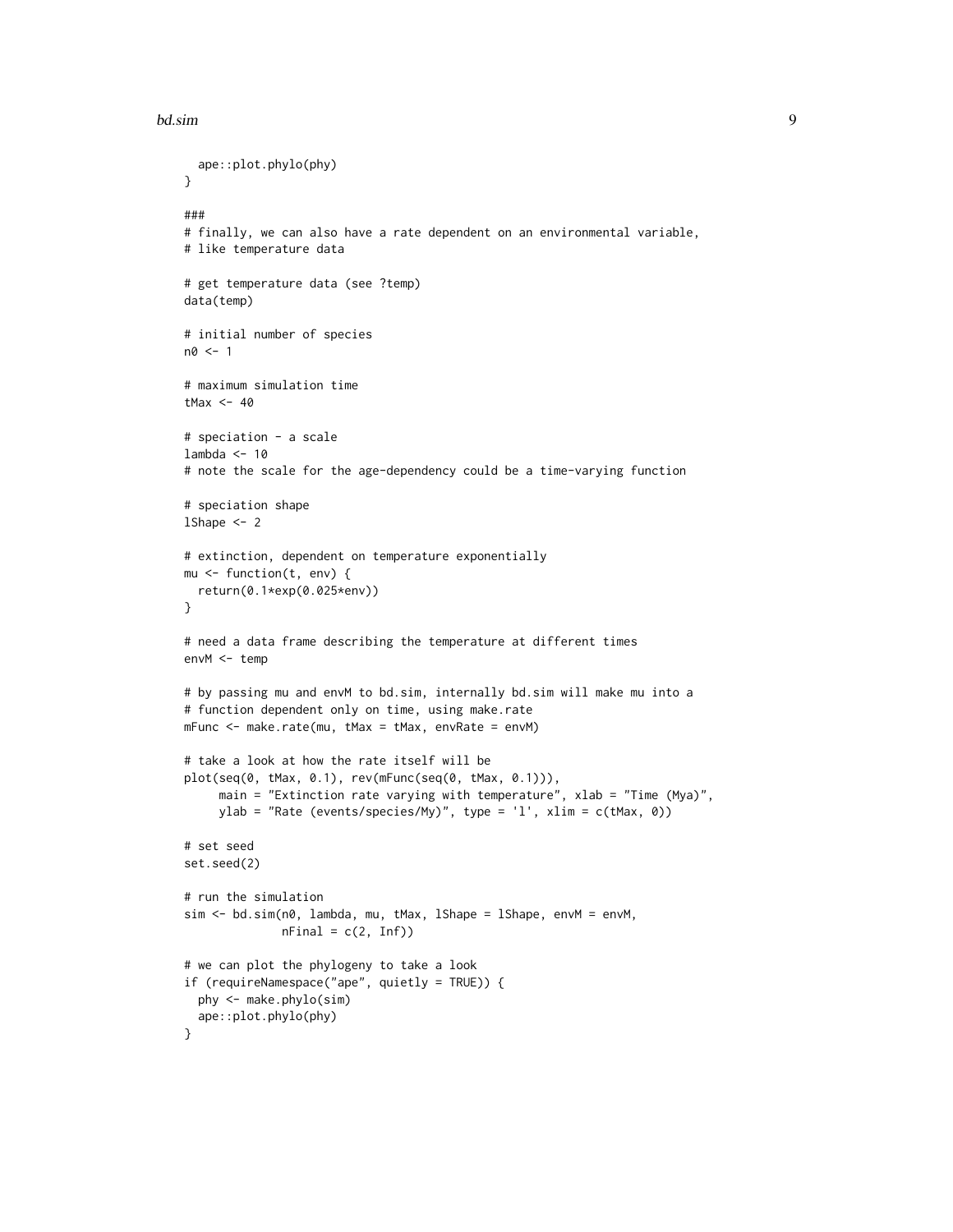```
###
# one can mix and match all of these scenarios as they wish - age-dependency
# and constant rates, age-dependent and temperature-dependent rates, etc.
# the only combination that is not allowed is a step function rate and
# environmental data, but one can get around that as follows
# get the temperature data - see ?temp for information on the data set
data(temp)
# initial number of species
n0 < -1# maximum simulation time
tMax <-40# speciation - a step function of temperature built using ifelse()
# note that this creates two shifts for lambda, for a total of 3 values
# throughout the simulation
lambda <- function(t, env) {
  ifelse(t < 20, env,ifelse(t < 30, env / 4, env / 3))
}
# speciation shape
1Shape <-2# environment variable to use - temperature
envL <- temp
# this is kind of a complicated scale, let us take a look
# make it a function of time
lFunc <- make.rate(lambda, tMax = tMax, envRate = envL)
# plot it
plot(seq(0, tMax, 0.1), rev(lFunc(seq(0, tMax, 0.1))),
     main = "Speciation scale varying with temperature", xlab = "Time (Mya)",
     ylab = "Scale (1/(events/species/My))", type = 'l', xlim = c(tMax, 0))
# extinction
mu < -0.1# maximum simulation time
tMax <-40# set seed
set.seed(1)
# run the simulation
sim <- bd.sim(n0, lambda, mu, tMax, lShape = lShape, envL = envL,
              nFinal = c(2, Inf)
```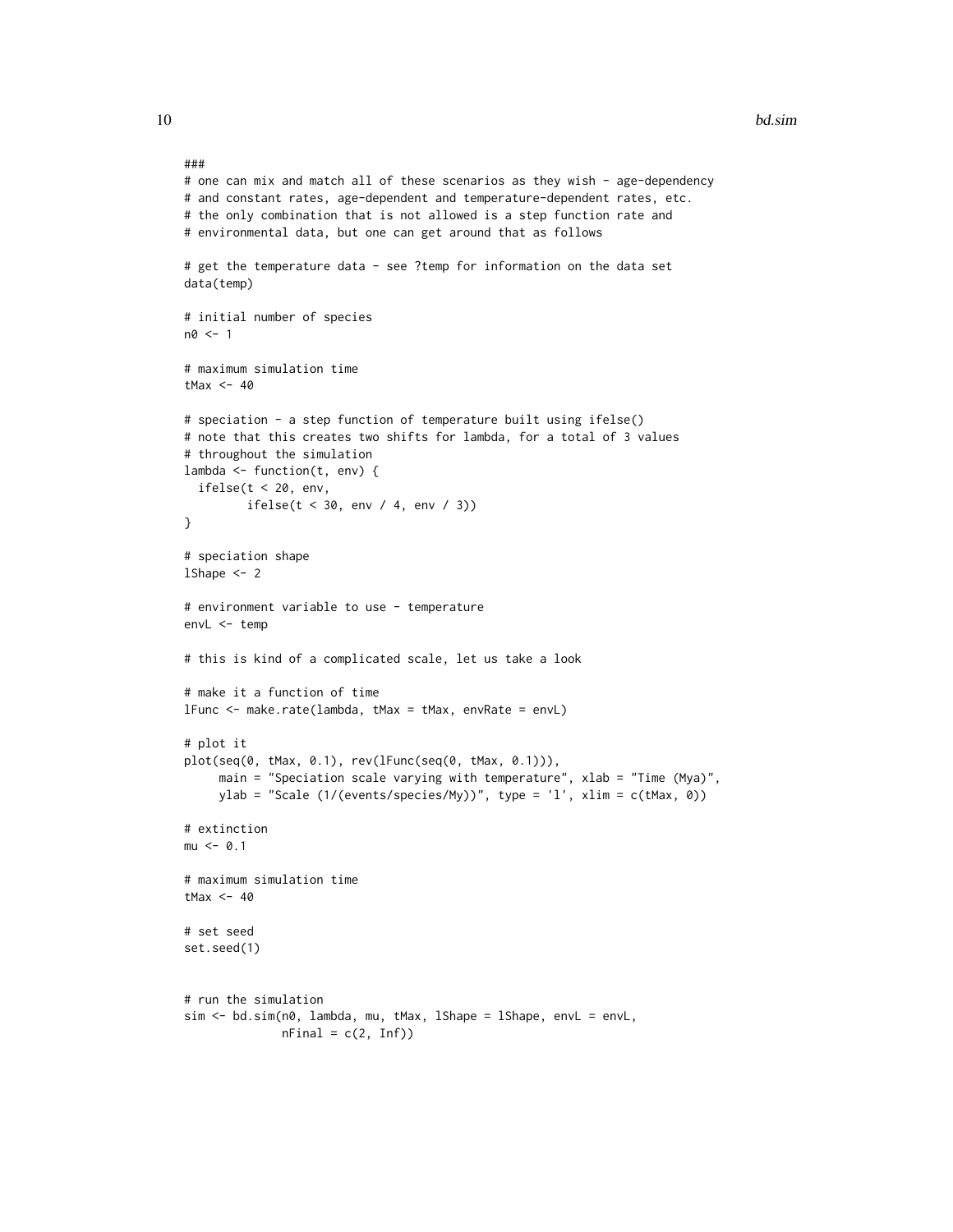# bd.sim and the state of the state of the state of the state of the state of the state of the state of the state of the state of the state of the state of the state of the state of the state of the state of the state of the

```
# we can plot the phylogeny to take a look
if (requireNamespace("ape", quietly = TRUE)) {
  phy <- make.phylo(sim)
 ape::plot.phylo(phy)
}
time2 <- Sys.time()
# after presenting the possible models, we can consider how to
# create mixed models, where the dependency changes over time
###
# consider speciation that becomes environment dependent
# in the middle of the simulation
# get the temperature data - see ?temp for information on the data set
data(temp)
# initial number of species
n0 <- 1
# maximum simulation time
tMax <-40# time and temperature-dependent speciation
lambda <- function(t, temp) {
  return(
    ifelse(t < 20, 0.1 - 0.005*t,
           0.05 + 0.1*exp(0.02*temp))
  )
}
# extinction
mu < -0.11# set seed
set.seed(4)
# run simulation
sim < -bd.sim(n\theta, lambda, mu, tMax, envL = temp, nFinal = c(2, Inf))
# we can plot the phylogeny to take a look
if (requireNamespace("ape", quietly = TRUE)) {
  phy <- make.phylo(sim)
  ape::plot.phylo(phy)
}
###
# we can also change the environmental variable
# halfway into the simulation
# note below that for this scenario we need make.rate, which
# in general can aid users looking for more complex scenarios
```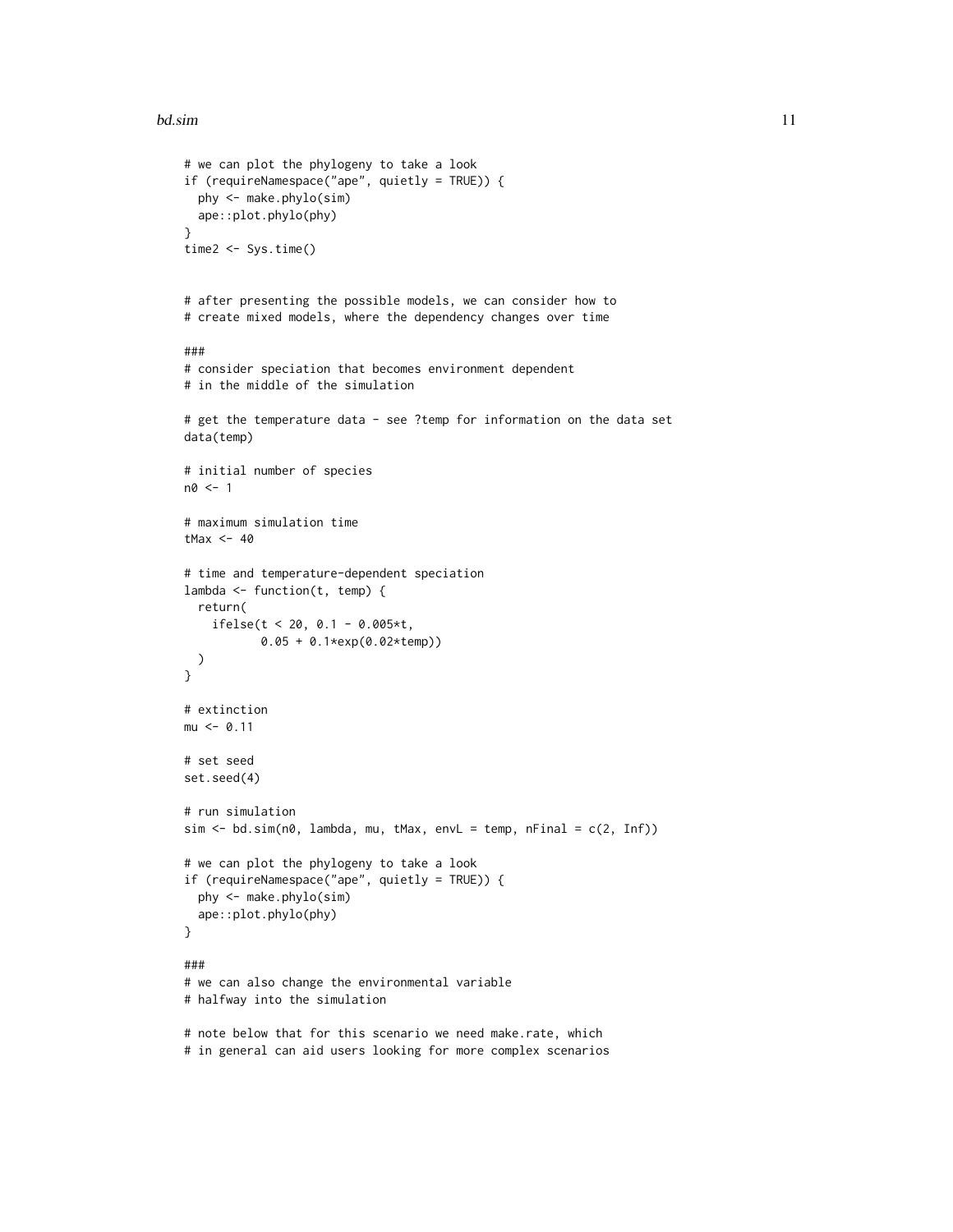```
# than those available directly with bd.sim arguments
# get the temperature data - see ?temp for information on the data set
data(temp)
# same for co2 data (and ?co2)
data(co2)
# initial number of species
n0 < -1# maximum simulation time
tMax <-40# speciation
lambda < -0.1# temperature-dependent extinction
m_t1 <- function(t, temp) {
  return(0.05 + 0.1*exp(0.02*temp))
}
# make first function
mu1 <- make.rate(m_t1, tMax = tMax, envRate = temp)
# co2-dependent extinction
m_t2 <- function(t, co2) {
  return(0.02 + 0.14*exp(0.01*co2))
}
# make second function
mu2 <- make.rate(m_t2, tMax = tMax, envRate = co2)
# final extinction function
mu \leftarrow function(t) {
  ifelse(t < 20, mu1(t), mu2(t))
}
# set seed
set.seed(3)
# run simulation
sim <- bd.sim(n0, lambda, mu, tMax, nFinal = c(2, Inf))
# we can plot the phylogeny to take a look
if (requireNamespace("ape", quietly = TRUE)) {
  phy <- make.phylo(sim)
  ape::plot.phylo(phy)
}
# note one can also use this mu1 mu2 workflow to create a rate
# dependent on more than one environmental variable, by decoupling
```
# the dependence of each in a different function and putting those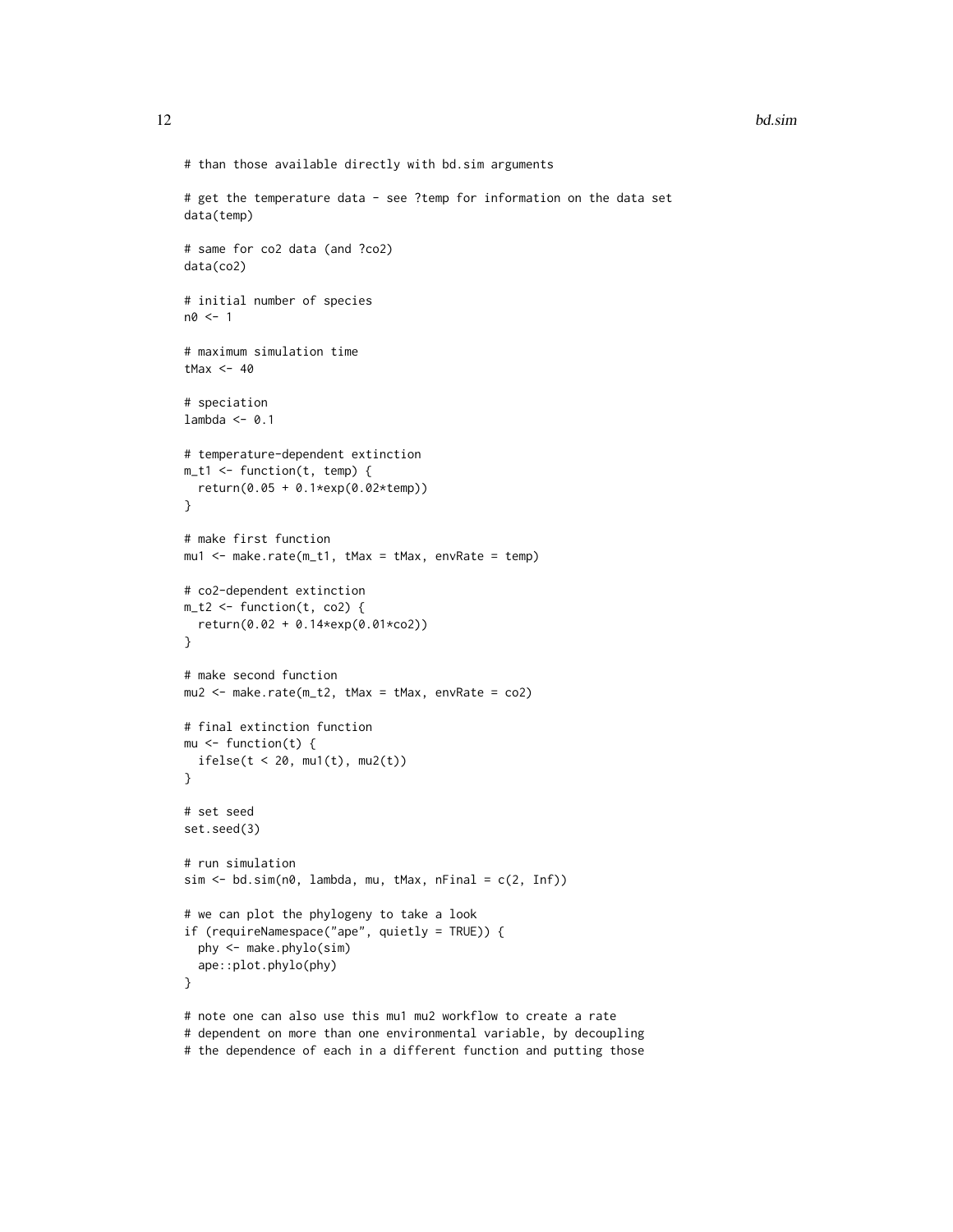# bd.sim and the state of the state of the state of the state of the state of the state of the state of the state of the state of the state of the state of the state of the state of the state of the state of the state of the

```
# together
###
# finally, one could create an extinction rate that turns age-dependent
# in the middle, by making shape time-dependent
# initial number of species
n0 <- 1
# maximum simulation time
tMax <-40# speciation
lambda < -0.15# extinction - note that since this is a Weibull scale,
# the unites are my/events/lineage, not events/lineage/my
mu <- function(t) {
  return(8 + 0.05*t)
}
# extinction shape
mShape <- function(t) {
  return(
    ifelse(t < 30, 1, 2)
  )
}
# set seed
set.seed(3)
# run simulation
sim <- bd.sim(n0, lambda, mu, tMax, mShape = mShape,
               nFinal = c(2, Inf)# we can plot the phylogeny to take a look
if (requireNamespace("ape", quietly = TRUE)) {
  phy <- make.phylo(sim)
  ape::plot.phylo(phy)
}
###
# note nFinal has to be sensible
## Not run:
# this would return an error, since it is virtually impossible to get 100
# species at a process with diversification rate -0.09 starting at n0 = 1
sim \le bd.sim(1, lambda = 0.01, mu = 1, tMax = 100, nFinal = c(100, Inf))
## End(Not run)
```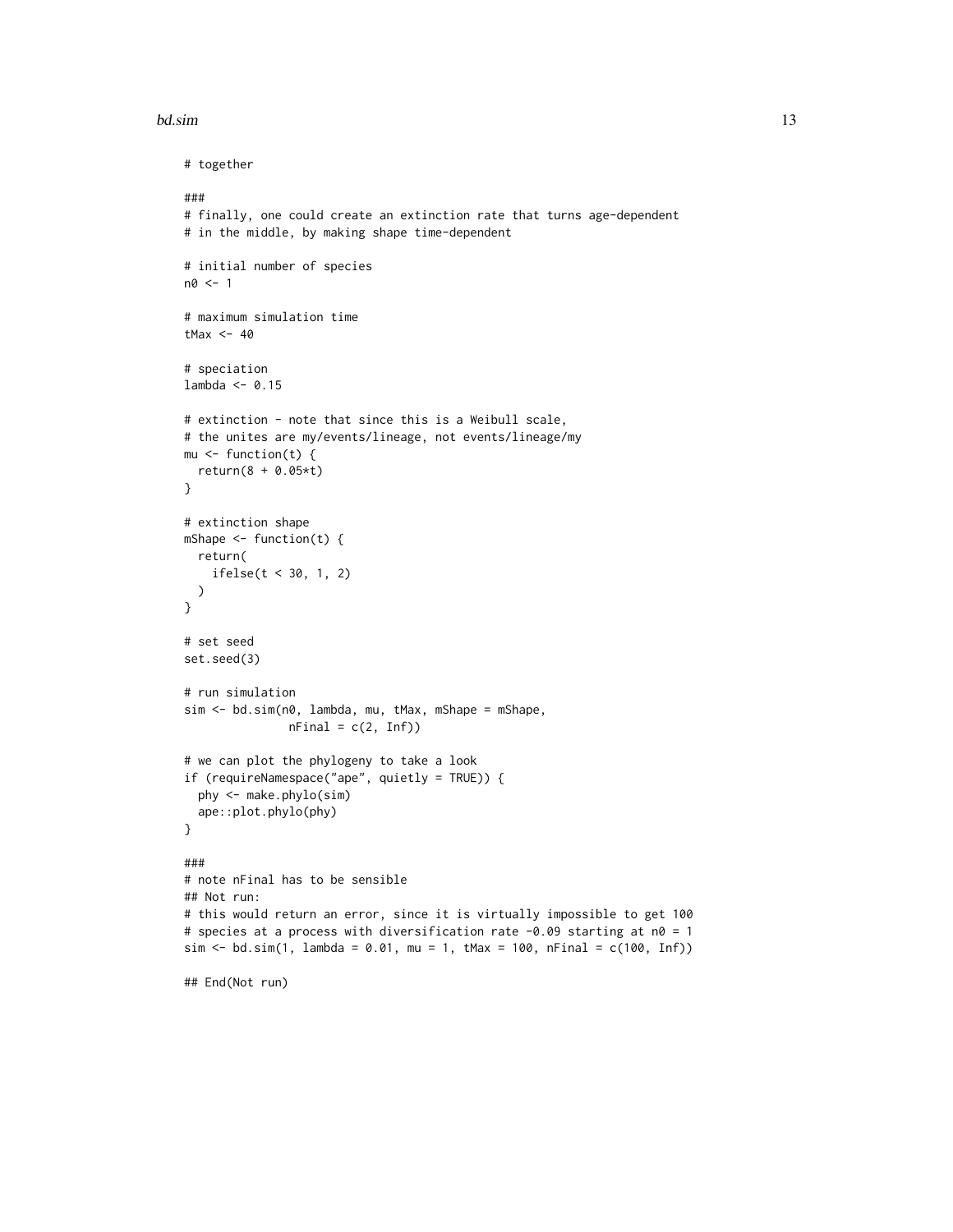<span id="page-13-0"></span>

#### Description

Given a vector of fossil occurrences and time bins to represent geological ranges, returns the occurrence counts in each bin.

# Usage

binner(x, bins)

# Arguments

| X    | The vector containing occurrence times for one given species.       |
|------|---------------------------------------------------------------------|
| bins | A vector of time intervals corresponding to geological time ranges. |

# Details

The convention for couting occurrences inside a bin is to count all occurrences exactly in the boundary furthest from zero and exclude bins exactly in the boundary closest to zero. Then, in the bin closest to zero (i.e., the "last", or "most recent" bin), include all occurrence on each of the two boundaries. So occurrences that fall on a boundary are placed on the most recent bin possible

# Value

A vector of occurrence counts for each interval, sorted from furthest to closest to zero.

# Author(s)

Matheus Januario and Bruno do Rosario Petrucci

```
###
# first let us create some artificial occurrence data and check
# occurrence vector
x <- c(5.2, 4.9, 4.1, 3.2, 1, 0.2)
# bins vector
bins \leq -c(6, 5, 4, 3, 2, 1, 0)# result
binnedSamp <- binner(x, bins)
binnedSamp
###
```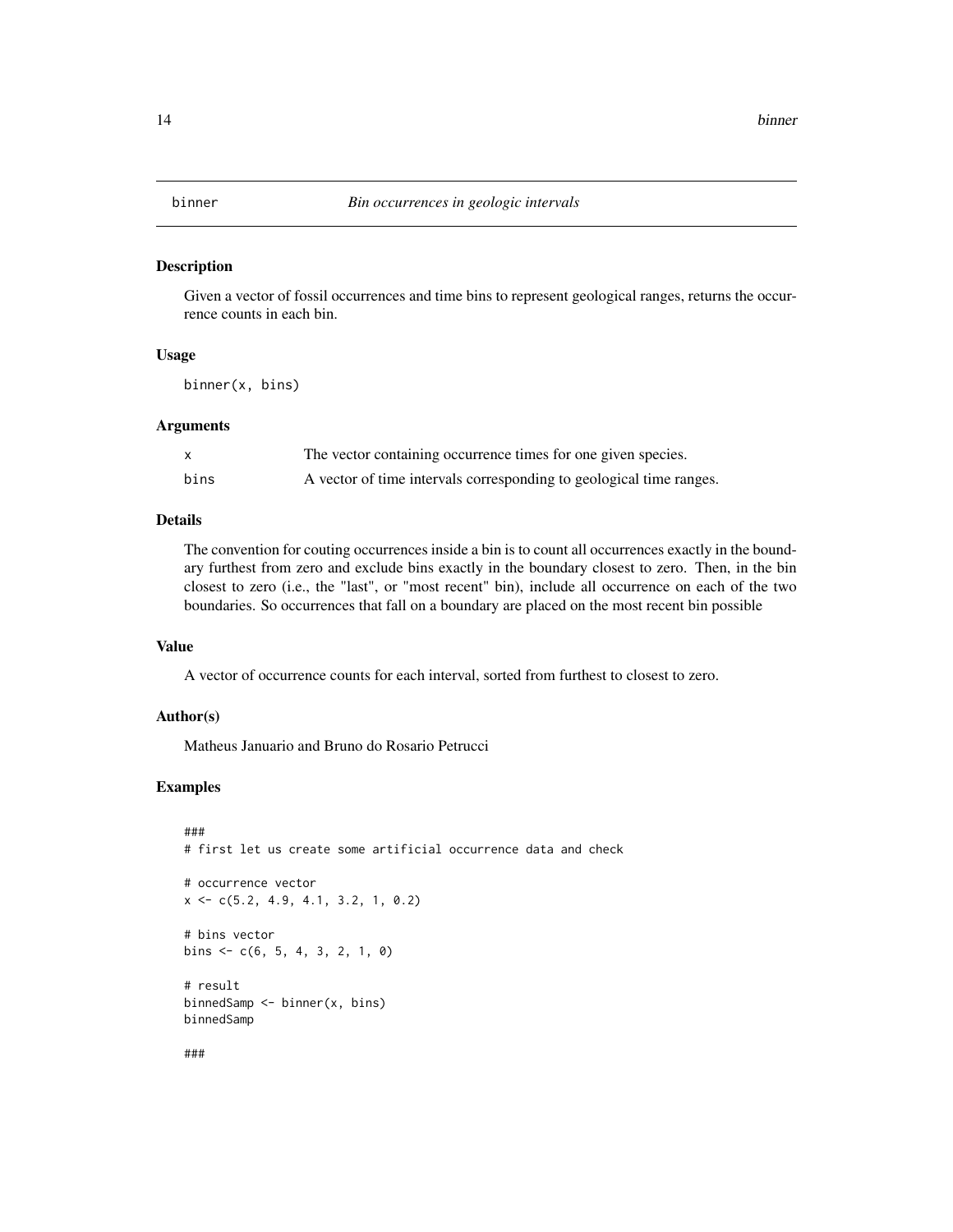```
# it should work with any type of number in bins
# occurrence vector
x \leq -c(6.7, 5.03, 4.2, 3.4, 1.2, 0.4)# bins vector
bins <- c(7.2, 6.7, 5.6, 4.3, 3.2, sqrt(2), 1, 0)
# result
binnedSamp <- binner(x, bins)
binnedSamp
###
# let us try with a real simulated species fossil record
# set seed
set.seed(1)
# run the simulation
sim < -bd.sim(1, lambda = 0.1, mu = 0.05, tMax = 15)# sample it
sampled <- sample.clade(sim = sim, rho = 1, tMax = 15, S = 1)$SampT
# bins vector
bins <- c(15.1, 12.3, 10, 7.1, 5.8, 3.4, 2.2, 0)
# result
binnedsample <- binner(sampled, bins)
binnedsample
```
co2 *Jurassic CO2 data*

# Description

CO2 data during the Jurassic. Modified from the co2 set in [RPANDA,](https://github.com/hmorlon/PANDA) originally taken from Mayhew et al (2008, 2012). Inverted so lower times represent time since first measurement, to be in line with the past-to-present convention of most time-dependent functions in paleobuddy.

# Usage

data(co2)

# Format

A data frame with 53 rows and 2 variables: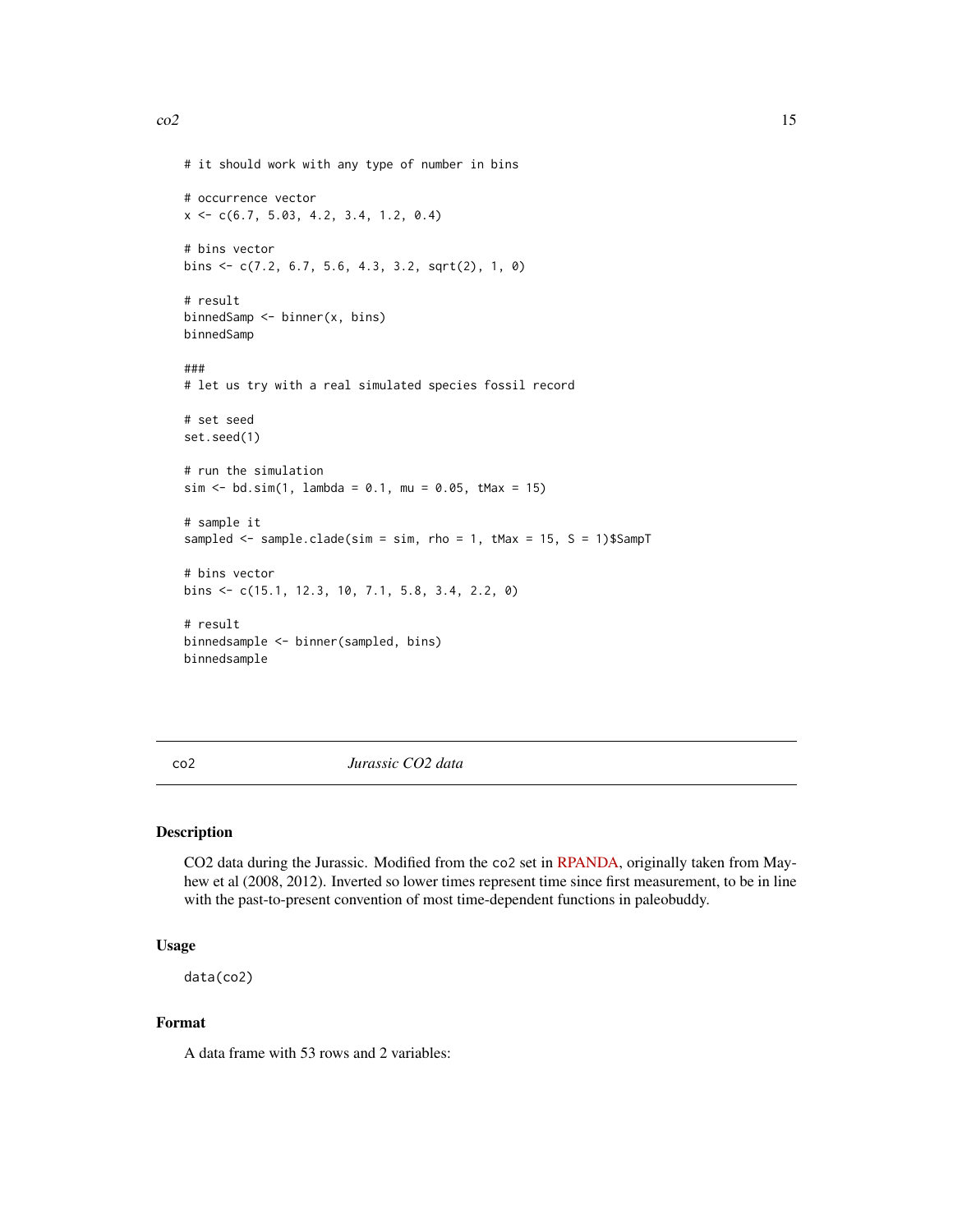- <span id="page-15-0"></span>t A numeric vector representing time since the beginning of the data frame age, 520 million years ago, in million years. We set this from past to present as opposed to present to past since birth-death functions in paleobuddy consider time going in the former direction. Hence  $t = 0$ represents the time point at 520mya, while t = 520 represents the present.
- co2 A numeric vector representing CO2 concentration as the ratio of CO2 mass at t over the present.

#### Source

<https://github.com/hmorlon/PANDA>

#### References

Morlon H. et al (2016) RPANDA: an R package for macroevolutionary analyses on phylogenetic trees. *Methods in Ecology and Evolution* 7: 589-597.

Mayhew, P.J. et al (2008) A long-term association between global temperature and biodiversity, origination and extinction in the fossil record *Proc. of the Royal Soc. B* 275:47-53.

Mayhew, P.J. et al (2012) Biodiversity tracks temperature over time *Proc. of the Nat. Ac. of Sci. of the USA* 109:15141-15145.

Berner R.A. & Kothavala, Z. (2001) GEOCARB III: A revised model of atmospheric CO2 over Phanerozoic time *Am. J. Sci.* 301:182–204.

| Draw a sim object |
|-------------------|
|-------------------|

# **Description**

Draws species longevities for a paleobuddy simulation (a sim object - see ?sim) in the graphics window. Allows for the assignment of speciation and sampling events, and further customization.

#### Usage

draw.sim(sim, fossils = NULL, sortBy = "TS", lwdLin = 4, showLabel = TRUE,  $\ldots$ )

# Arguments

| sim     | A sim object, containing extinction times, speciation times, parent, and status<br>information for each species in the simulation. See ?sim.                                                                                                                                                                                                                                                                                          |
|---------|---------------------------------------------------------------------------------------------------------------------------------------------------------------------------------------------------------------------------------------------------------------------------------------------------------------------------------------------------------------------------------------------------------------------------------------|
| fossils | A data. frame containing the fossil occurrences of each lineage, e.g. as returned<br>by the sample clade function. The format of this argument will define the way<br>fossils are drawn (see below).                                                                                                                                                                                                                                  |
| sortBy  | A single character or integer vector indicating how lineages should be sorted<br>in the plot. If it is a string (see example 3), it indicates which element in the<br>sim object that should be used to sort lineages in the plot. If it is a vector of<br>integers, it directly specifies the order in which lineages should be drawn, from<br>the bottom (i.e. the first integer) to the upper side (#th integer, with $# =$ number |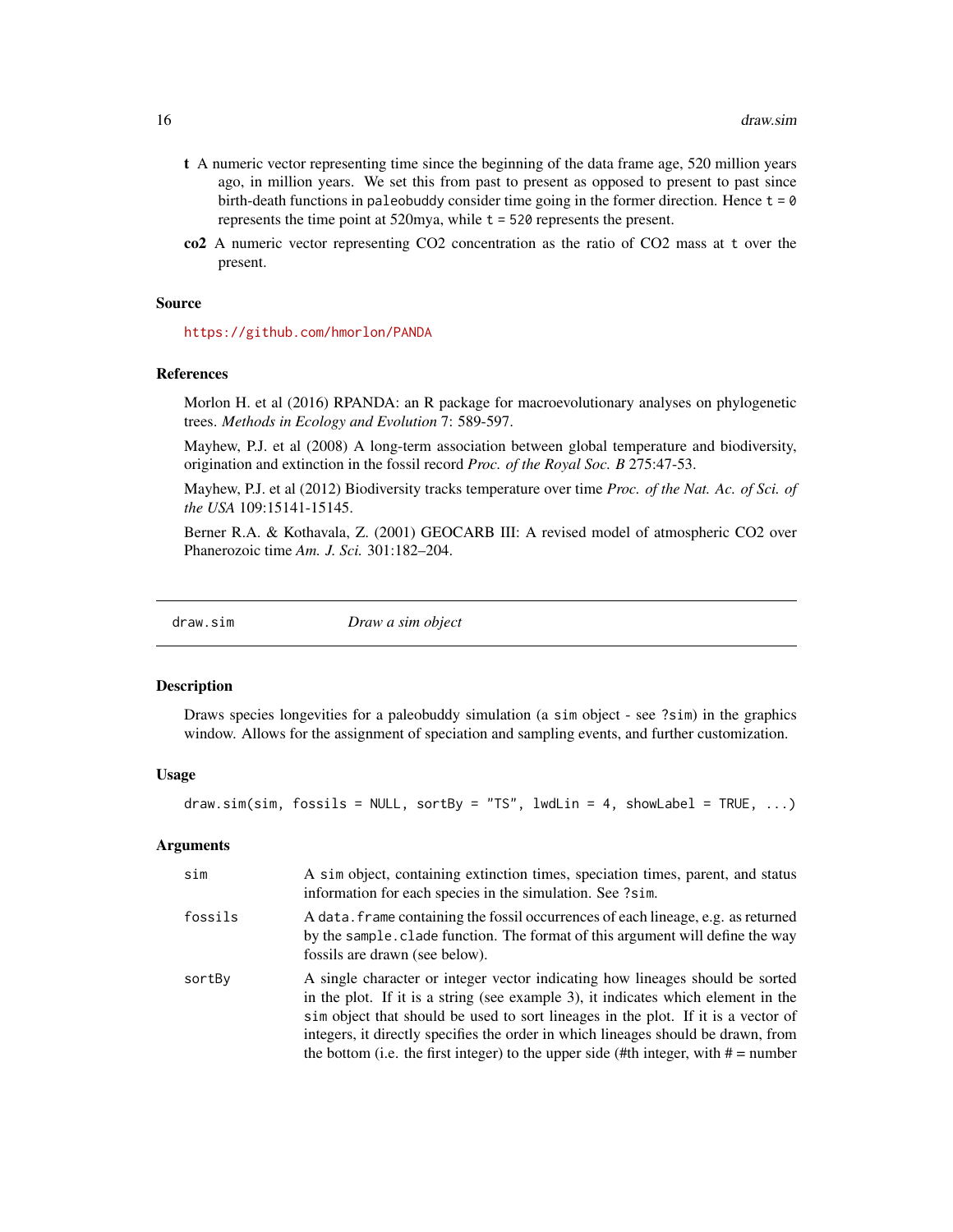|           | of lineages in sim) of the figure. Default value of this parameter is "TS", so by<br>default species will be sorted by order of origination in the simulation.              |
|-----------|-----------------------------------------------------------------------------------------------------------------------------------------------------------------------------|
| lwdLin    | The relative thickness/size of all elements ( <i>i.e.</i> , lines and points in the plot. De-<br>fault value is 4 (i.e. equal to $1wd = 4$ for the black horizontal lines). |
| showLabel | A logical on whether to draw species labels (i.e. species 1 being t1, species 2<br>t <sub>2</sub> etc.). Default is TRUE.                                                   |
| .         | Further arguments to be passed to plot                                                                                                                                      |

# Value

A plot of the simulation in the graphics window. If the fossils data.frame is supplied, its format will dictate how fossil occurrences will be plotted. If fossils has a SampT column (i.e. the occurrence times are exact), fossil occurrences are assigned as dots. If fossils has columns MaxT and MinT (i.e. the early and late stage bounds associated with each occurrence), fossil occurrences are represented as slightly jittered, semitransparent bars indicating the early and late bounds of each fossil occurrence.

# Author(s)

Matheus Januario

```
###
# we start drawing a simple simulation
# maximum simulation time
tMax <-10# set seed
set.seed(1)
# run a simulation
sim \le bd.sim(n0 = 1, lambda = 0.6, mu = 0.55, tMax = tMax,
             nFinal = c(10,20))
# draw it
draw.sim(sim)
###
# we can add fossils to the drawing
# maximum simulation time
tMax <-10# set seed
set.seed(1)
# run a simulation
sim < bd.sim(n0 = 1, lambda = 0.6, mu = 0.55, tMax = tMax,
```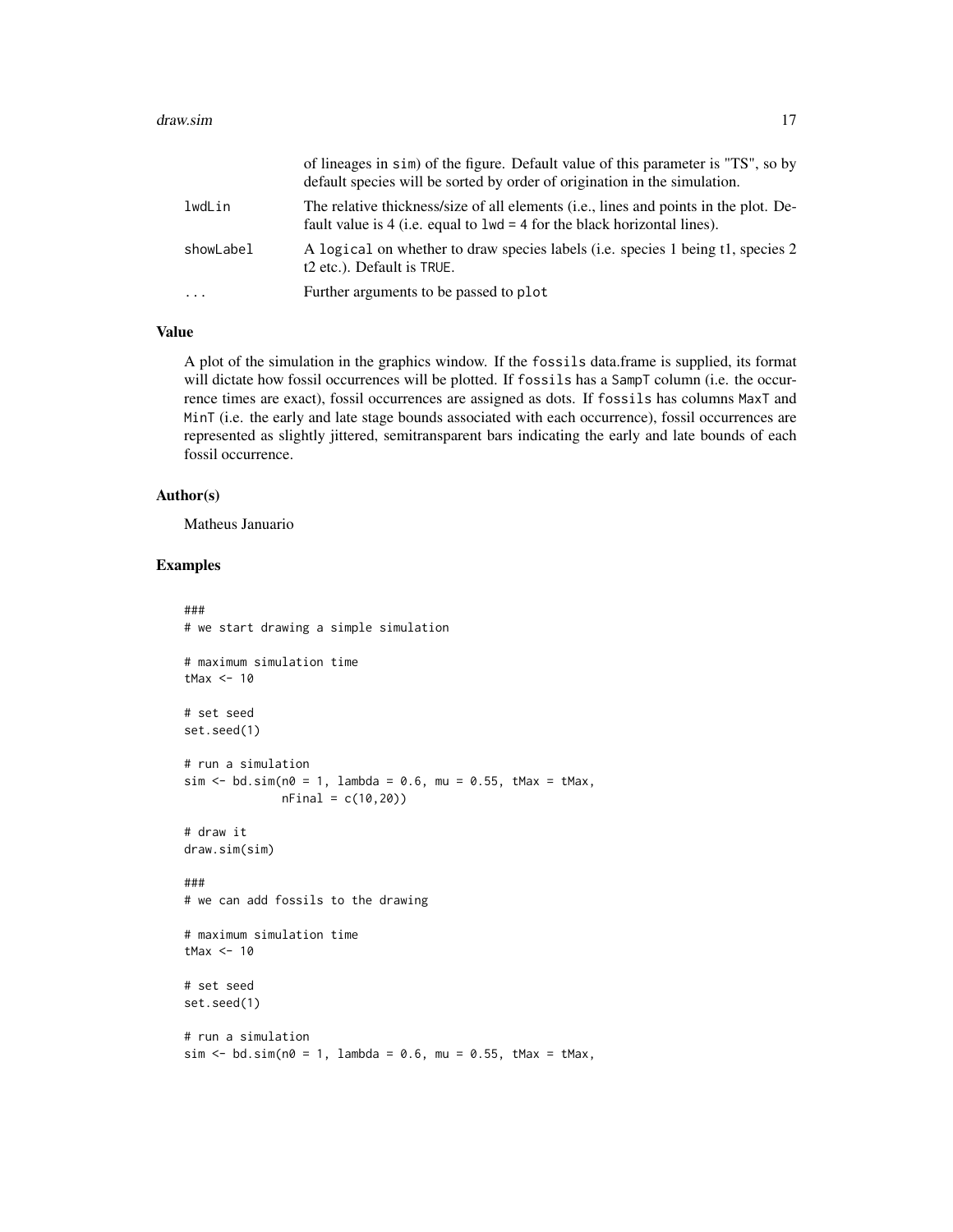# 18 draw.sim

```
nFinal = c(10, 20)# set seed
set.seed(1)
# simulate data resulting from a fossilization process
# with exact occurrence times
fossils <- sample.clade(sim = sim, rho = 4, tMax = tMax, returnTrue = TRUE)
# draw it
draw.sim(sim, fossils = fossils)
# we can order the vertical drawing of species based on
# any element of sim
draw.sim(sim, fossils = fossils, sortBy = "PAR")
# here we cluster lineages with their daughters by
# sorting them by the "PAR" list of the sim object
draw.sim(sim, fossils = fossils, sortBy = "TE")
# here we sort lineages by their extinction times
###
# try with fossil ranges
# maximum simulation time
tMax <-10# set seed
set.seed(1)
# run birth-death simulation
sim \le bd.sim(n0 = 1, lambda = 0.6, mu = 0.55, tMax = tMax,
              nFinal = c(10, 20)# simulate data resulting from a fossilization process
# with fossil occurrence time ranges
# set seed
set.seed(20)
# create time bins randomly
bins \leq c(tMax, 0, runif(n = rpois(1, lambda = 6), min = 0, max = tMax))
# set seed
set.seed(1)
# simulate fossil sampling
fossils <- sample.clade(sim = sim, rho = 2, tMax = tMax,
                        returnTrue = FALSE, bins = bins)
# draw it, sorting lineages by their parent
draw.sim(sim, fossils = fossils, sortBy = "PAR")
```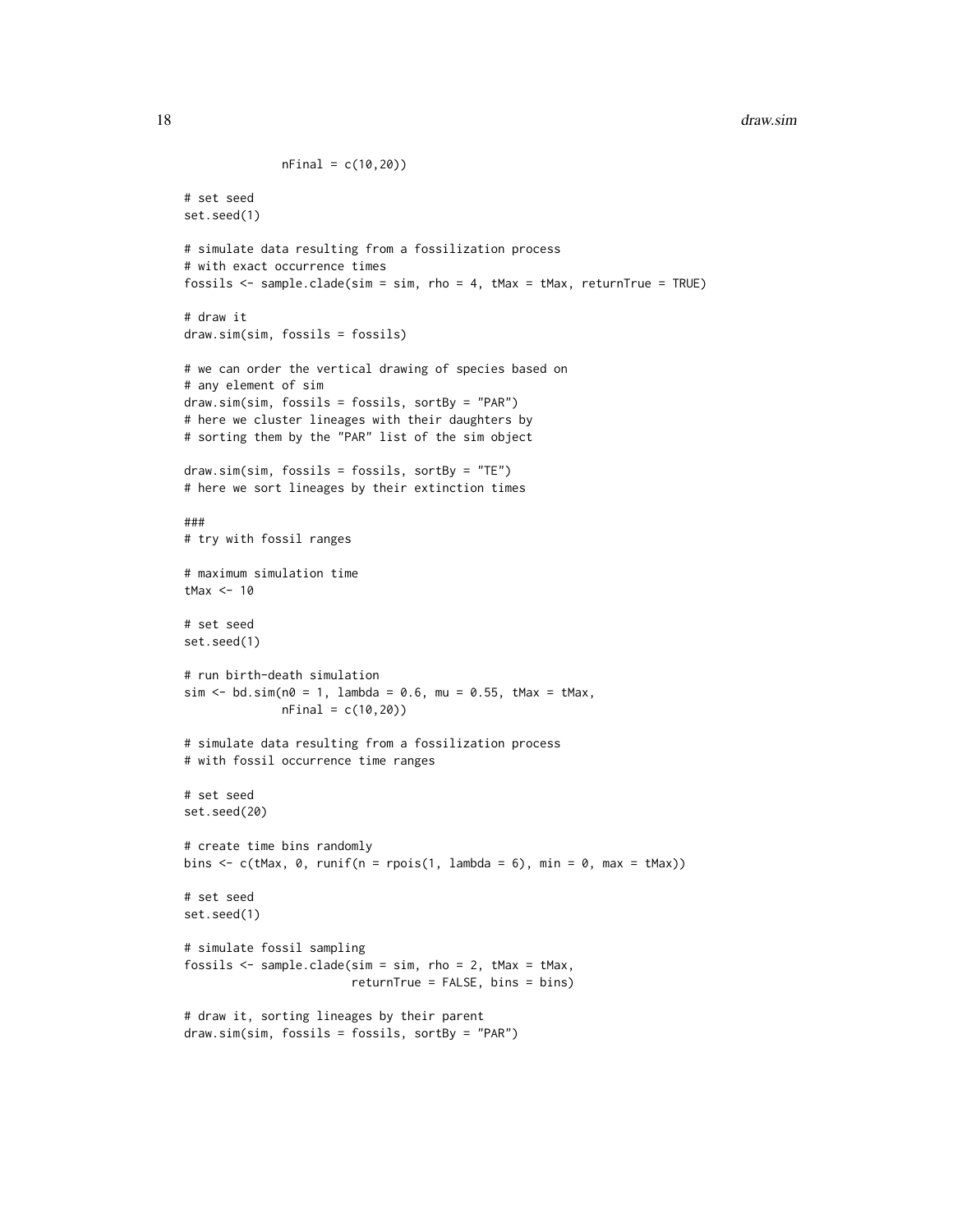# <span id="page-18-0"></span>find.lineages 19

```
# adding the bounds of the simulated bins
abline(v = bins, lty = 2, col = "blue", lwd = 0.5)###
# we can control how to sort displayed species exactly
# maximum simulation time
tMax <-10# set seed
set.seed(1)
# run birth-death simulations
sim \le bd.sim(n0 = 1, lambda = 0.6, mu = 0.55, tMax = tMax,
              nFinal = c(10, 20)# set seed
set.seed(1)
# simulate fossil sampling
fossils <- sample.clade(sim = sim, rho = 4, tMax = tMax, returnTrue = TRUE)
# draw it with random sorting (in pratice this could be a trait
# value, for instance)
draw.sim(sim, fossils = fossils, sortBy = sample(1:length(sim$TS)))
```
find.lineages *Separate a paleobuddy simulation into monophyletic clades*

# Description

Separates a sim object into sim objects each with a mother species and its descendants. If argument S is not used, it returns by default the list of sim objects descended from each species with an NA parent in the original input (meaning species alive at the beginning of the simulation). If a vector of numbers is supplied for S, the list of sim objects return will instead be descended from each species in S. Returns for each clade a vector with the original identity of member species as well.

# Usage

```
find.lineages(sim, S = NULL)
```
#### Arguments

| sim | A sim object, containing extinction times, speciation times, parent, and status<br>information for each species in the simulation. See ?sim.                                                                                                                                      |
|-----|-----------------------------------------------------------------------------------------------------------------------------------------------------------------------------------------------------------------------------------------------------------------------------------|
| S.  | A vector of species in sim. If not supplied, S will be the starting species in the<br>simulation, i.e. those for which the parent is NA. If only one species has NA as<br>parent, there is only one clade in the sim object, and therefore the function will<br>return the input. |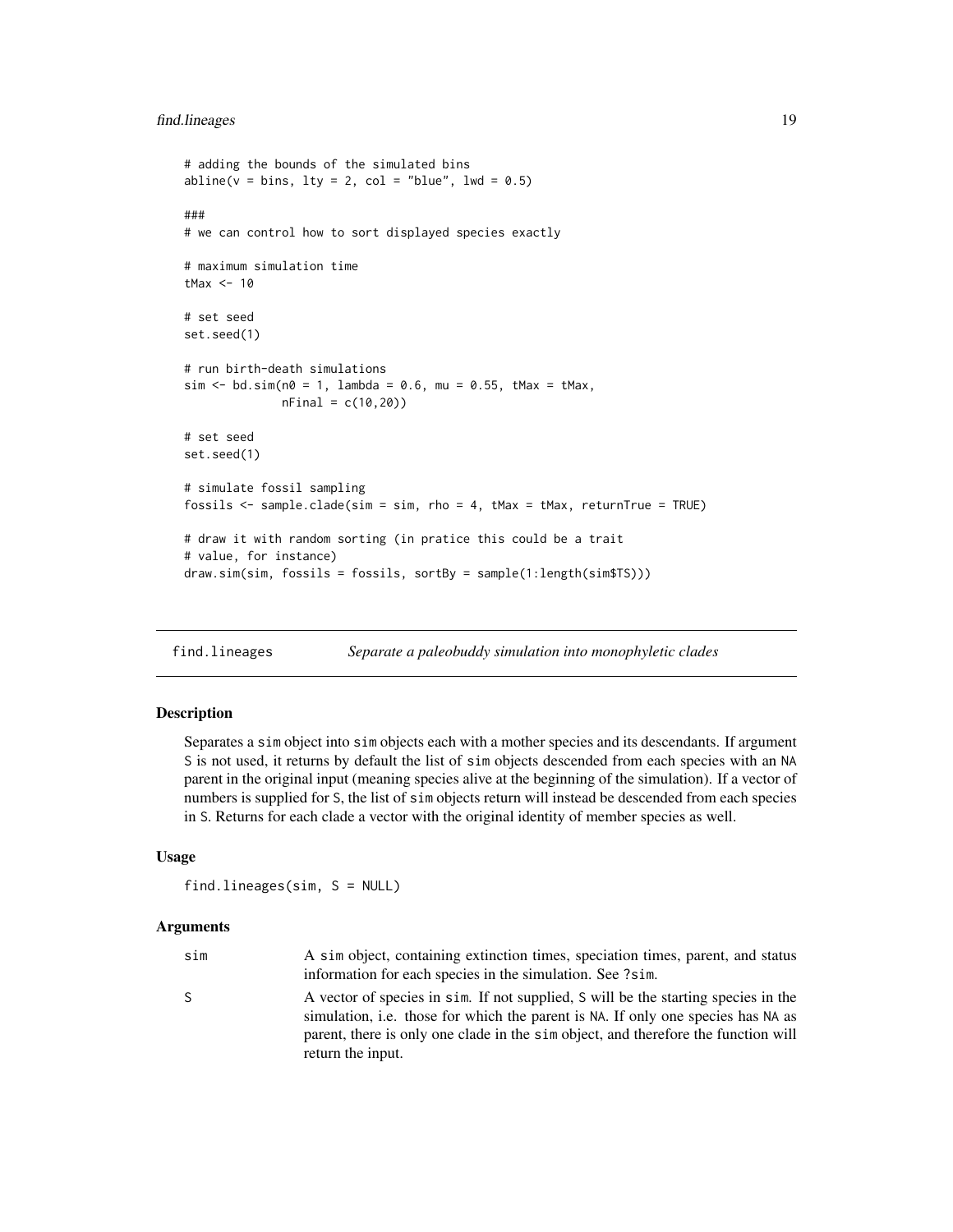# Value

A list object with (named) sim objects corresponding to the clades descended from species in S. For each clade, an extra vector LIN is included so the user can identify the order of species in the returned sim objects with the order of species in the original simulation.

# Author(s)

Bruno do Rosario Petrucci and Matheus Januario.

```
###
# first, we run a simple simulation with one starting species
# set seed
set.seed(1)
# run simulation with a minimum of 20 species
sim < -bd.sim(n0 = 3, lambda = 0.1, mu = 0.1, tMax = 10,
              nFinal = c(20, Inf)# get a simulation object with the clade originating from species 2
clades \le find. lineages(sim, S = 2)
# now we can check to make sure the subclade was correctly separated
# change NA to 0 on the clade's TE
clades[[1]]$sim$TE[clades[[1]]$sim$EXTANT] <- 0
# plot the phylogeny
if (requireNamespace("ape", quietly = TRUE)) {
  plot <- ape::plot.phylo(
    make.phylo(clades[[1]]$sim),
    main = "red: extinction events \n blue: speciation events");
  ape::axisPhylo()
}
# check speciation times
for (j in 2:length(clades[[1]]$sim$TS)) {
  # the subtraction is just to adjust the wt with the plot scale
  lines(x = c()sort(clades[[1]]$sim$TS, decreasing = TRUE)[2] -
       clades[[1]]$sim$TS[j],
    sort(clades[[1]]$sim$TS, decreasing = TRUE)[2] -
       clades[[1]]$sim$TS[j]),
   y = c(plot\y.lim[1], plot\y.lim[2]), lwd = 2, col = "blue")
}
# check extinction times:
for (j in 1:length(sim$TE)) {
  # the subtraction is just to adjust the wt with the plot scale
  lines(x = c)
```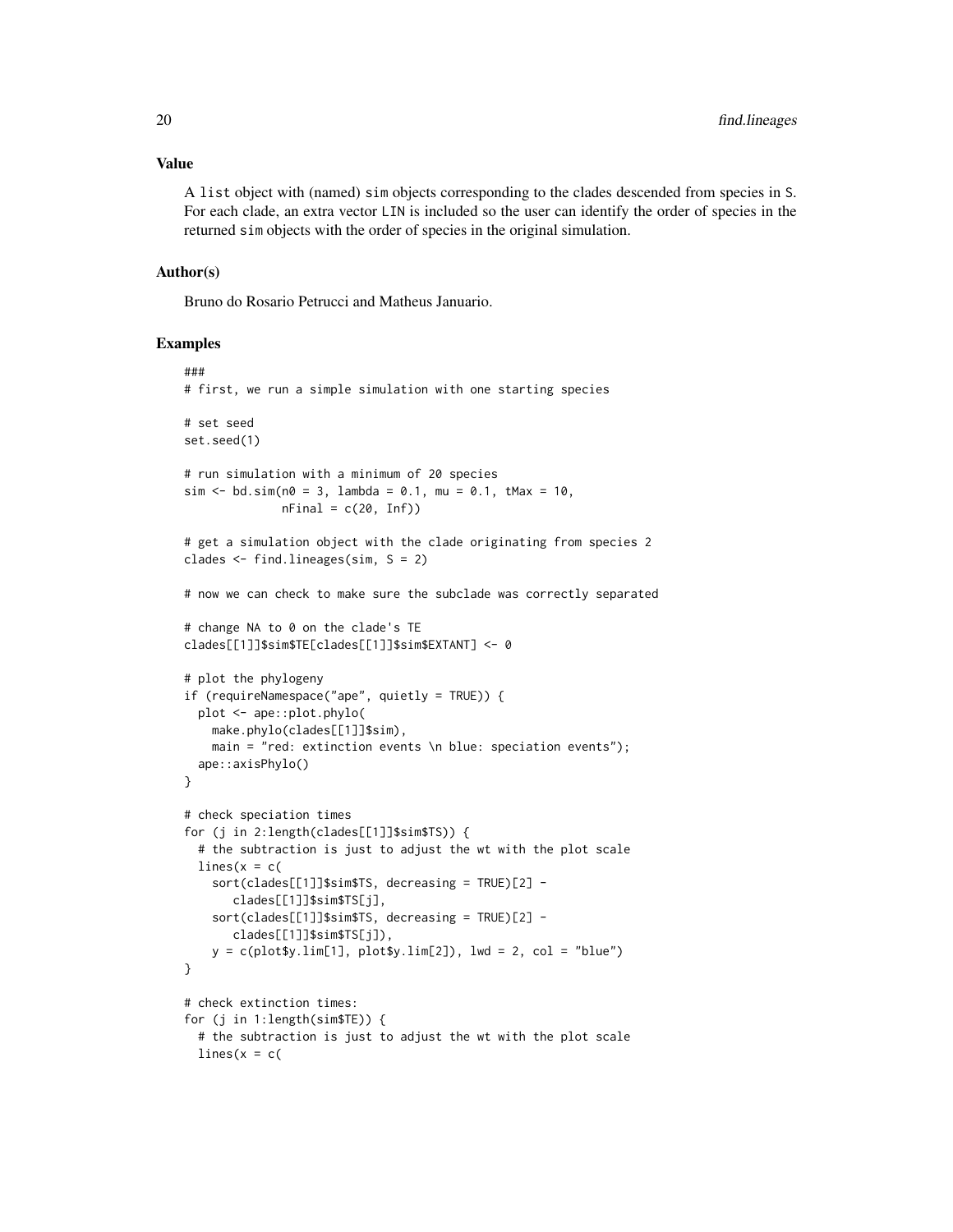# find.lineages 21

```
sort(clades[[1]]$sim$TS, decreasing = TRUE)[2] -
      clades[[1]]$sim$TE[j],
   sort(clades[[1]]$sim$TS, decreasing = TRUE)[2] -
      clades[[1]]$sim$TE[j]),
   y = c(plot\y.lim[1], plot\y.lim[2]), lwd = 2, col = "red")
}
###
# now we try a simulation with 3 clades
# set seed
set.seed(4)
# run simulation
sim <- bd.sim(n0 = 3, lambda = 0.1, mu = 0.1, tMax = 10,
             nFinal = c(20, Inf)# get subclades descended from original species
clades <- find.lineages(sim)
# get current par options so we can reset later
oldPar <- par(no.readonly = TRUE)
# set up for plotting side by side
par(mfrow = c(1, length(clades)))
# for each clade
for (i in 1:length(clades)) {
 # change NA to 0 on the clade's TE
 clades[[i]]$sim$TE[clades[[i]]$sim$EXTANT] <- 0
 # if there is only one lineage in the clade, nothing happens
 if (length(clades[[i]]$sim$TE) < 2) {
    # placeholder plot
   plot(NA, xlim = c(-1, 1), ylim = c(-1, 1))text("simulation with \n just one lineage", x = 0, y = 0.5, cex = 2)
 }
 # else, plot phylogeny
 else {
   if (requireNamespace("ape", quietly = TRUE)) {
     plot <- ape::plot.phylo(
       make.phylo(clades[[i]]$sim),
       main = "red: extinction events \n blue: speciation events");
     ape::axisPhylo()
    }
    # check speciation times
    for (j in 2:length(clades[[i]]$sim$TS)) {
     # the subtraction is just to adjust the wt with the plot scale
     lines(x = c)sort(clades[[i]]$sim$TS, decreasing = TRUE)[2] -
          clades[[i]]$sim$TS[j],
```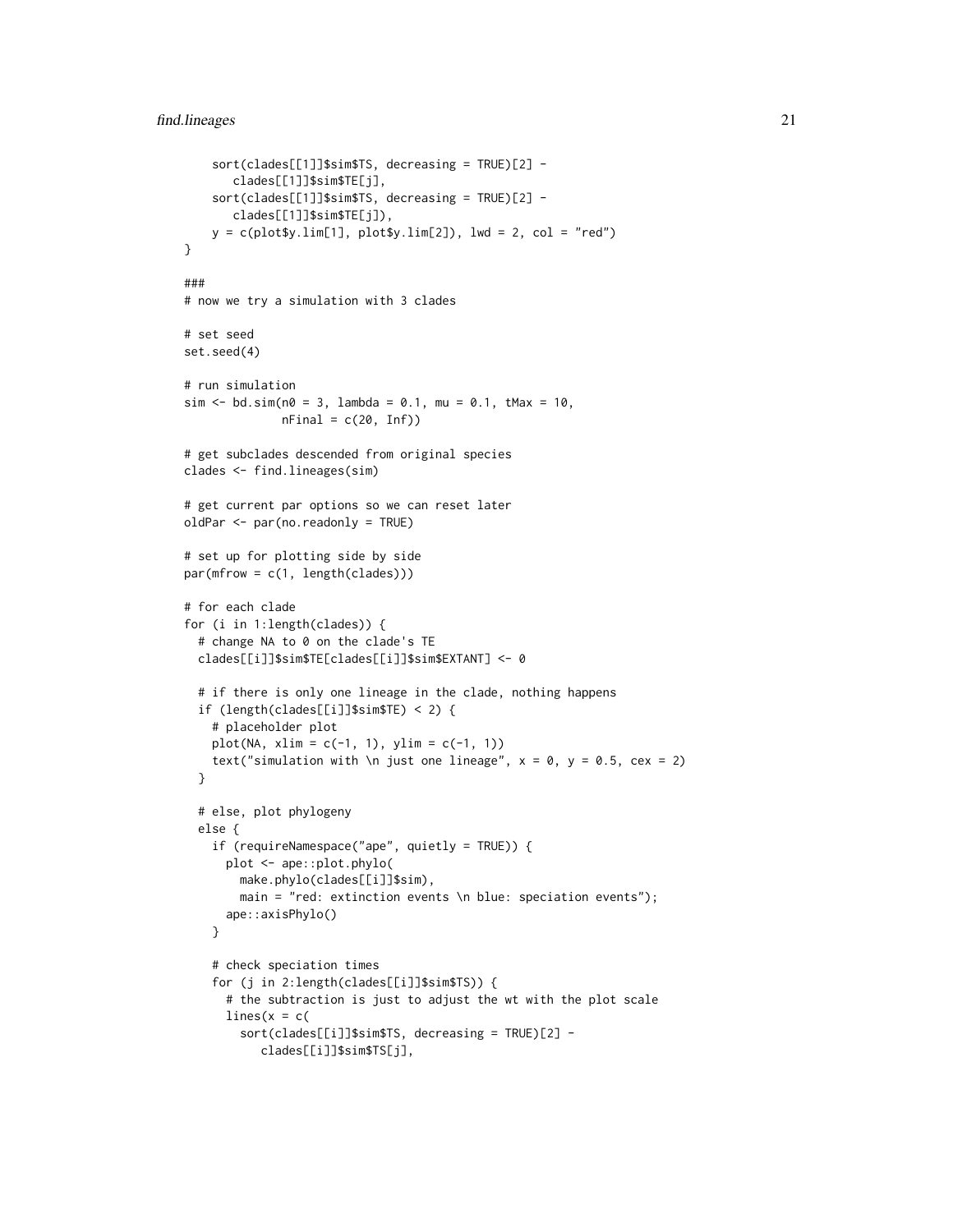```
sort(clades[[i]]$sim$TS, decreasing = TRUE)[2] -
           clades[[i]]$sim$TS[j]),
       y = c(plot $y.lim[1], plot $y.lim[2]), lwd = 2, col = "blue")}
    # check extinction times:
    for (j in 1:length(sim$TE)) {
     # the subtraction is just to adjust the wt with the plot scale
     lines(x = c)sort(clades[[i]]$sim$TS, decreasing = TRUE)[2] -
           clades[[i]]$sim$TE[j],
       sort(clades[[i]]$sim$TS, decreasing = TRUE)[2] -
           clades[[i]]$sim$TE[j]),
       y = c(plot\y.lim[1], plot\y.lim[2]), lwd = 2, col = "red")
   }
 }
}
# reset par
par(oldPar)
###
# we can also have an example with more non-starting species in S
# set seed
set.seed(3)
# run simulation
sim <- bd.sim(n0 = 1, lambda = 0.1, mu = 0.1, tMax = 10,
             nFinal = c(10, Inf)# get current par options so we can reset later
oldPar <- par(no.readonly = TRUE)
# set up for plotting side by side
par(mfrow = c(1, 2))if (requireNamespace("ape", quietly = TRUE)) {
 # first we plot the clade started by 1
 ape::plot.phylo(make.phylo(sim), main = "original")
 ape::axisPhylo()
 # this should look the same
 ape::plot.phylo(make.phylo(find.lineages(sim)[[1]]$sim),
                 main="after find.lineages()")
 ape::axisPhylo()
 # get sublcades descended from the second and third species
 clades <- find.lineages(sim, c(2,3))
 # and these should be part of the previous phylogenies
```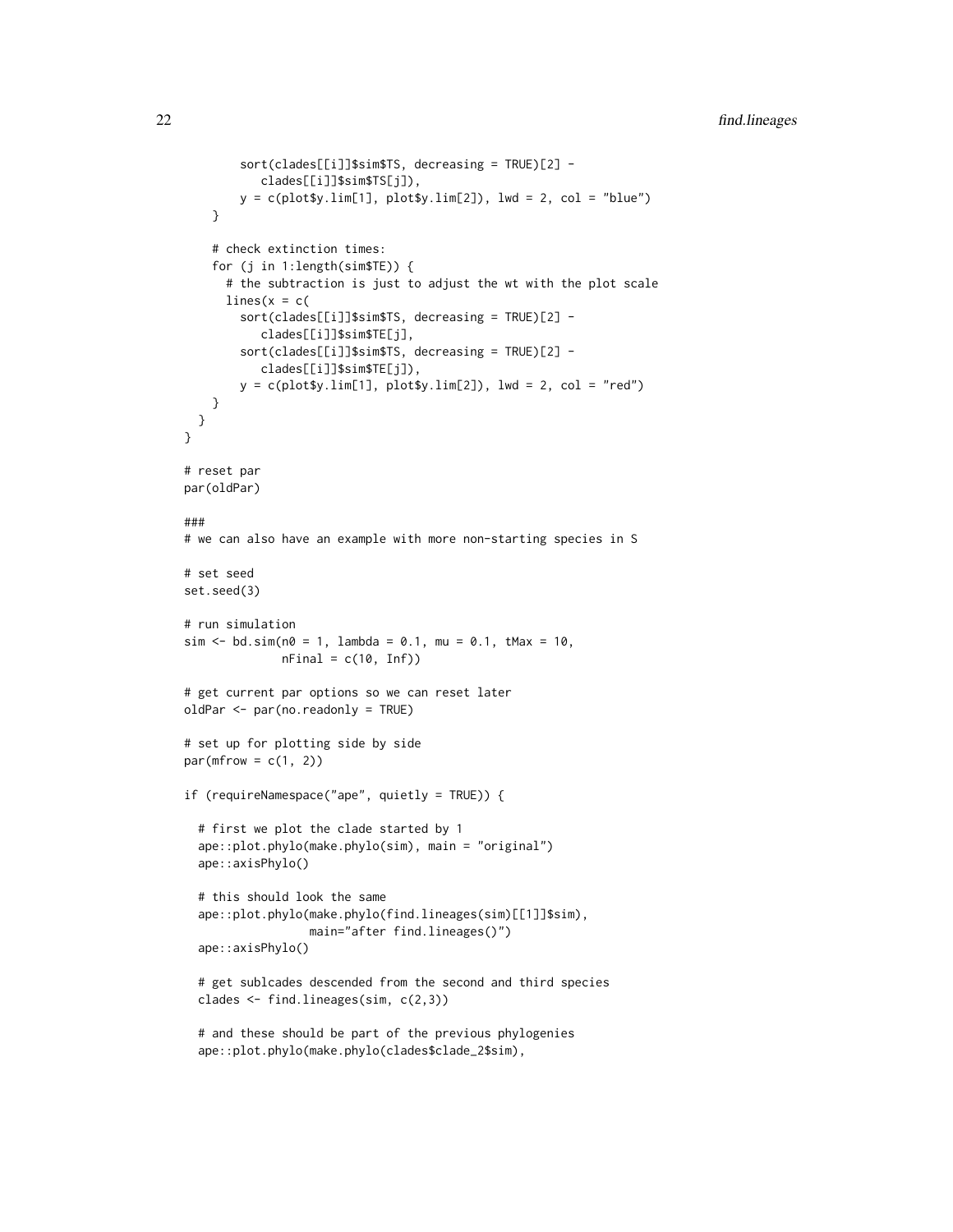# <span id="page-22-0"></span>make.phylo 23

```
main = "Daughters of sp 2")
 ape::axisPhylo()
 ape::plot.phylo(make.phylo(clades$clade_3$sim),
                  main = "Daughters of sp 3")
 ape::axisPhylo()
}
# reset par
par(oldPar)
###
# if there is only one clade and we use the default for
# S, we get back the original simulation object
# set seed
set.seed(1)
# run simulation
sim < -bd.sim(n0 = 1, lambda = 0.1, mu = 0.08, tMax = 10,
             nFinal = c(5, Inf)# get current par options so we can reset later
oldPar <- par(no.readonly = TRUE)
# set up for plotting side by side
par(mfrow = c(1, 2))# plotting sim and find.lineages(sim) - should be equal
if (requireNamespace("ape", quietly = TRUE)) {
 ape::plot.phylo(make.phylo(sim), main="original")
 ape::axisPhylo()
 ape::plot.phylo(make.phylo(find.lineages(sim)[[1]]$sim),
                  main="after find.lineages()")
 ape::axisPhylo()
}
# reset par
par(oldPar)
```
make.phylo *Phylogeny generating*

# Description

Generates a phylogeny from a sim object containing speciation and extinction times, parent and status information (see ?sim). Returns a phylo object containing information on the phylogeny, following an "evolutionary Hennigian" (sensu Ezard et al 2011) format (i.e., a bifurcating tree).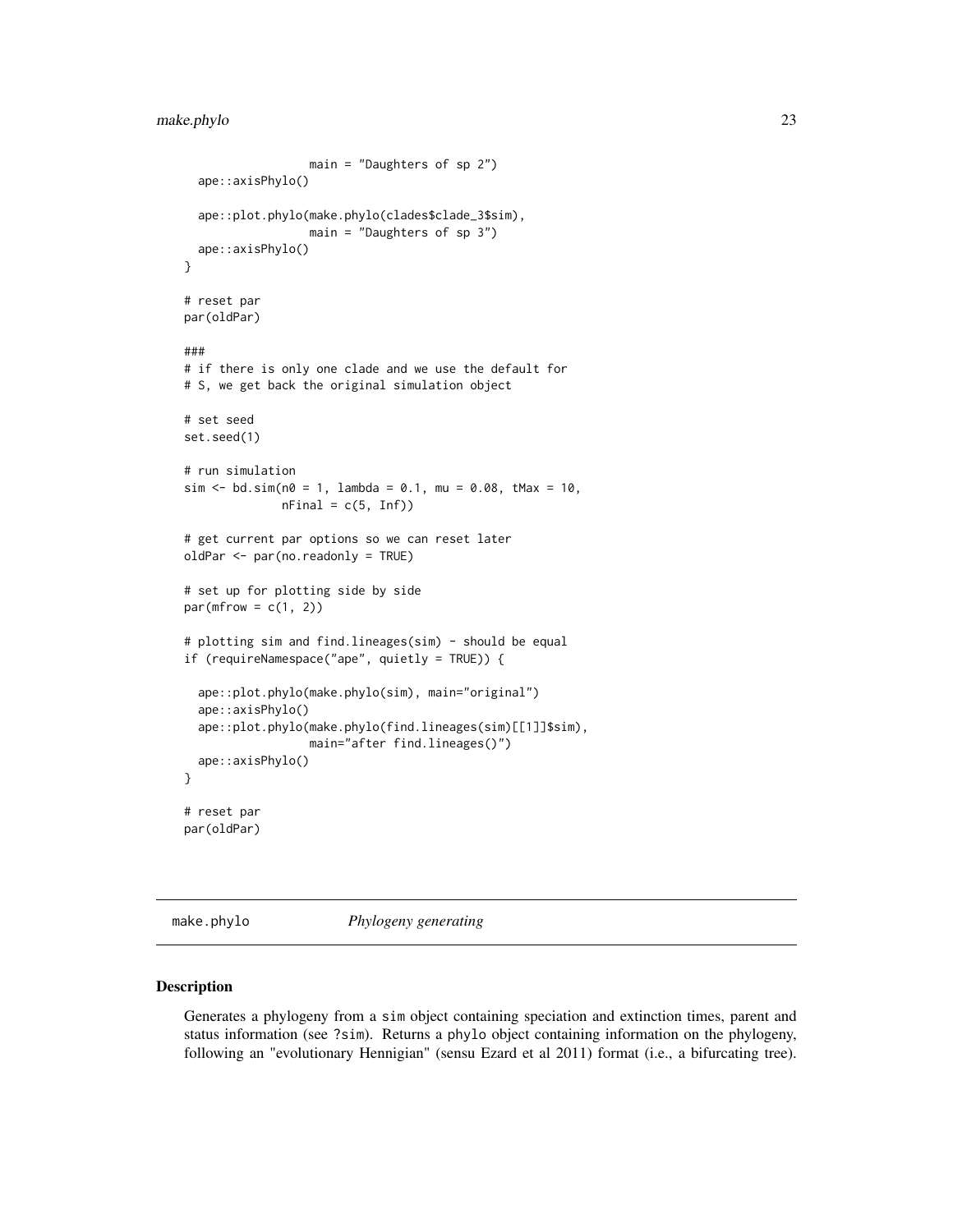Takes an optional argument encoding fossil occurrences to return a sampled ancestor tree (see references). This tree consists of the original tree, plus the fossil occurrences added as branches of length 0 branching off of the corresponding species at the time of occurrence. Such trees can be used, as is or with small modifications, as starting trees in phylogenetic inference software that make use of the fossilized birth-death model. Returns NA and sends a warning if the simulation has only one lineage or if more than one species has NA as parent (i.e. there is no single common ancestor in the simulation). In the latter case, please use find.lineages first.

# Usage

```
make.phplo(<math>sim</math>, <math>fossils = NULL</math>, <math>returnRootTime = NULL</math>)
```
# Arguments

| sim     | A sim object, containing extinction times, speciation times, parent, and status<br>information for each species in the simulation. See ?sim.                                                                                                                                                                                                                                                                                                                                                                                                                                                          |
|---------|-------------------------------------------------------------------------------------------------------------------------------------------------------------------------------------------------------------------------------------------------------------------------------------------------------------------------------------------------------------------------------------------------------------------------------------------------------------------------------------------------------------------------------------------------------------------------------------------------------|
| fossils | A data frame with a "Species" column and a SampT column, usually an output<br>of the sample clade function. Species names must contain only one number<br>each, corresponding to the order of the simulators.                                                                                                                                                                                                                                                                                                                                                                                         |
|         | returnRootTime Logical indicating if phylo should have information regarding root.time. If<br>set to NULL (default), returned phylogenies will not have root. time if there is at<br>least one extant lineage in the sim object. If there are only extinct lineages in the<br>sim object and it is set to NULL, root. time will be returned. If set to FALSE or<br>TRUE, root. time will be removed or forced into the phylo object, respectively.<br>In this case, we highly recommend users to read about the behavior of some<br>functions (such as APE's axisPhylo) when this argument is forced. |

# Details

When root. time is added to a phylogeny, packages such as APE can change their interpretation of the information in the phylo object. For instance, a completely extinct phylogeny might be interpreted as extant if there is no info about root.time. This might create misleading interpretations even with simple functions such as ape::axisPhylo. make.phylo tries to accommodate different evo/paleo practices in its default value for returnRootTime by automatically attributing root.time when the sim object is extinct. We encourage careful inspection of output if users force make.phylo to use a specific behavior, especially when using phylogenies generated by this function as input in functions from other packages. For extinct phylogenies, it might usually be important to explicitly provide information that the edge is indeed a relevant part of the phylogeny (for instance adding root.edge = TRUE when plotting a phylogeny with root.time information with ape::plot.phylo. The last example here provides a visualization of this issue.

# Value

A phylo object from the APE package. Tip labels are numbered following the order of species in the sim object. If fossil occurrence data was supplied, the tree will include fossil occurrences as tips with branch length 0, bifurcating at its sampling time from the corresponding species' edge (i.e. a sampled ancestor tree). Note that to obtain a true sampled ancestor (SA) tree, one must perform the last step of deleting tips that are not either extant or fossil occurrences (i.e. the tips at true time of extinction).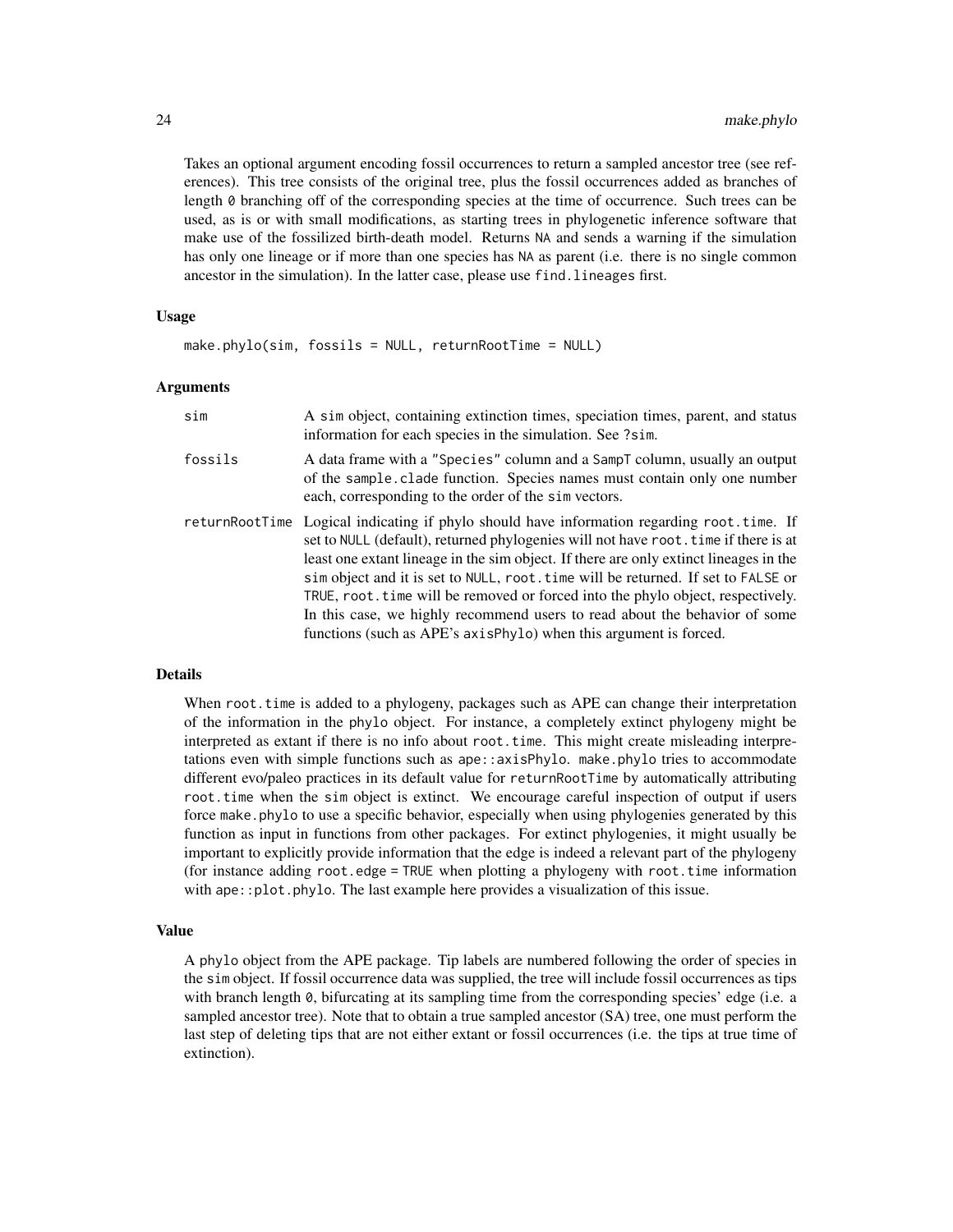# make.phylo 25

Note this package does not depend on APE (Paradis et al, 2004) since it is never used inside its functions, but it is suggested since one might want to manipulate the phylogenies generated by this function.

# Author(s)

Matheus Januario and Bruno do Rosario Petrucci

# References

Ezard, T. H., Pearson, P. N., Aze, T., & Purvis, A. (2012). The meaning of birth and death (in macroevolutionary birth-death models). Biology letters, 8(1), 139-142.

Paradis, E., Claude, J., Strimmer, & K. (2004). APE: Analyses of Phylogenetics and Evolution in R language. Bioinformatics, 20(2), 289-290.

Heath, T. A., Huelsenbeck, J. P., & Stadler, T. (2014). The fossilized birth–death process for coherent calibration of divergence-time estimates. Proceedings of the National Academy of Sciences, 111(29), E2957-E2966.

```
###
# we can start with a simple phylogeny
# set a simulation seed
set.seed(1)
# simulate a BD process with constant rates
sim <- bd.sim(n0 = 1, lambda = 0.3, mu = 0.1, tMax = 10,
             nExtant = c(2, Inf))# make the phylogeny
phy <- make.phylo(sim)
# plot it
if (requireNamespace("ape", quietly = TRUE)) {
 # store old par settings
 oldPar <- par(no.readonly = TRUE)
 # change par to show phylogenies
 par(mfrow = c(1, 2))ape::plot.phylo(phy)
 # we can also plot only the molecular phylogeny
 ape::plot.phylo(ape::drop.fossil(phy))
 # reset par
 par(oldPar)
}
```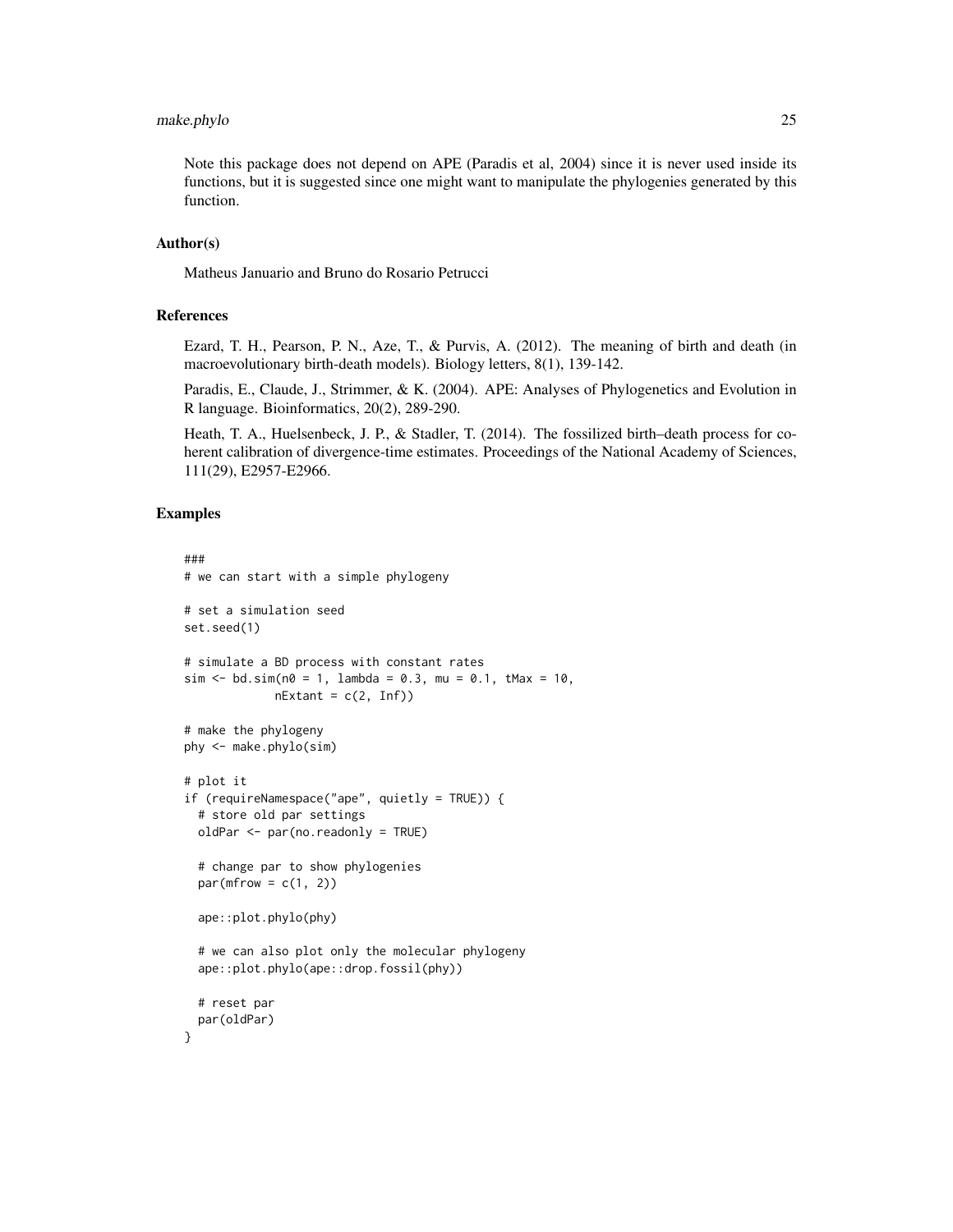```
26 make.phylo
```

```
###
# this works for sim generated with any of the scenarios in bd.sim
# set seed
set.seed(1)
# simulate
sim \le bd.sim(n0 = 1, lambda = function(t) 0.2 + 0.01*t,
             mu = function(t) 0.03 + 0.015*t, tMax = 10,
             nExtant = c(2, Inf)# make the phylogeny
phy <- make.phylo(sim)
# plot it
if (requireNamespace("ape", quietly = TRUE)) {
  # store old par settings
  oldPar <- par(no.readonly = TRUE)
  # change par to show phylogenies
  par(mfrow = c(1, 2))# plot phylogeny
  ape::plot.phylo(phy)
  ape::axisPhylo()
  # we can also plot only the molecular phylogeny
  ape::plot.phylo(ape::drop.fossil(phy))
  ape::axisPhylo()
  # reset par
  par(oldPar)
}
###
# we can use the fossils argument to generate a sample ancestors tree
# set seed
set.seed(1)
# simulate a simple birth-death process
sim <- bd.sim(n0 = 1, lambda = 0.2, mu = 0.05, tMax = 10,
              nExtant = c(2, Inf))# make the traditional phylogeny
phy <- make.phylo(sim)
# sample fossils
fossils <- sample.clade(sim, 0.1, 10)
# make the sampled ancestor tree
saTree <- make.phylo(sim, fossils)
```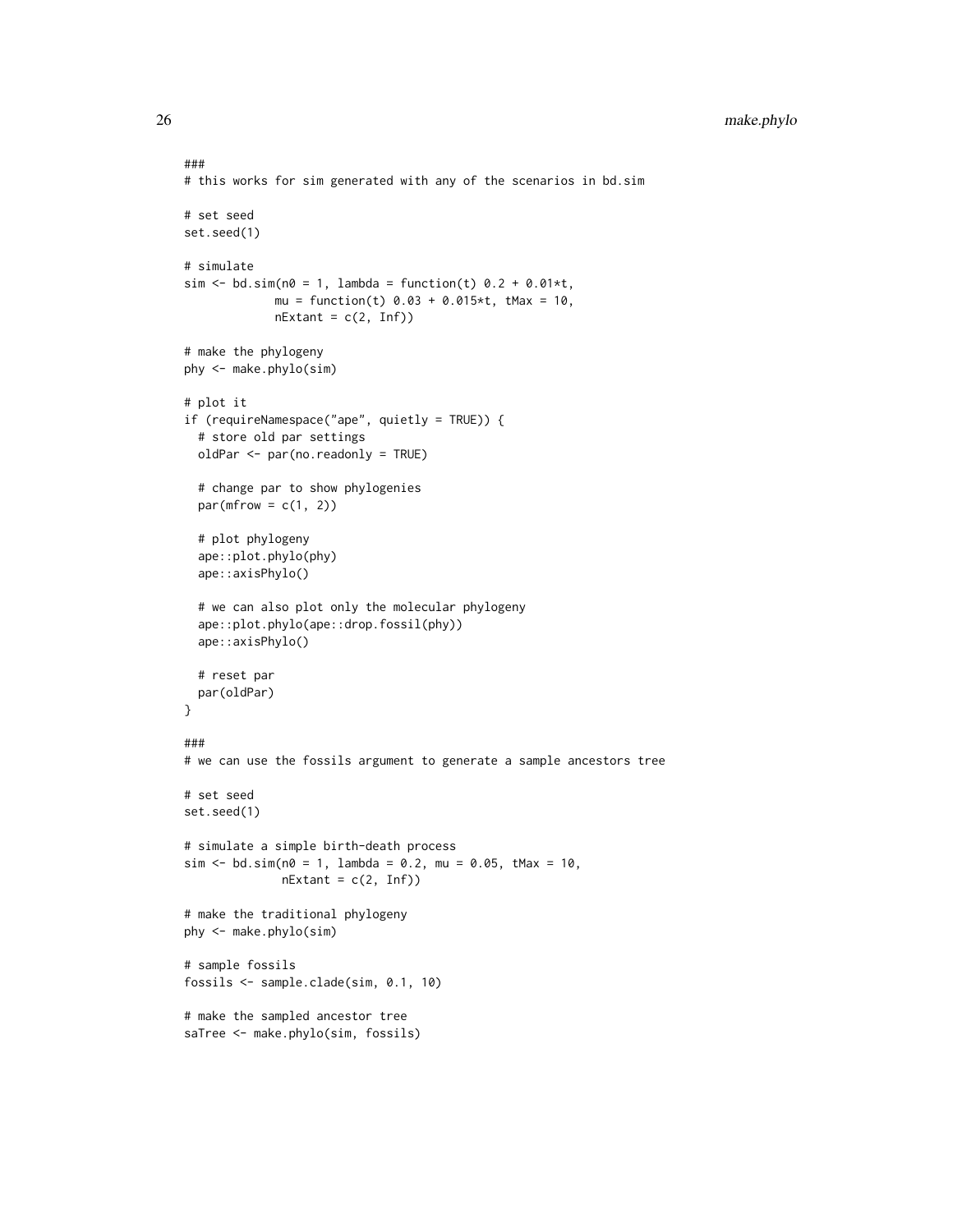# make.phylo 27

```
# plot them
if (requireNamespace("ape", quietly = TRUE)) {
  # store old par settings
  oldPar <- par(no.readonly = TRUE)
  # visualize longevities and fossil occurrences
  draw.sim(sim, fossils)
  # change par to show phylogenies
  par(mfrow = c(1, 2))# phylogeny
  ape::plot.phylo(phy, main = "Phylogenetic tree")
  ape::axisPhylo()
  # sampled ancestor tree
  ape::plot.phylo(saTree, main = "Sampled Ancestor tree")
  ape::axisPhylo()
  # reset par
  par(oldPar)
}
###
# finally, we can test the usage of returnRootTime
# set seed
set.seed(1)
# simulate a simple birth-death process with more than one
# species and completely extinct:
sim < bol.sim(n0 = 1, lambda = 0.5, mu = 0.5, tMax = 10, nExtant = c(0, 0))
# make a phylogeny using default values
phy <- make.phylo(sim)
# force phylo to not have root.time info
phy_rootless <- make.phylo(sim, returnRootTime = FALSE)
# plot them
if (requireNamespace("ape", quietly = TRUE)) {
  # store old par settings
  oldPar <- par(no.readonly = TRUE)
  # change par to show phylogenies
  par(mfrow = c(1, 3))# if we use the default value, axisPhylo works as intended
  ape::plot.phylo(phy, root.edge = TRUE, main = "root.time default value")
  ape::axisPhylo()
  # note that without root.edge, we have incorrect times,
  # as APE assumes tMax was the time of first speciation
```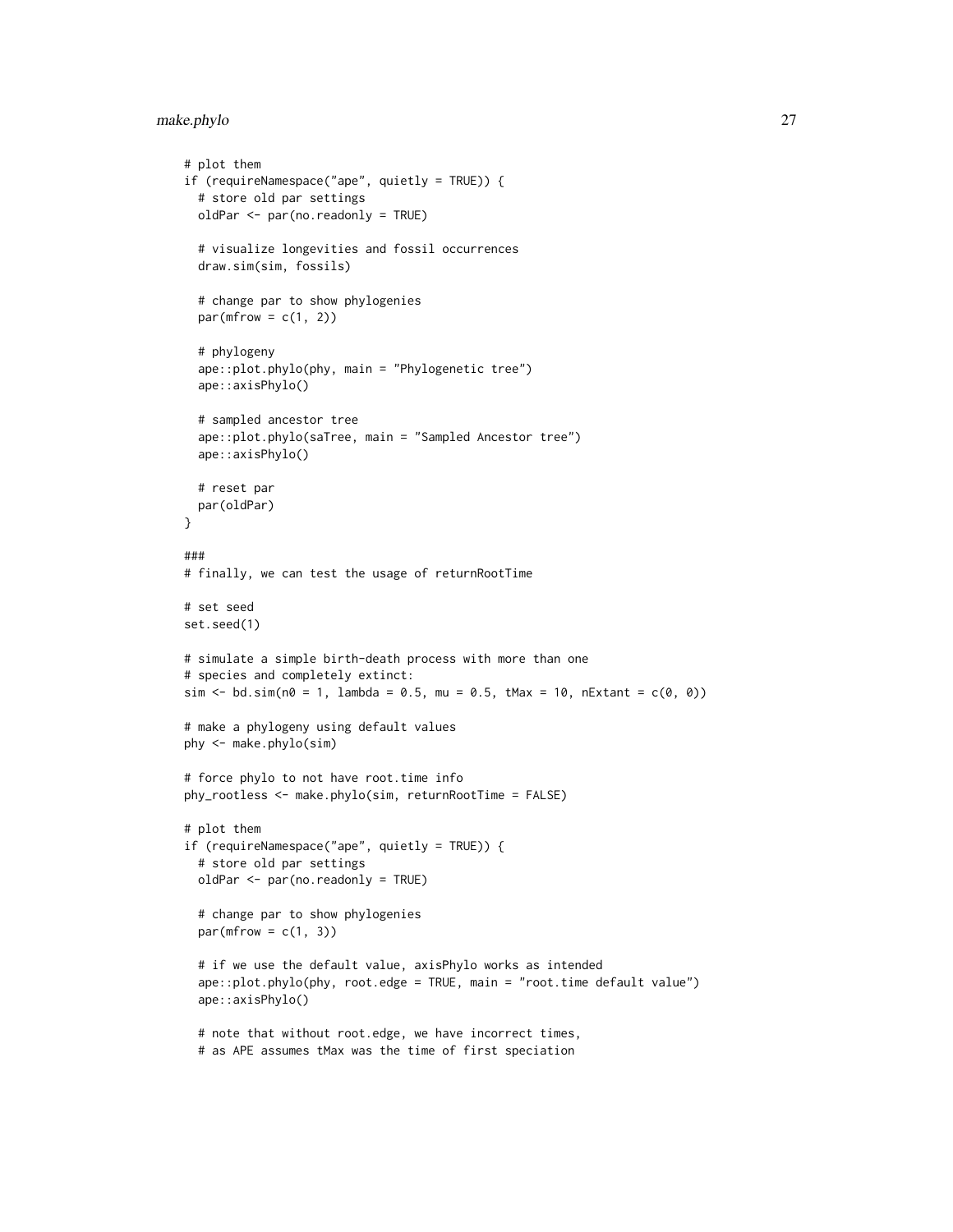```
ape::plot.phylo(phy, main = "root.edge not passed to plot.phylo")
ape::axisPhylo()
# if we force root.time to be FALSE, APE assumes the tree is
# ultrametric, which leads to an incorrect time axis
ape::plot.phylo(phy_rootless, main = "root.time forced as FALSE")
ape::axisPhylo()
# note time scale in axis
# reset par
par(oldPar)
```
}

make.rate *Create a flexible rate for birth-death or sampling simulations*

# Description

Generates a function determining the variation of a rate (speciation, extinction, sampling) with respect to time. To be used on birth-death or sampling functions, it takes as the base rate (1) a constant, (2) a function of time, (3) a function of time and a time-series (usually an environmental variable), or (4) a vector of numbers describing rates as a step function. Requires information regarding the maximum simulation time, and allows for optional extra parameters to tweak the baseline rate.

# Usage

```
make.rate(rate, tMax = NULL, envRate = NULL, rateShifts = NULL)
```
# Arguments

| rate | The baseline function with which to make the rate. It can be a                                                                                                                                                                                              |
|------|-------------------------------------------------------------------------------------------------------------------------------------------------------------------------------------------------------------------------------------------------------------|
|      | <b>A number</b> For constant birth-death rates.                                                                                                                                                                                                             |
|      | A function of time For rates that vary with time. Note that this can be any<br>function of time.                                                                                                                                                            |
|      | A function of time and an environmental variable For rates varying with time<br>and an environmental variable, such as temperature. Note that supplying a<br>function on more than one variable without an accompanying envRate will<br>result in an error. |
|      | A numeric vector To create step function rates. Note this must be accompa-<br>nied by a corresponding vector of rate shift times, rate Shifts.                                                                                                              |
| tMax | Ending time of simulation, in million years after the clade's origin. Needed to<br>ensure rateShifts runs the correct way.                                                                                                                                  |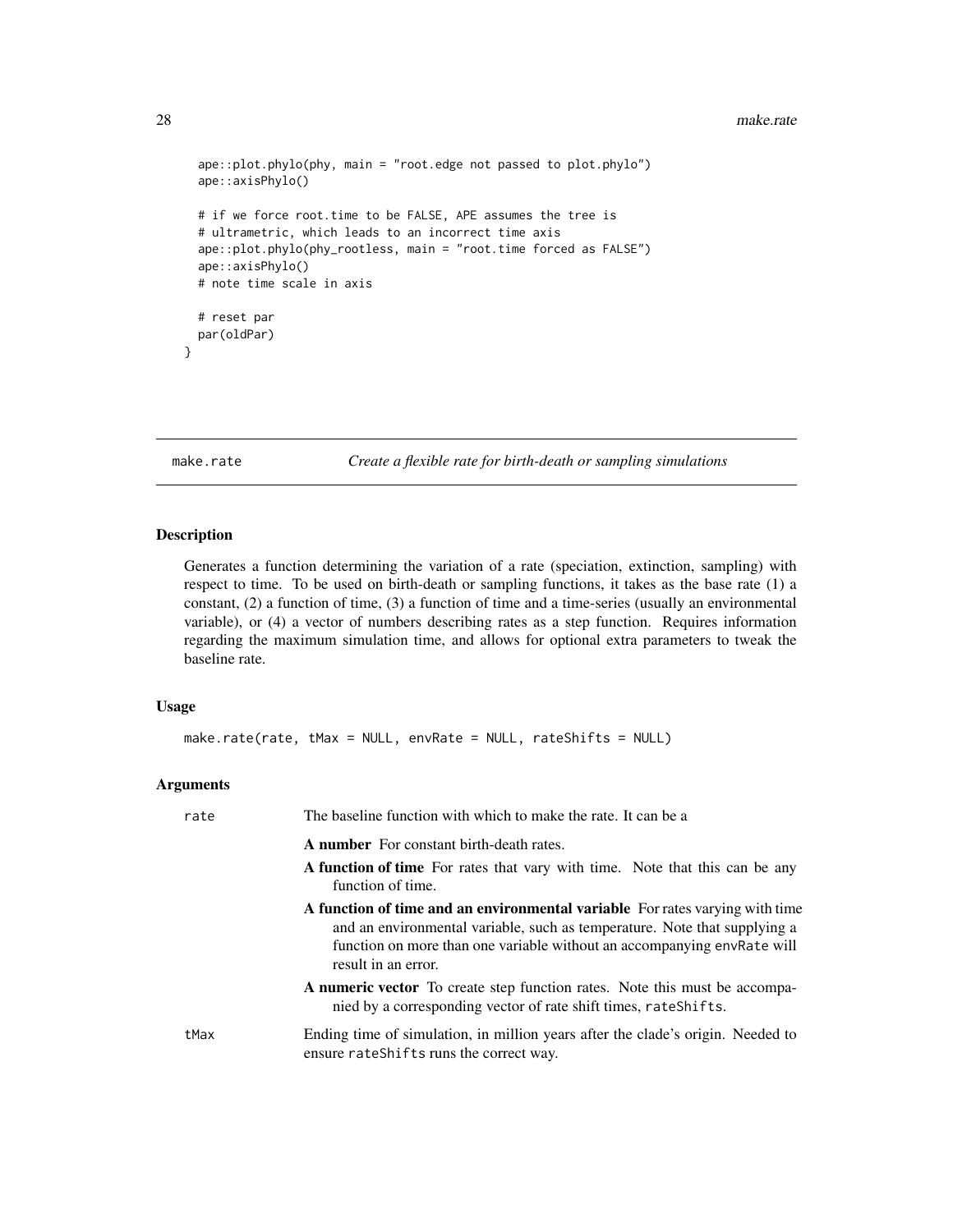# make.rate 29

| envRate    | A data frame representing a time-series, usually an environmental variable<br>(e.g. CO2, temperature, etc) varying with time. The first column of this data. frame<br>must be time, and the second column must be the values of the variable. The<br>function will return an error if the user supplies envRate without rate being<br>a function of two variables. paleobuddy has two environmental data frames,<br>temp and co2. One can check RPANDA for more examples.                                                                                              |
|------------|------------------------------------------------------------------------------------------------------------------------------------------------------------------------------------------------------------------------------------------------------------------------------------------------------------------------------------------------------------------------------------------------------------------------------------------------------------------------------------------------------------------------------------------------------------------------|
|            | Note that, since simulation functions are run in forward-time (i.e. with $\theta$ being<br>the origin time of the simulation), the time column of envRate is assumed to<br>do so as well, so that the row corresponding to $t = 0$ is assumed to be the value<br>of the time-series when the simulation starts, and $t = t$ Max is assumed to be its<br>value when the simulation ends (the present).<br>Acknowledgements: The strategy to transform a function of t and envRate into                                                                                  |
| rateShifts | a function of t only using envRate was adapted from RPANDA.<br>A vector indicating the time of rate shifts in a step function. The first element<br>must be the first or last time point for the simulation, i.e. 0 or tMax. Since func-<br>tions in paleobuddy run from 0 to tMax, if rateShifts runs from past to present<br>(meaning rateShifts[2] <rateshifts[1]), as<br="" take="" tmax-rateshifts="" we="">the shifts vector. Note that supplying rateShifts when rate is not a numeric<br/>vector of the same length will result in an error.</rateshifts[1]),> |

# Value

A constant or time-varying function (depending on input) that can then be used as a rate in the other paleobuddy functions.

# Author(s)

Bruno do Rosario Petrucci

# References

Morlon H. et al (2016) RPANDA: an R package for macroevolutionary analyses on phylogenetic trees. *Methods in Ecology and Evolution* 7: 589-597.

```
# first we need a time vector to use on plots
time \leq - seq(0, 50, 0.1)
###
# we can have a step function rate
# vector of rates
rate <- c(0.1, 0.2, 0.3, 0.2)
# vector of rate shifts
rateShifts <- c(0, 10, 20, 35)
# this could be c(50, 40, 30, 15) for equivalent results
```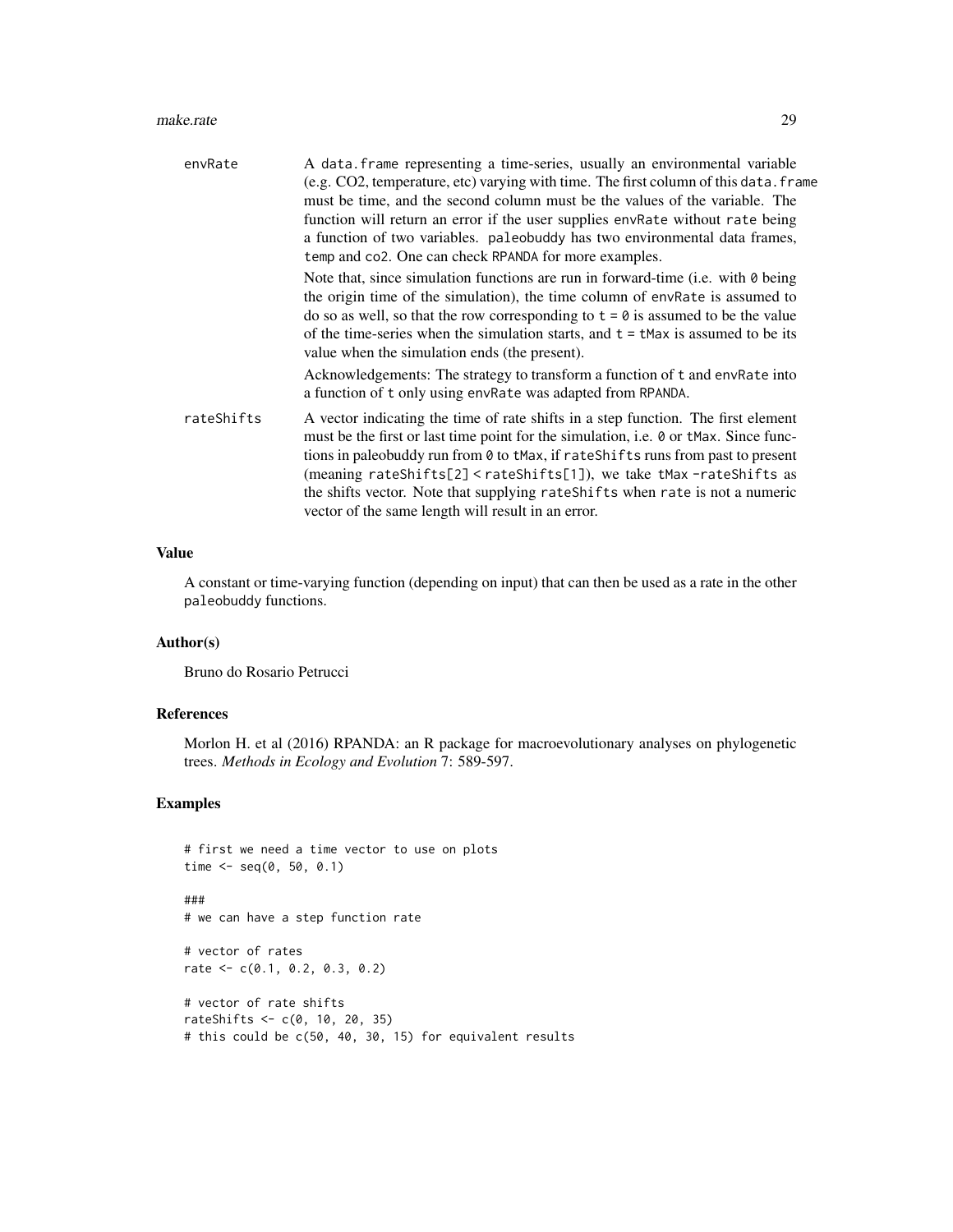```
# make the rate
r <- make.rate(rate, tMax = 50, rateShifts = rateShifts)
# plot it
plot(time, rev(r(time)),type = 'l', xlim = c(max(time), min(time)))# note that this method of generating a step function rate is slower to
# numerically integrate
# it is also not possible a rate and a shifts vector and a time-series
# dependency, so in cases where one looks to run many simulations, or have a
# step function modified by an environmental variable, consider
# using ifelse() (see below)
###
# we can have an environmental variable (or any time-series)
# temperature data
data(temp)
# function
rate <- function(t, env) {
 return(0.05*env)
}
# make the rate
r <- make.rate(rate, envRate = temp)
# plot it
plot(time, rev(r(time)), type = 'l', xlim = c(max(time), min(time)))
###
# we can have a rate that depends on time AND temperature
# temperature data
data(temp)
# function
rate <- function(t, env) {
 return(0.001*exp(0.1*t) + 0.05*env)
}
# make a rate
r <- make.rate(rate, envRate = temp)
# plot it
plot(time, rev(r(time)), type = 'l', xlim = c(max(time), min(time)))
###
# as mentioned above, we could also use ifelse() to
# construct a step function that is modulated by temperature
# temperature data
```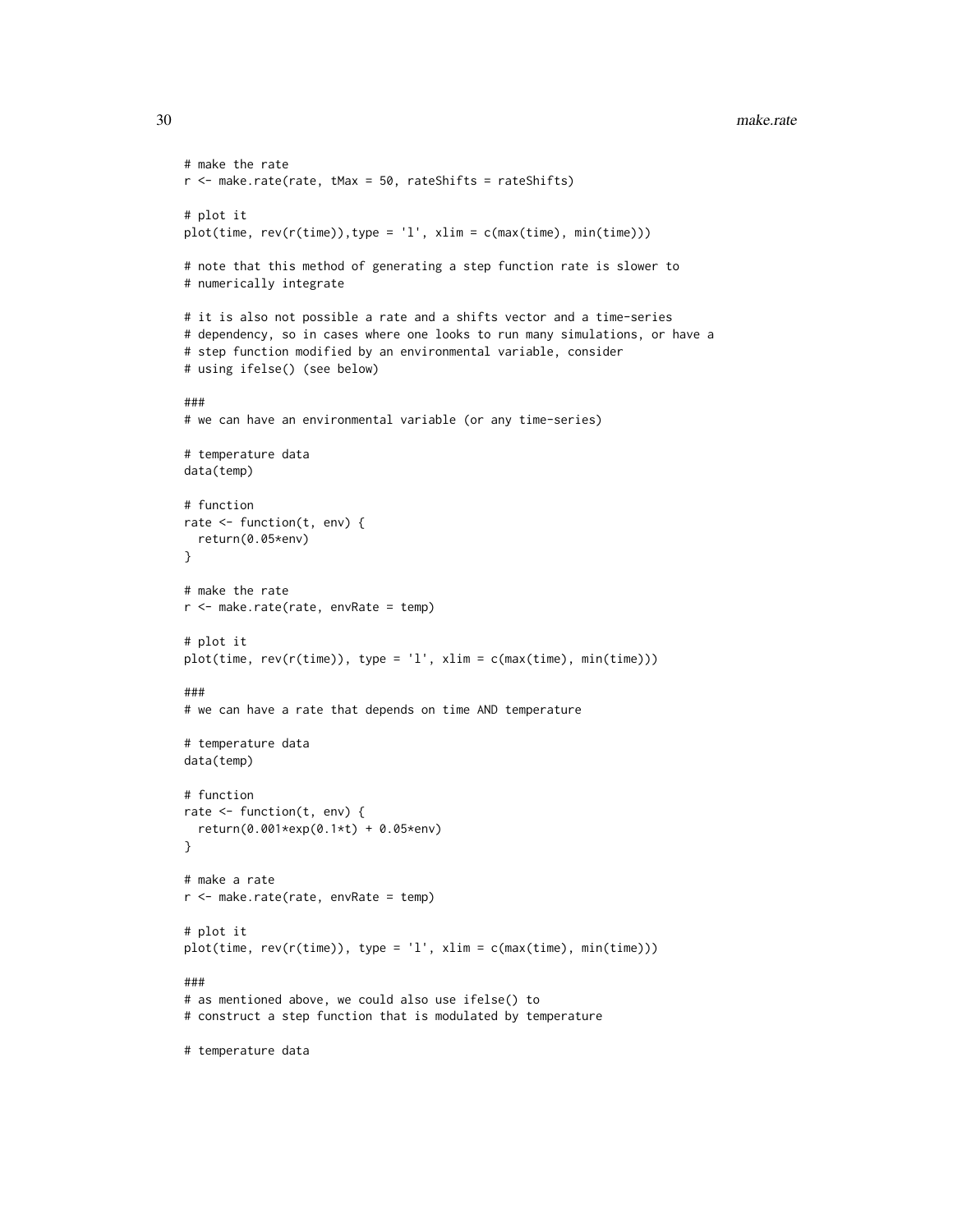```
make.rate 31
```

```
data(temp)
# function
rate <- function(t, env) {
  return(ifelse(t < 10, 0.1 + 0.01*env,
                ifelse(t < 30, 0.2 - 0.005*env,
                       ifelse(t <= 50, 0.1 + 0.005*env, 0))))
}
# rate
r <- make.rate(rate, envRate = temp)
# plot it
plot(time, rev(r(time)), type = 'l', xlim = c(max(time), min(time)))
# while using ifelse() to construct a step function is more
# cumbersome, it leads to much faster numerical integration,
# so in cases where the method above is proving too slow,
# consider using ifelse() even if there is no time-series dependence
###
# make.rate will leave some types of functions unaltered
# constant rates
r <- make.rate(0.5)
# plot it
plot(time, rep(r, length(time)), type = 'l',
    xlim = c(max(time), min(time)))
###
# linear rates
# function
rate \leq function(t) {
  return(0.01*t)
}
# create rate
r <- make.rate(rate)
# plot it
plot(time, rev(r(time)), type = 'l', xlim = c(max(time), min(time)))
###
# any time-varying function, really
# function
rate \leq function(t) {
  return(abs(sin(t)) * 0.1 + 0.05)}
# create rate
```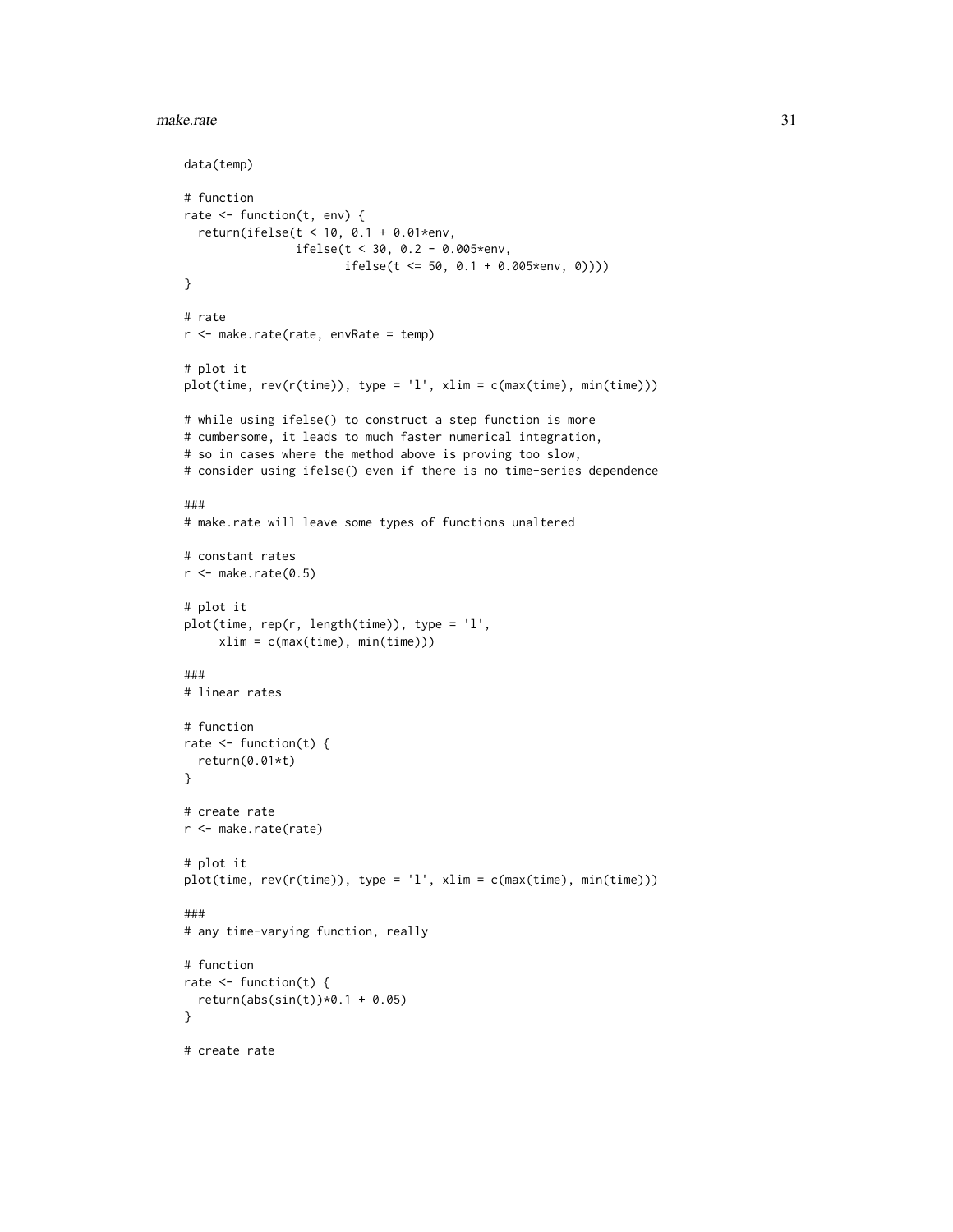```
r <- make.rate(rate)
# plot it
plot(time, r(time), type = 'l')
```
paleobuddy *paleobuddy: Simulating diversification dynamics*

# **Description**

paleobuddy provides users with flexible scenarios for species birth-death simulations. It also provides the possibility of generating phylogenetic trees (with extinct and extant species) and fossil records (with a number of preservation scenarios) from the same underlying process.

#### Birth-death simulation

Users have access to a large array of scenarios to use and combine for species birth-death simulation. The function bd.sim allows for constant rates, rates varying as a function of time, or time and/or an environmental variable, as well as age-dependent rates by using a shape parameter from a Weibull distribution (which can itself also be time-dependent). Extinction and speciation rates can be supplied independently, so that one can combine any types of scenarios for birth and death rates. The function find.lineages separates birth-death simulations into monophyletic clades so one can generate fossil records and phylogenies (see below) for clades with a specific mother species. This is particularly useful for simulations with multiple starting species. See ?bd.sim and ?find.lineages for more information.

All birth-death simulation functions return a sim object, which is a list of vectors containing speciation times, extinction times, status (extant or extinct) and parent identity for each species of the simulation. We supply methods for summarizing and printing sim objects in a more informative manner (see Visualization below). See ?sim for more information.

# Fossil record simulation

The package provides users with a similarly diverse array of scenarios for preservation rates in generating fossil records from birth-death simulations. The function sample.clade accepts constant, time-varying, and environmentally dependent rates. Users might also supply a model describing the distribution of fossil occurrences over a species duration to simulate age-dependent sampling. See ?sample.clade for more information.

# Phylogeny generation

We believe it is imperative to be able to generate fossil records and phylogenetic trees from the same underlying process, so the package provides make.phylo, a function that takes a simulation object of the form returned by bd.sim and generates a phylo object from the APE package. One can then use functions such as ape::plot.phylo and ape::drop.fossil to plot the phylogeny or analyze the phylogeny of extant species. Since APE is not required for any function in the package, it is a suggested but not imported package. Note that, as above, the function find.lineages allows users

<span id="page-31-0"></span>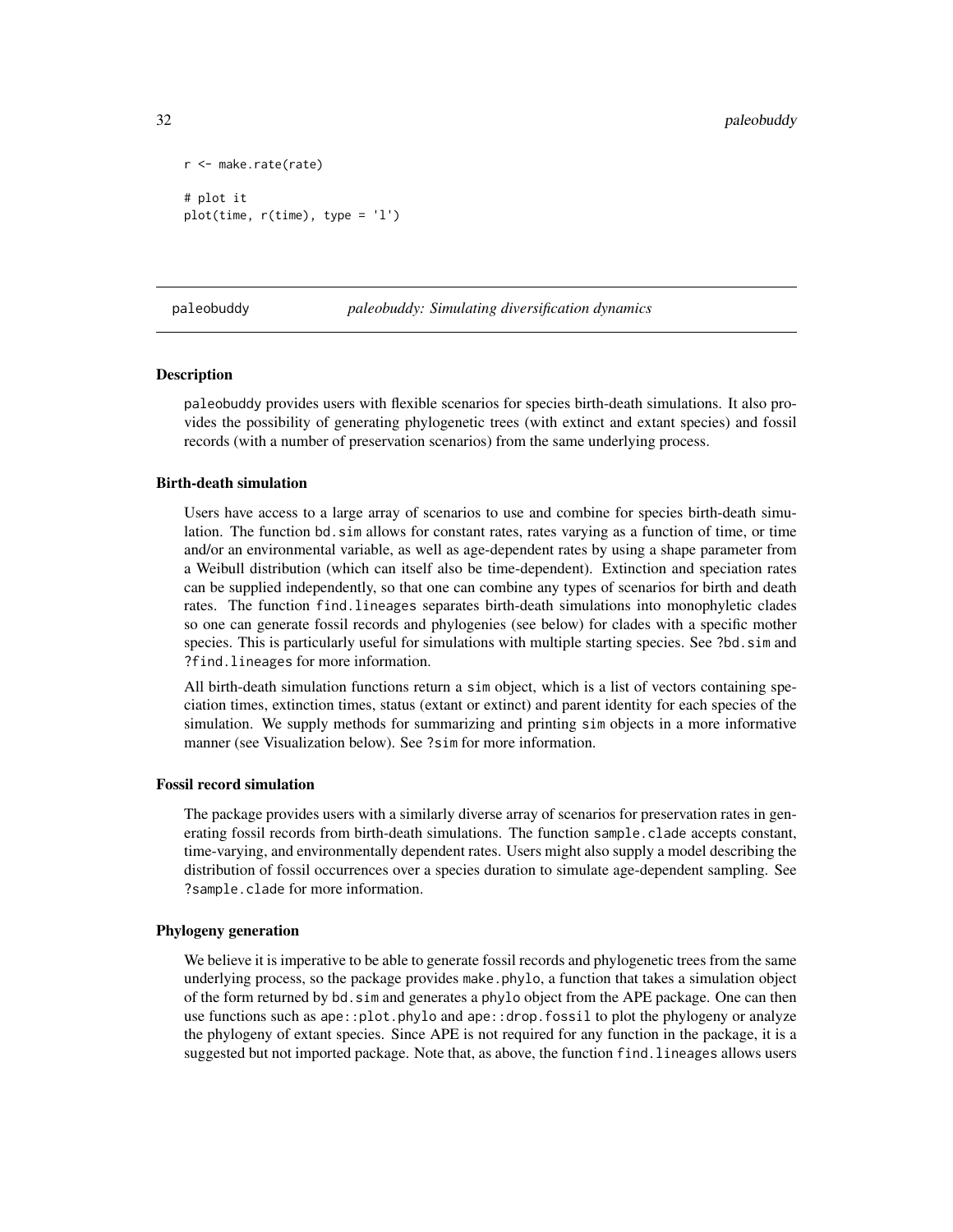# paleobuddy 33

to separate clades with mother species of choice, the results of which can be passed to make.phylo to generate separate phylogenies for each clade. See ?make.phylo and ?find.lineages for more information.

Note: If a user wishes to perform the opposite operation - transform a phylo object into a sim object, perhaps to use paleobuddy for sampling on phylogenies generated by other packages, see ?phylo.to.sim.

# Visualization

paleobuddy provides the user with a number of options for visualizing a sim object besides phylogenies. The sim object returned by birth-death simulation functions (see above) has summary and plot methods. summary(sim) gives quantitative details of a sim objective, namely the total and extant number of species, and summaries of species durations and speciation times. plot(sim) plots births, deaths, and diversity through time for that realization. The function draw.sim draws longevities of species in the simulation, allowing for customization through the addition of fossil occurrences (which can be time points or ranges), and vertical order of the drawn longevities.

# Utility functions

The package makes use of a few helper functions for simulation and testing that we make available for the user. rexp.var aims to emulate the behavior of rexp, the native R function for drawing an exponentially distributed variate, with the possibility of supplying a time-varying rate. The function also allows for a shape parameter, in which case the times drawn will be distributed as a Weibull, possibly with time-varying parameters, for age-dependent rates. var. rate.div calculates the expected diversity of a birth-death process with varying rates for any time period, which is useful when testing the birth-death simulation functions. Finally, binner takes a vector of fossil occurrence times and a vector of time boundaries and returns the number of occurrences within each time period. This is mostly for use in the sample.clade function. See ?rexp.var, ?var.rate.div and ?binner for more information.

# Author(s)

Bruno do Rosario Petrucci, Matheus Januario and Tiago B. Quental Maintainer: Bruno do Rosario Petrucci <petrucci@iastate.edu>

```
# here we present a quick example of paleobuddy usage
# for a more involved introduction, see the \code{overview} vignette
# make a vector for time
time \leq seq(0, 10, 0.1)
# speciation rate
lambda \leq function(t) {
 0.15 + 0.03* t}
# extinction rate
```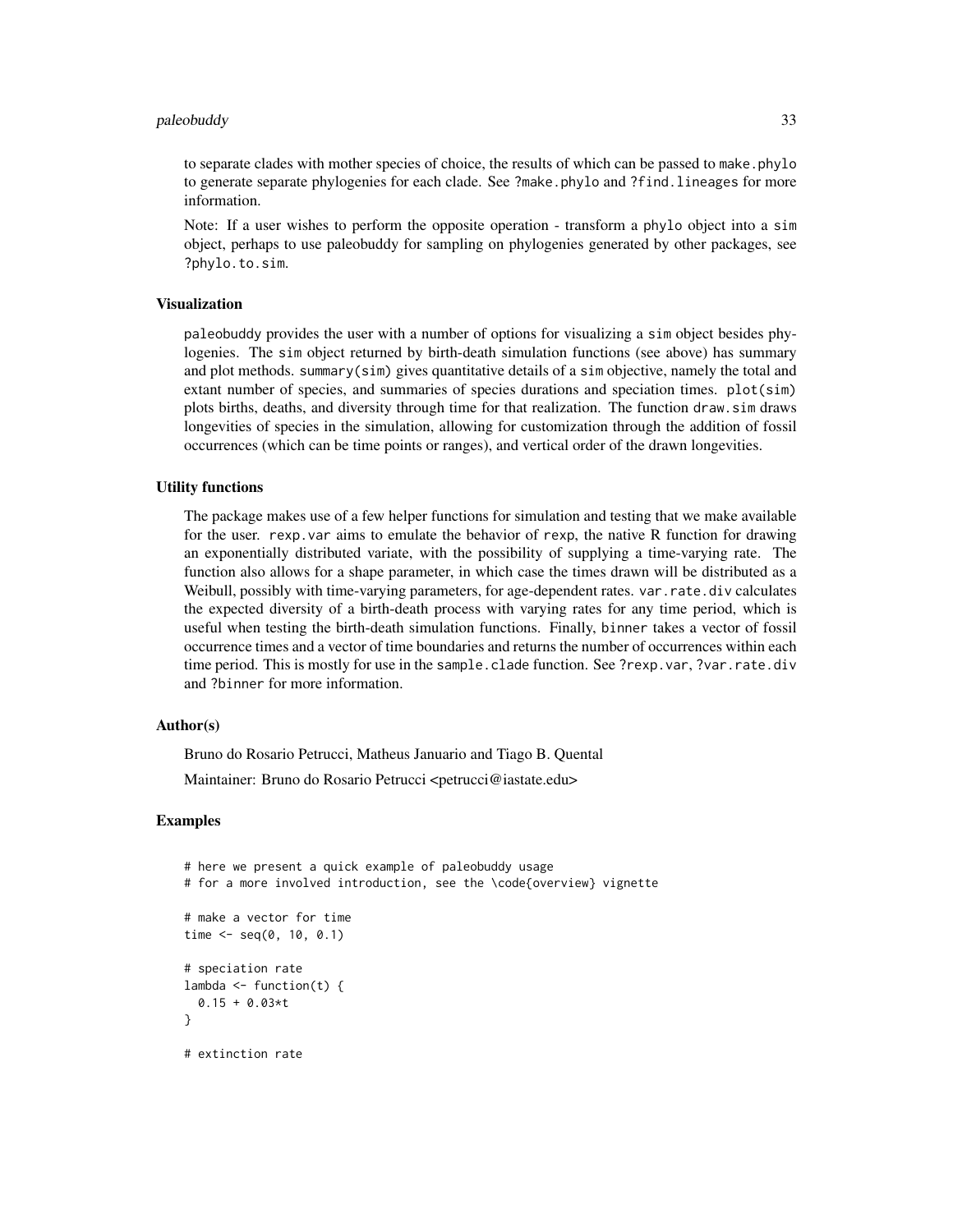```
mu < -0.08# these are pretty simple scenarios, of course
# check the examples in ?bd.sim for a more comprehensive review
# diversification
d \leftarrow function(t) {
 lambda(t) - mu
}
# calculate how many species we expect over 10 million years
div \le var. rate.div(rate = d, n0 = 1, t = time)
# note we are starting with 3 species (n0 = 3), but the user
# can provide any value - the most common scenario is n\theta = 1# plot it
plot(time, rev(div), type = 'l', main = "Expected diversity",
     xlab = "Time (My)", ylab = "Species",
     xlim = c(max(time), min(time)))
# we then expect around 9 species
# alive by the present, seems pretty good
# set seed
set.seed(1)
# run the simulation
sim < -bd.sim(n0 = 1, lambda = lambda, mu = mu,
              tMax = 10, nFinal = c(20, Inf))
# nFinal controls the final number of species
# here we throw away simulations with less than 20 species generated
# draw longevities
draw.sim(sim)
# from sim, we can create fossil records for each species
# rho is the fossil sampling rate, see ?sample.clade
samp \leq sample.clade(sim = sim, rho = 0.75, tMax = 10,
                     bins = seq(10, 0, -1)# note 7 out of the 31 species did not leave a fossil - we can in this way
# simulate the incompleteness of the fossil record
# we can draw fossil occurrences as well, and order by extinction time
draw.sim(sim, fossils = samp, sortBy = "TE")
# take a look at the phylogeny
if (requireNamespace("ape", quietly = TRUE)) {
  ape::plot.phylo(make.phylo(sim), root.edge = TRUE)
  ape::axisPhylo()
}
```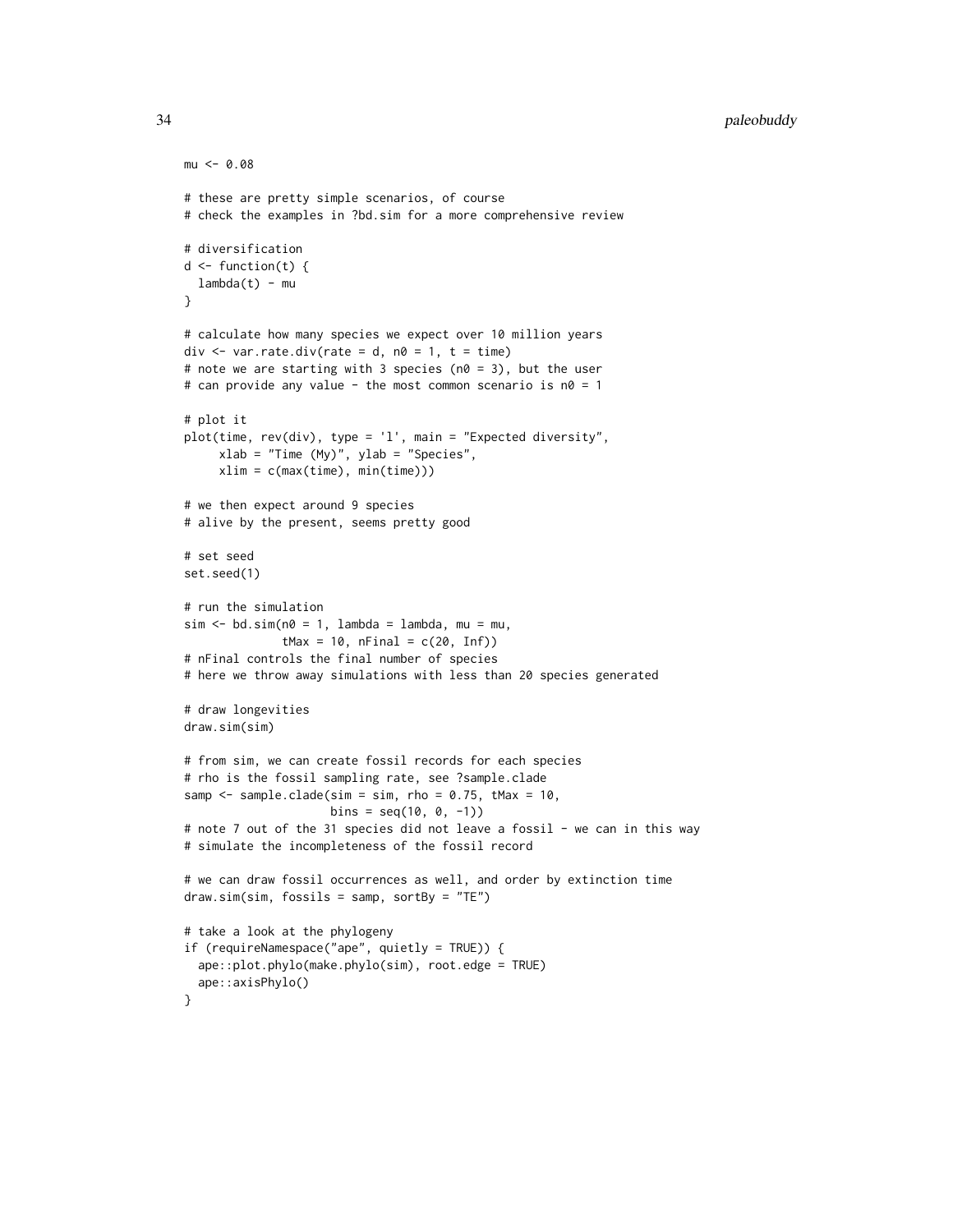<span id="page-34-0"></span>

# Description

Generates a sim object using a phylo object and some additional information (depending on other arguments). It is the inverse of the make.phylo function. Input is (1) a phylogeny, following an evolutionary Hennigian (sensu Ezard et al 2011) format (i.e., a fully bifurcating phylogeny), (2) information on the "mother lineage" of each tip in the phylogeny, (3) the status ("extant" or "extinct") of each lineage, (4) the stem age (or age of origination of the clade), and (5) the stem length (or time interval between the stem age and the first speciation event). The user can also choose if the event dating should be done from root to tips or from tips-to-root. The function returns a sim object (see ?sim). The function does not accept more than one species having NA as parent (which is interpreted as if there were no single common ancestor in the phylogeny). In that case, use find.lineages first.

# Usage

```
phylo.to.sim(
  phy,
 mothers,
  extant,
  dateFromPresent = TRUE,
  stemAge = NULL,
  stemLength = NULL
)
```
# Arguments

| phy             | A phylo object, which may contain only extant or extant and extinct lineages.                                                                                                                                                                                                                                                |
|-----------------|------------------------------------------------------------------------------------------------------------------------------------------------------------------------------------------------------------------------------------------------------------------------------------------------------------------------------|
| mothers         | Vector containing the mother of each tip in the phylogeny. First species' mother<br>should be NA. See details below.                                                                                                                                                                                                         |
| extant          | Logical vector indicating which lineages are extant and extinct.                                                                                                                                                                                                                                                             |
| dateFromPresent |                                                                                                                                                                                                                                                                                                                              |
|                 | Logical vector indicating if speciation/extinction events should be dated from<br>present-to-root (TRUE, default value) or from root-to-present. As it is impossible<br>to date "from present" without a living lineage, it is internally set to FALSE and<br>prints a message in the prompt if there are no extant species. |
| stemAge         | Numeric vetor indicating the age, in absolute geological time (million years)<br>ago), when the first lineage of the clade originated. It is not needed when<br>dateFromPresent is TRUE and stemLength is provided, or when phy has a<br>root.edge. This argument is required if dateFromPresent is FALSE.                   |
| stemLength      | Numeric vector indicating the time difference between the stemAge and the first<br>speciation event of the group. This argument is required if dateFromPresent<br>is FALSE, but users have no need to assign values in this parameter if phy has a<br>\$root.edge, which is taken by the function as the stemLength value.   |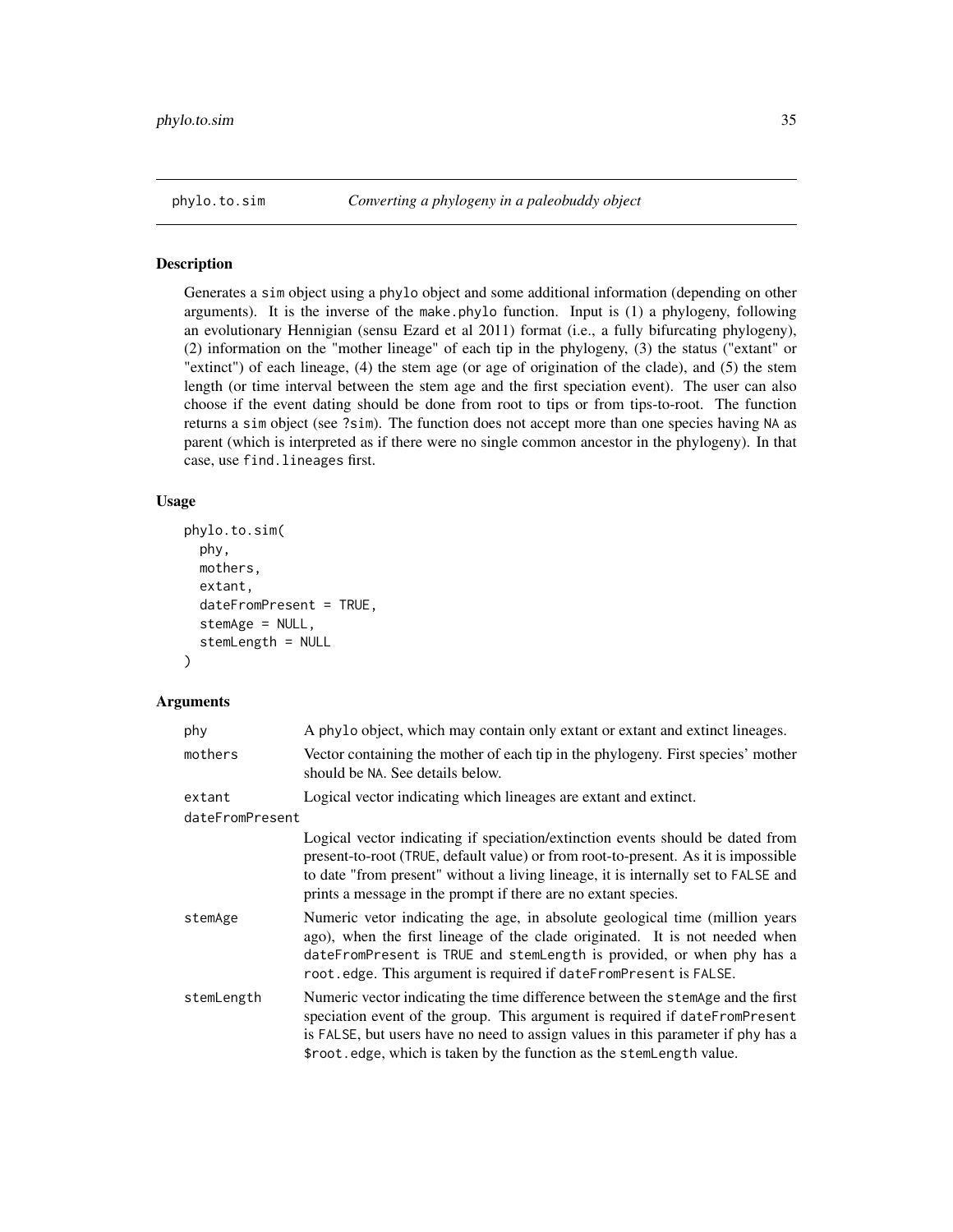# Details

See Details below for more information on each argument.

# Mothers:

The function needs the indication of a mother lineage for every tip in the phylogeny but one (which is interpreted as the first known lineage in the clade, and should have NA as the mother). This assignment might be straightforward for simulations (as in the examples section below), but is a non-trivial task for empirical phylogenies. As there are many ways to assign impossible combinations of motherthood, the function does not return any specific error message if the provided motherhood does not map to possible lineages given the phylogeny. Instead, the function tends to crash when an "impossible" motherhood is assigned, but this is not guaranteed to happen because the set of "impossible" ways to assign motherhood is vast, and therefore has not allowed for a test of every possibility. If the function crashes when all lineages have reasonable motherhood, users should submit an issue report at <https://github.com/brpetrucci/paleobuddy/issues>.

# Dating:

Phylogenies store the relative distances between speciation (and possibly extinction) times of each lineage. However, to get absolute times for those events (which are required to construct the output of this function), users should provide a moment in absolute geological time to position the phylogeny. This could be (1) the present, which is used as reference in the case at least one lineage in the phylogeny is extant (i.e., default behavior of the function), or (2) some time in the past, which is the stemAge parameter. Those two possible dating methods are used by setting dateFromPresent to TRUE or FALSE. If users have extant lineages in their phylogeny but do not have a reasonable value for stemAge, they are encouraged to use present-to-root dating (dateFromPresent = TRUE), as in that case deviations in the value of stemLength will only affect the speciation time of the first lineage of the clade. In other words, when dateFromPresent is set to FALSE, user error in stemAge or stemLength will bias the absolute (but not the relative) dating of all nodes in the phylogeny.

#### Value

A sim object. For details, see ?sim. Items in the object follow their tip assignment in the phylogeny.

# Author(s)

Matheus Januario.

# References

Ezard, T. H., Pearson, P. N., Aze, T., & Purvis, A. (2012). The meaning of birth and death (in macroevolutionary birth-death models). *Biology letters*, 8(1), 139-142.

# Examples

# to check the usage of the function, let us make sure it transforms a # phylogeny generated with make.phylo back into the original simulation

###

# birth-death process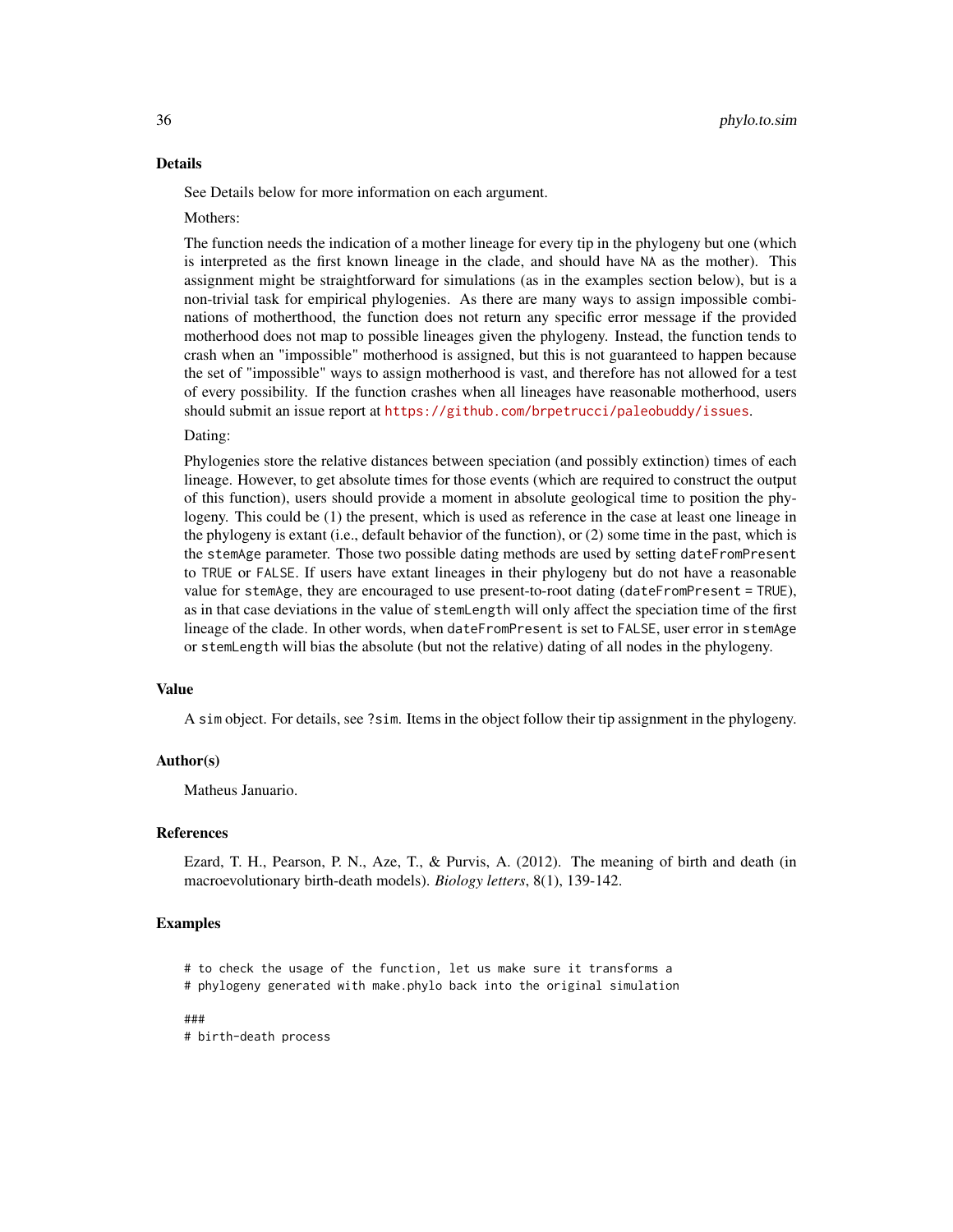# phylo.to.sim 37

```
# set seed
set.seed(1)
# run simulation
sim < bd.sim(1, lambda = 0.3, mu = 0.1, tMax = 10, nFinal = c(10, Inf))
# convert birth-death into phylo
phy <- make.phylo(sim)
# convert phylo into a sim object again
res <- phylo.to.sim(phy = phy, extant = sim$EXTANT, mothers = sim$PAR)
# test if simulation and converted object are the same
all.equal(sim, res)
###
# birth-death process with extinct lineages:
# set seed
set.seed(1)
# run simulation
sim < bol . \sin(1, \text{lambda} = 0.1, \text{mu} = 0.3, \text{tMax} = 10, \text{nFinal} = c(2, 4))# convert birth-death into phylo
phy <- make.phylo(sim)
# convert phylo into a sim object again
res <- phylo.to.sim(phy = phy, extant = sim$EXTANT, mothers = sim$PAR, stemAge = max(sim$TS))
# test if simulation and converted object are the same
all.equal(sim, res)
###
# pure birth process
# set seed
set.seed(1)
# run simulation
sim < -b</math>d.sim(1, lambda = 0.2, mu = 0, tMax = 10, nFinal = c(10, Inf))# convert birth-death into phylo
phy <- make.phylo(sim)
# convert phylo into birth-death again
# note we can supply optional arguments, see description above
res <- phylo.to.sim(phy = phy, extant = sim$EXTANT, mothers = sim$PAR,
                stemAge = 10, stemLength = (10 - \text{simsTS}[2]))# testing if simulation and converted object are the same
all.equal(sim, res)
```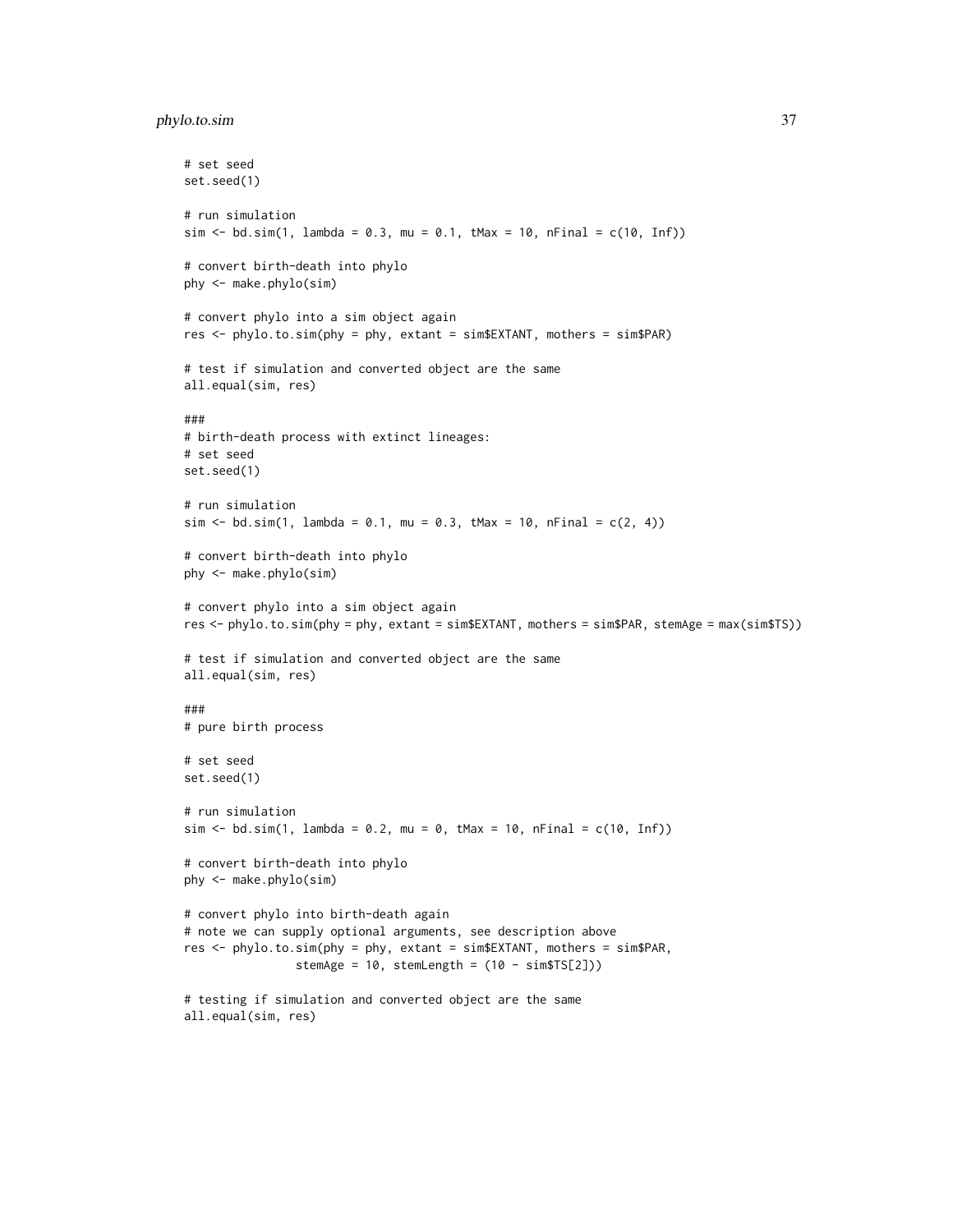<span id="page-37-0"></span>

# Description

Generates a waiting time following an exponential or Weibull distribution with constant or varying rates. Output can be used as the waiting time to an extinction, speciation, or fossil sampling event. Allows for an optional shape parameter, in which case rate will be taken as a Weibull scale. Allows for further customization by restricting possible waiting time outputs with arguments for (1) current time, to consider only the rates starting at that time, (2) maximum time, to bound the output and therefore allow for faster calculations if one only cares about waiting times lower than a given amount, and (3) speciation time, necessary to scale rates in the case where the output is to follow a Weibull distribution, i.e. for age-dependent processes. This function is used in birth-death and sampling functions, but can also be convenient for any user looking to write their own code requiring exponential or Weibull distributions with varying rates.

# Usage

rexp.var(n, rate, now =  $0$ , tMax = Inf, shape = NULL, TS =  $0$ , fast = FALSE)

# Arguments

| n     | The number of waiting times to return. Usually 1, but we allow for a higher n to<br>be consistent with the rexp function.                                                                                                                                                                                                                                                                                                                                                                                                                                                                                                                                                                                                                                                                                                                                                        |
|-------|----------------------------------------------------------------------------------------------------------------------------------------------------------------------------------------------------------------------------------------------------------------------------------------------------------------------------------------------------------------------------------------------------------------------------------------------------------------------------------------------------------------------------------------------------------------------------------------------------------------------------------------------------------------------------------------------------------------------------------------------------------------------------------------------------------------------------------------------------------------------------------|
| rate  | The rate parameter for the exponential distribution. If shape is not NULL, rate<br>is a scale for a Weibull distribution. In both cases we allow for any time-varying<br>function. Note rate can be constant.                                                                                                                                                                                                                                                                                                                                                                                                                                                                                                                                                                                                                                                                    |
| now   | The current time. Needed if one wants to consider only the interval between the<br>current time and the maximum time for the time-varying rate. Note this does<br>means the waiting time is $>=$ now, so we also subtract now from the result before<br>returning. The default is 0.                                                                                                                                                                                                                                                                                                                                                                                                                                                                                                                                                                                             |
| tMax  | The simulation ending time. If the waiting time would be too high, we return<br>$t$ Max + 0.01 to signify the event never happens, if fast == TRUE. Otherwise we<br>return the true waiting time. By default, tMax will be Inf, but if FAST == TRUE<br>one must supply a finite value.                                                                                                                                                                                                                                                                                                                                                                                                                                                                                                                                                                                           |
| shape | Shape of the Weibull distribution. Can be a numeric for constant shape or<br>a function(t) for time-varying. When smaller than one, rate will decrease<br>along species' age (negative age-dependency). When larger than one, rate will<br>increase along each species' age (positive age-dependency). Default is NULL,<br>so the function acts as an exponential distribution. For shape ! = NULL (in-<br>cluding when equal to one), rate will be considered a scale $(= 1/rate)$ , and<br>rexp. var will draw a Weibull distribution instead of an exponential. This means<br>Weibull(rate, $1$ ) = Exponential(1/rate). Notice even when Shape ! = NULL, rate<br>may still be time-dependent.<br>Note: Time-varying shape is within expectations for most cases, but if it is lower<br>than 1 and varies too much (e.g. $0.5 + 0.5 \star t$ ), it can be slightly biased for |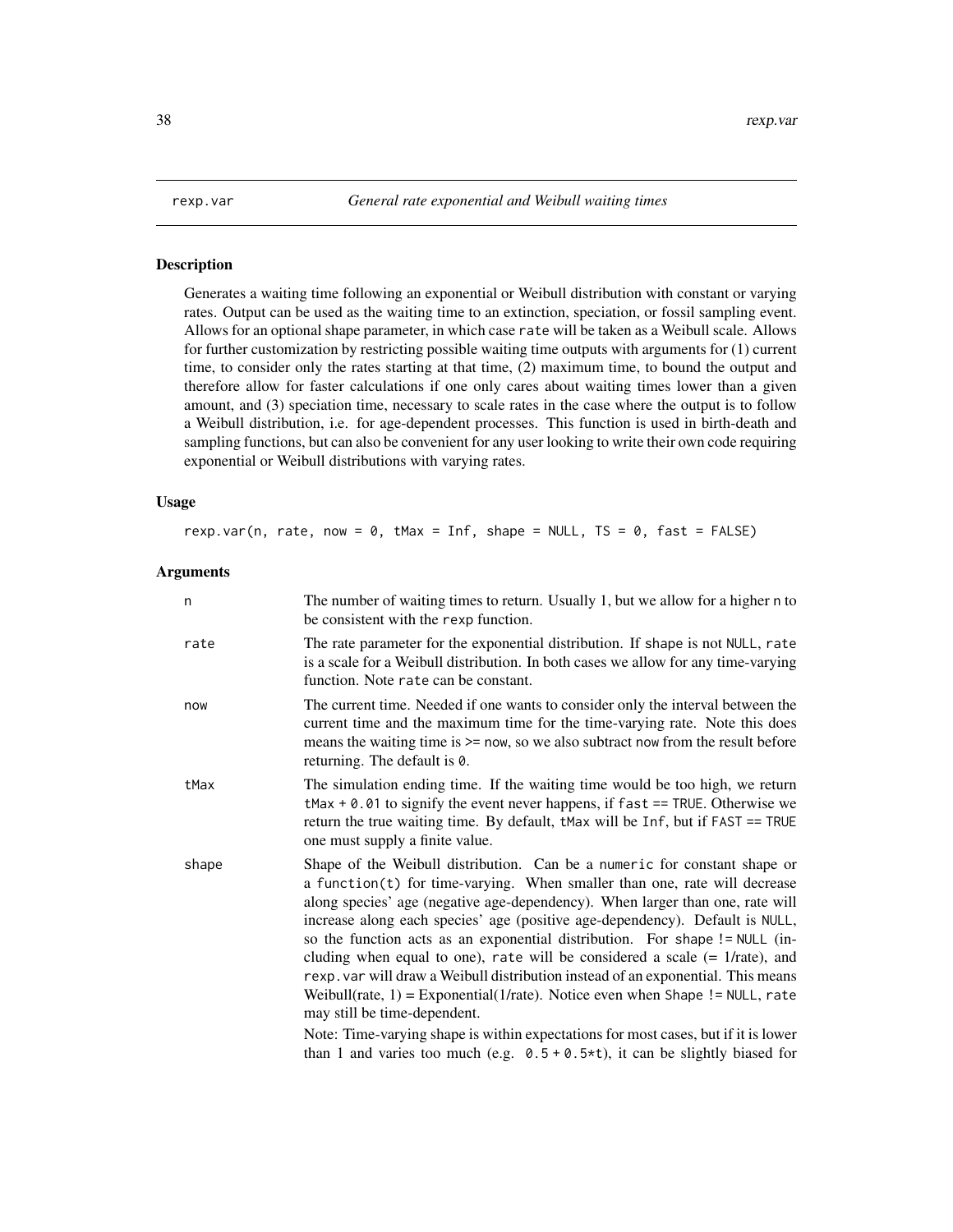|      | higher waiting times due to computational error. Slopes (or equivalent, since it<br>can be any function of time) of the order of 0.01 are advisable. It rarely also<br>displays small biases for abrupt variations. In both cases, error is still quite low<br>for the purposes of the package. |
|------|-------------------------------------------------------------------------------------------------------------------------------------------------------------------------------------------------------------------------------------------------------------------------------------------------|
|      | Note: We do not test for shape $\lt 0$ here since as we allow shape to be a function<br>this would severely slow the rest of the package. It is tested on the birth-death<br>functions, and the user should make sure not to use any functions that become<br>negative eventually.              |
| TS.  | Speciation time, used to account for the scaling between simulation and species<br>time. The default is $\theta$ . Supplying a $TS$ > now will return an error.                                                                                                                                 |
| fast | If set to FALSE, waiting times larger than thax will not be thrown away. This<br>argument is needed so one can test the function without bias.                                                                                                                                                  |

# Value

A vector of waiting times following the exponential or Weibull distribution with the given parameters.

# Author(s)

Bruno do Rosario Petrucci.

```
###
# let us start by checking a simple exponential variable
# rate
rate <-0.1# set seed
set.seed(1)
# find the waiting time
t <- rexp.var(n = 1, rate)
t
# this is the same as t < - rexp(1, rate)
###
# now let us try a linear function for the rate
# rate
rate \leq function(t) {
  return(0.01*t + 0.1)
}
# set seed
set.seed(1)
```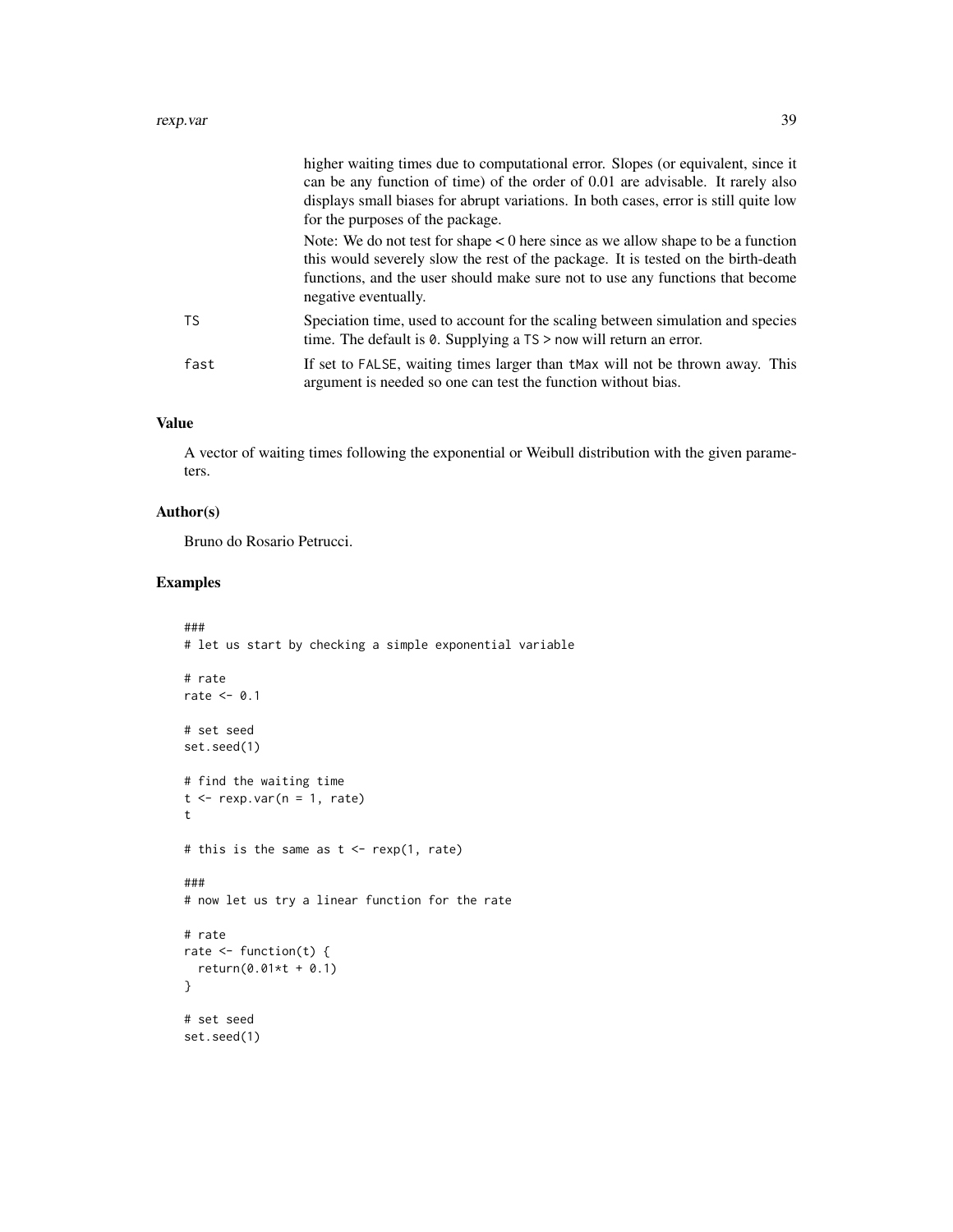```
# find the waiting time
t \leq - rexp.var(n = 1, rate)
t
###
# what if rate is exponential?
# rate
rate \leq function(t) {
 return(0.01 * exp(0.1*t) + 0.02)}
# set seed
set.seed(1)
# find the waiting time
t <- rexp.var(n = 1, rate)
t
###
# if we give a shape argument, we have a Weibull distribution
# scale - note that this is equivalent to 1/rate if shape were NULL
rate <-2# shape
shape <-1# speciation time
TS < -0# set seed
set.seed(1)
# find the vector of waiting time
t \leq - rexp.var(n = 1, rate, shape = shape, TS = TS)
t
###
# when shape = 1, the Weibull is an exponential, we could do better
# scale
rate <- 10
# shape
shape <-2# speciation time
TS < -0# set seed
set.seed(1)
```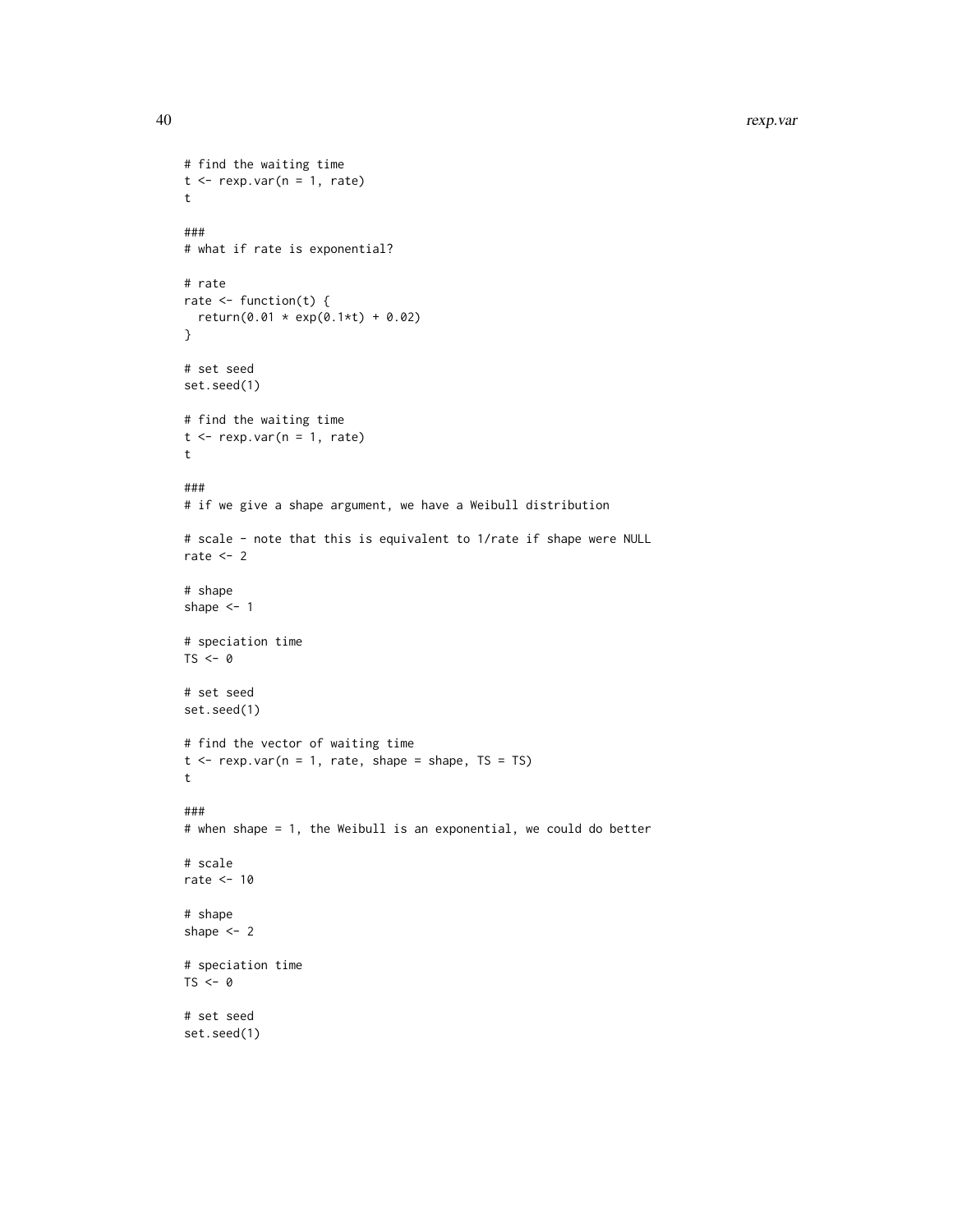# rexp.var 41

```
# find the vector of waiting times - it doesn't need to be just one
t \leq - rexp.var(n = 5, rate, shape = shape, TS = TS)
t
###
# shape can be less than one, of course
# scale
rate <- 10
# shape
shape <-0.5# note we can supply now (default 0) and tMax (default Inf)
# now matters when we wish to consider only waiting times
# after that time, important when using time-varying rates
now < - 3# tMax matters when fast = TRUE, so that higher times will be
# thrown out and returned as tMax + 0.01
tMax <-40# speciation time - it will be greater than 0 frequently during a
# simulation, as it is used to represent where in the species life we
# currently are and rescale accordingly
TS < -2.5# set seed
set.seed(1)
# find the vector of waiting times
t < - rexp.var(n = 10, rate, now, tMax,
              shape = shape, TS = TS, fast = TRUE)
t
# note how some results are tMax + 0.01, since fast = TRUE
###
# both rate and shape can be time varying for a Weibull
# scale
rate \leq function(t) {
  return(0.25*t + 5)
}
# shape
shape <-3# current time
now < 0# maximum time to check
```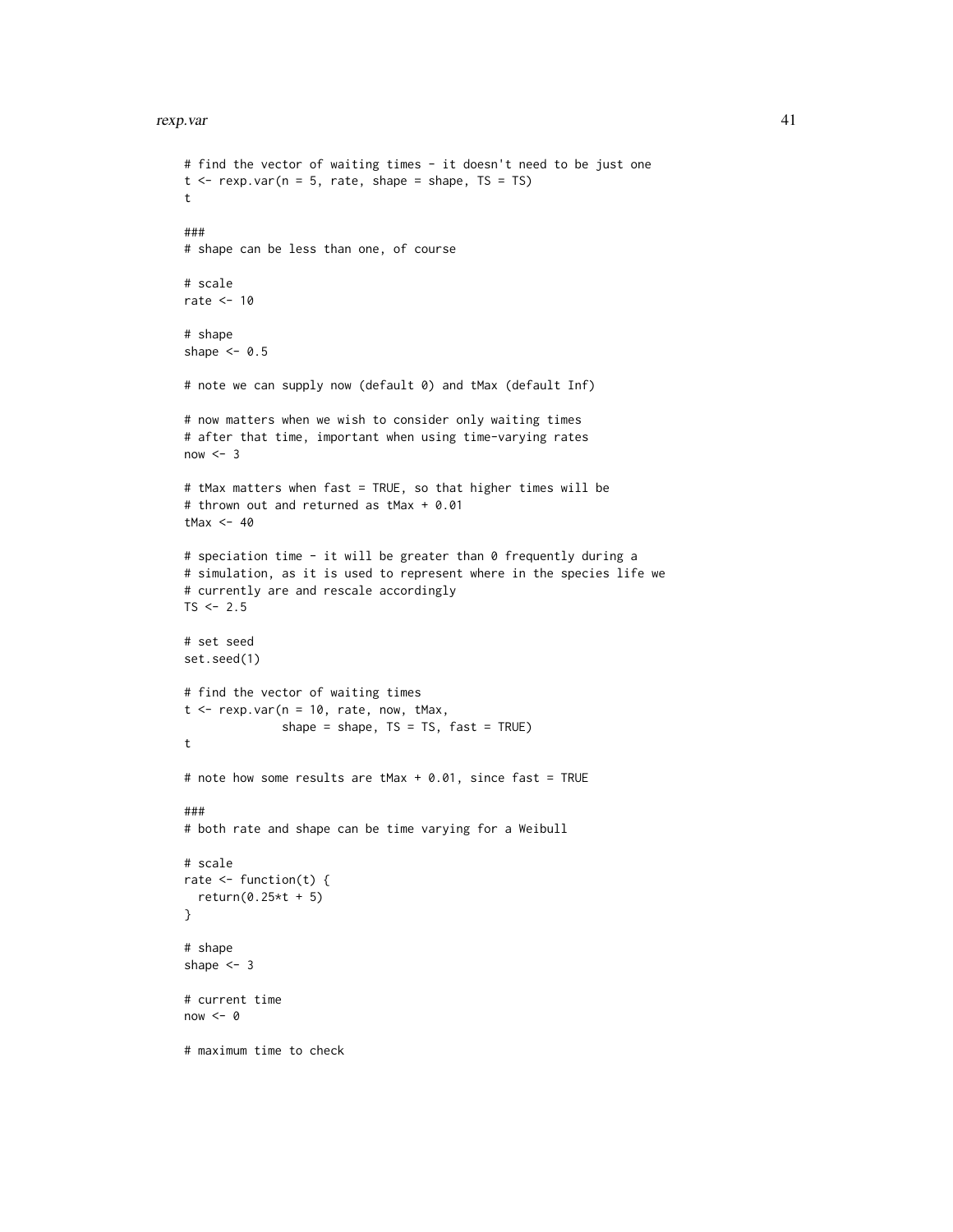```
tMax <-40# speciation time
TS < -\theta# set seed
set.seed(1)
# find the vector of waiting times
t \leq - rexp.var(n = 5, rate, now, tMax,
              shape = shape, TS = TS, fast = TRUE)
t
```
sample.clade *General rate species sampling*

#### Description

Generates occurrence times or time ranges (as most empirical fossil occurrences) for each of the desired species using a Poisson process. Allows for the Poisson rate to be (1) a constant, (2) a function of time, (3) a function of time and a time-series (usually environmental) variable, or (4) a vector of numbers (rates in a step function). Allows for age-dependent sampling with a parameter for a distribution representing the expected occurrence number over a species duration. Allows for further flexibility in rates by a shift times vector and environmental matrix parameters. Optionally takes a vector of time bins representing geologic periods, if the user wishes occurrence times to be represented as a range instead of true points.

# Usage

```
sample.clade(
  sim,
  rho,
  tMax,
  S = NULL,envR = NULL,
  rShifts = NULL,
  returnTrue = TRUE,
  returnAll = FALSE,
 bins = NULL,
  adFun = NULL,
  ...
)
```
#### Arguments

sim A sim object, containing extinction times, speciation times, parent, and status information (extant or extinct) for each species in the simulation. See ?sim.

<span id="page-41-0"></span>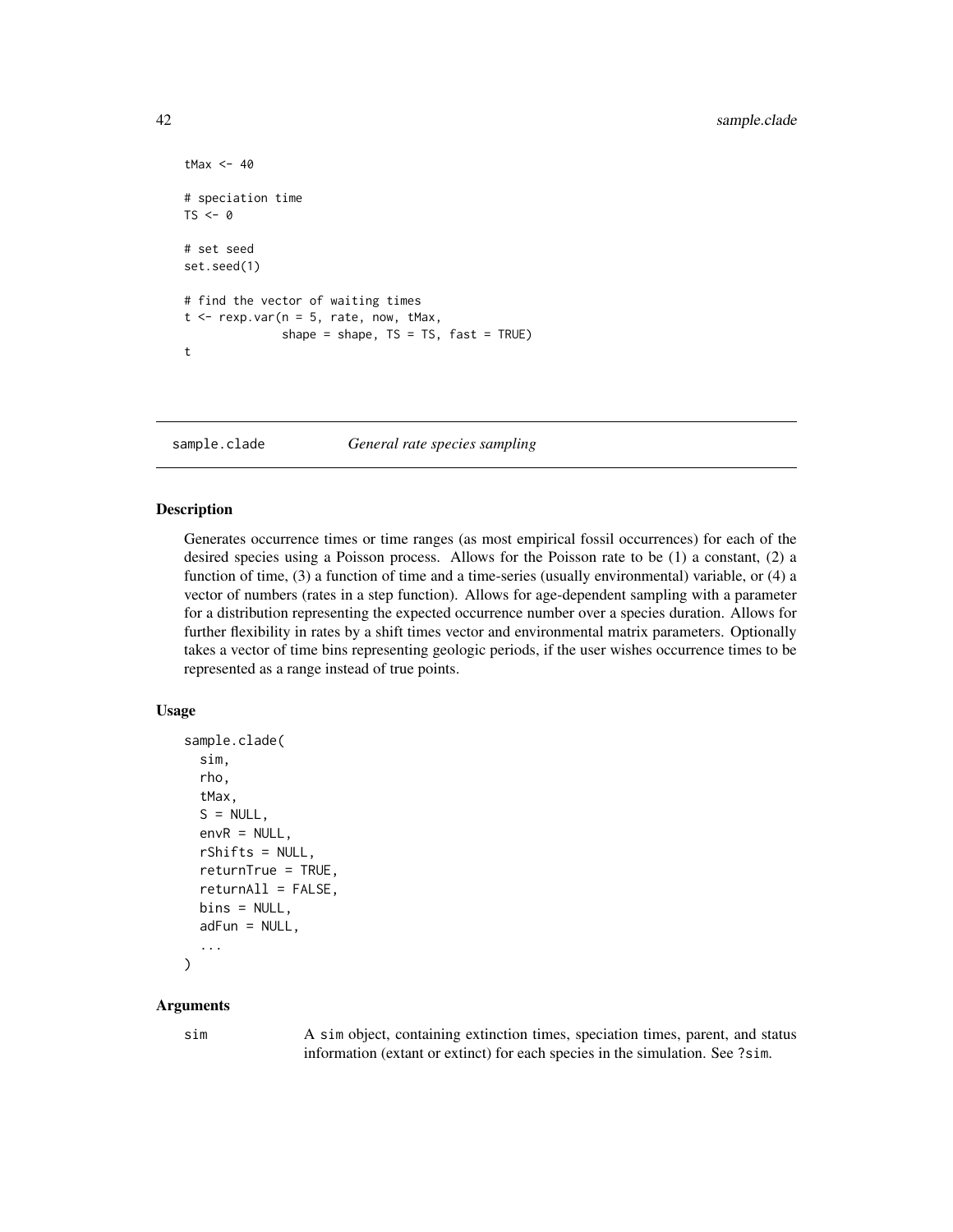# sample.clade 43

| rho        | Sampling rate (per species per million years) over time. It can be a numeric<br>describing a constant rate, a function $(t)$ describing the variation in sampling<br>over time $t$ , a function $(t, env)$ describing the variation in sampling over time<br>following both time AND a time-series, usually an environmental variable (see<br>envR), or a vector containing rates that correspond to each rate between sam-<br>pling rate shift times times (see rShifts). If adFun is supplied, it will be used<br>to find the number of occurrences during the species duration, and a normalized<br>rho*adFun will determine their distribution along the species duration. Note<br>that rho should always be greater than or equal to zero. |
|------------|-------------------------------------------------------------------------------------------------------------------------------------------------------------------------------------------------------------------------------------------------------------------------------------------------------------------------------------------------------------------------------------------------------------------------------------------------------------------------------------------------------------------------------------------------------------------------------------------------------------------------------------------------------------------------------------------------------------------------------------------------|
| tMax       | The maximum simulation time, used by rexp. var. A sampling time greater<br>than tMax would mean the occurrence is sampled after the present, so for con-<br>sistency we require this argument. This is also required to ensure time follows<br>the correct direction both in the Poisson process and in the output.                                                                                                                                                                                                                                                                                                                                                                                                                             |
| S          | A vector of species numbers to be sampled. The default is all species in sim.<br>Species not included in S will not be sampled by the function.                                                                                                                                                                                                                                                                                                                                                                                                                                                                                                                                                                                                 |
| envR       | A data frame containing time points and values of an environmental variable,<br>like temperature, for each time point. This will be used to create a sampling rate,<br>so rho must be a function of time and said variable if envR is not NULL. Note<br>paleobuddy has two environmental data frames, temp and co2. See RPANDA for<br>more examples.                                                                                                                                                                                                                                                                                                                                                                                            |
| rShifts    | Vector of rate shifts. First element must be the starting time for the simulation<br>(0 or tMax). It must have the same length as lambda. $c(0, x, t$ Max) is equivalent<br>to $c$ (tMax, tMax -x, 0) for the purposes of make.rate.                                                                                                                                                                                                                                                                                                                                                                                                                                                                                                            |
| returnTrue | If set to FALSE, it will contain the occurrence times as ranges. In this way, we<br>simulate the granularity presented by empirical fossil records. If returnTrue is<br>TRUE, this is ignored.                                                                                                                                                                                                                                                                                                                                                                                                                                                                                                                                                  |
| returnAll  | If set to TRUE, returns both the true sampling time and age ranges. Default is<br>FALSE.                                                                                                                                                                                                                                                                                                                                                                                                                                                                                                                                                                                                                                                        |
| bins       | A vector of time intervals corresponding to geological time ranges. It must be<br>supplied if returnTrue or returnAll is TRUE.                                                                                                                                                                                                                                                                                                                                                                                                                                                                                                                                                                                                                  |
| adFun      | A density function representing the age-dependent preservation model. It must<br>be a density function, and consequently integrate to 1 (though this condition is<br>not verified by the function). If not provided, a uniform distribution will be used<br>by default. The function must also have the following properties:                                                                                                                                                                                                                                                                                                                                                                                                                   |
|            | • Return a vector of preservation densities for each time in a given vector t<br>in geological time.                                                                                                                                                                                                                                                                                                                                                                                                                                                                                                                                                                                                                                            |
|            | • Be parameterized in the absolute geological time associated to each mo-<br>ment in age (i.e. age works relative to absolute geological time, in Mya -<br>in other words, the convention is $TS > 0$ ). The function <i>does not</i> directly<br>use the lineage's age (which would mean that $TS = 0$ for all species when-<br>ever they are born). Because of this, it is assumed to go from tMax to $0$ , as<br>opposed to most functions in the package.                                                                                                                                                                                                                                                                                   |
|            | • Should be limited between s (i.e. the lineage's speciation/birth) and e (i.e.<br>the lineage's extinction/death), with $s > e$ . It is possible to assign param-<br>eters in absolute geological time (see third example) and relative to age as                                                                                                                                                                                                                                                                                                                                                                                                                                                                                              |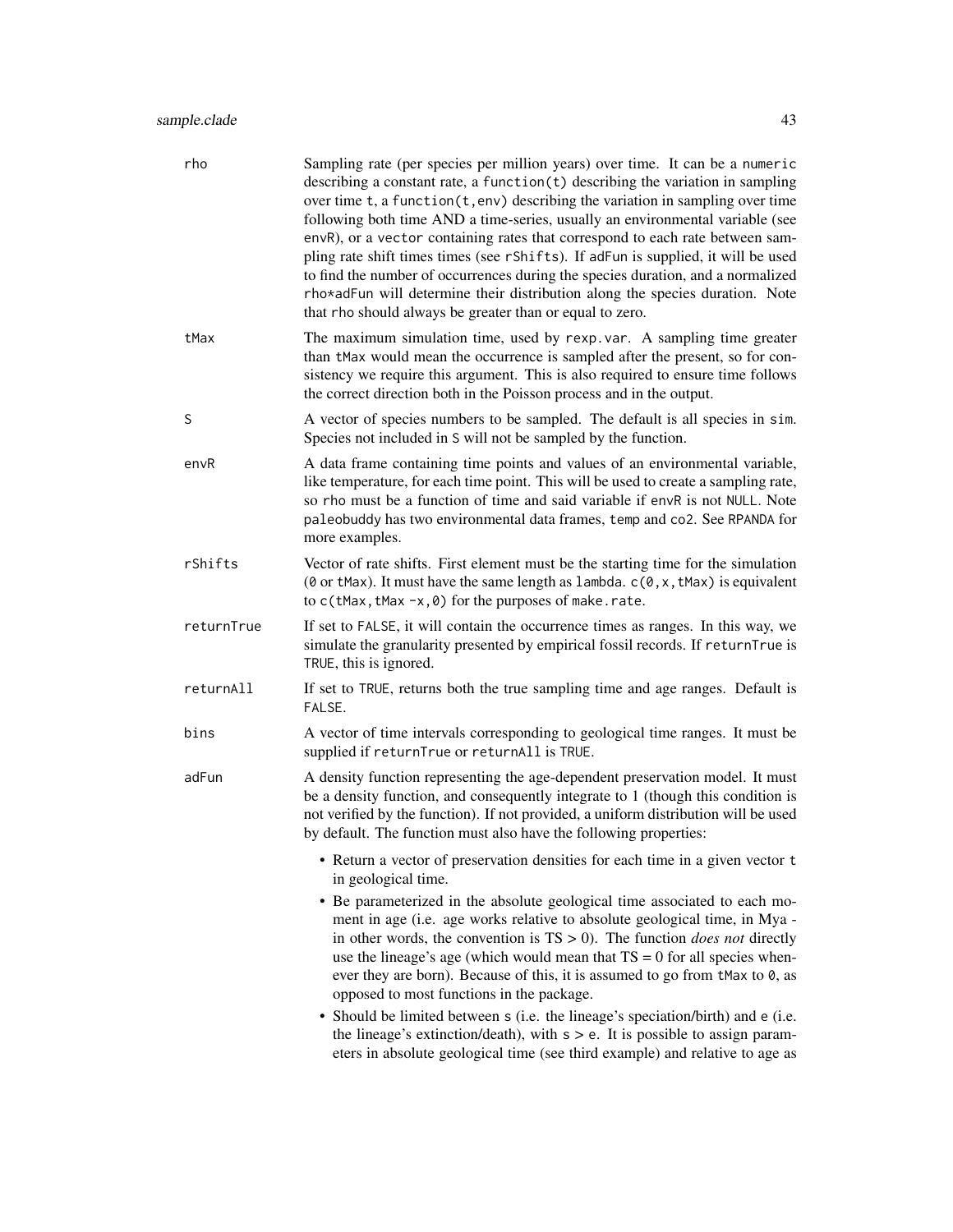long as this follows the convention of age expressed in absolute geological time (see fourth example).

- Include the arguments t, s, e and sp. The argument sp is used to pass species-specific parameters (see examples), allowing for dFun to be speciesinhomogeneous.
- ... Additional parameters used by adFun. See examples.

# Value

A data.frame containing species names/numbers, whether each species is extant or extinct, and the true occurrence times of each fossil, a range of occurrence times based on bins, or both.

# Author(s)

Matheus Januario and Bruno do Rosario Petrucci.

```
# vector of times
time \leq seq(10, 0, -0.1)
###
# we can start with a constant case
# set seed
set.seed(1)
# simulate a group
sim < bol . sim(n0 = 1, lambda = 0.1, mu = 0.1, tMax = 10)# sampling rate
rho < - 2# bins for fossil ranges
bins \leq seq(from = 10, to = 0, by = -1)
# simulate fossil occurrences data frame
fossils <- sample.clade(sim, rho, tMax = 10,
                        bins = bins, returnTrue = FALSE)
# draw simulation with fossil occurrences as ranges
draw.sim(sim, fossils = fossils)
###
# sampling can be any function of time
# set seed
set.seed(1)
# simulate a group
```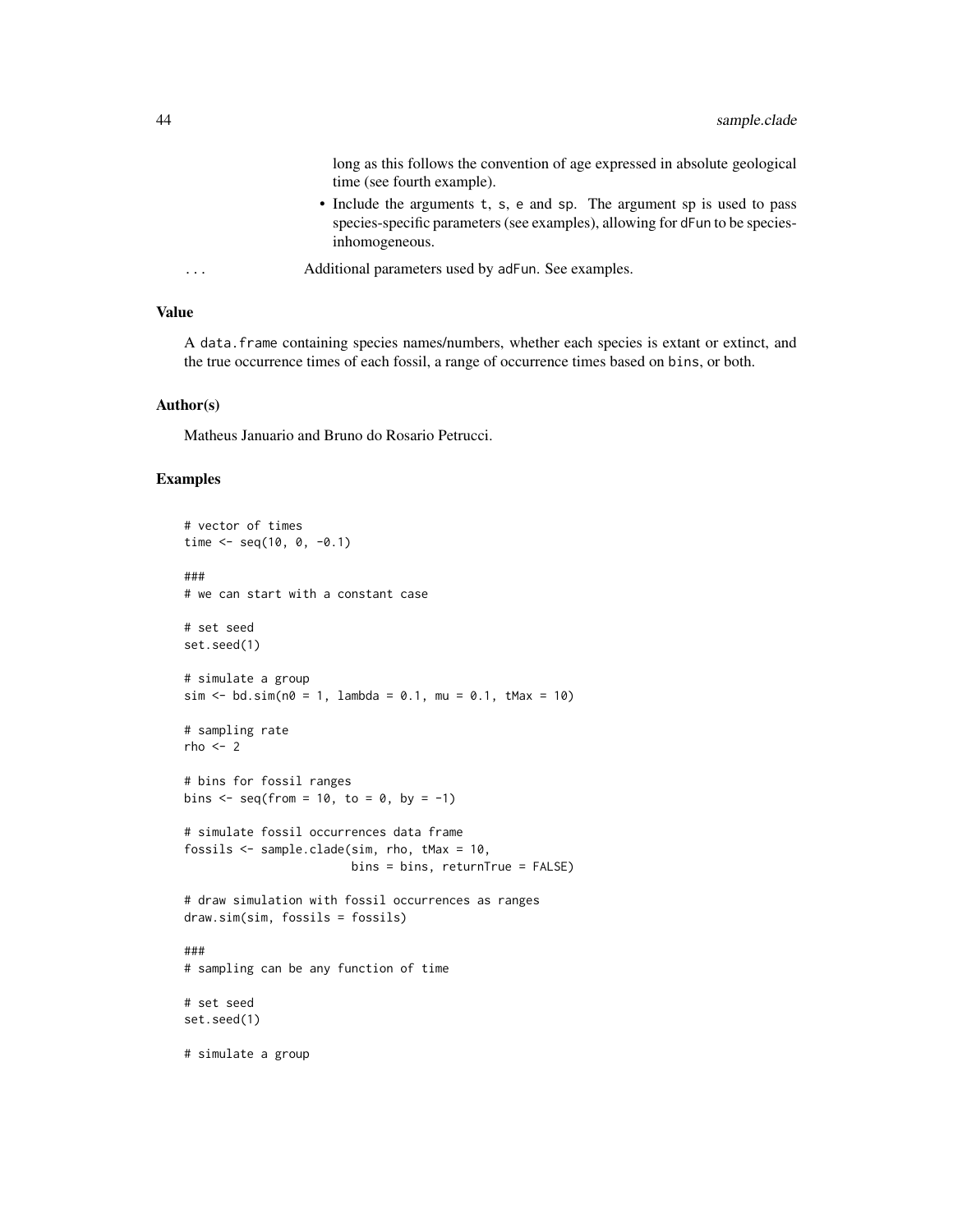```
sim < -b</math>d.sim(n<math>\theta = 1</math>, lambda = 0.1, mu = 0.1, tMax = 10)# sampling rate
rho \leq function(t) {
  return(2 - 0.15*t)}
# plot sampling function
plot(x = time, y = rho(time), type = "l",ylab = "Preservation rate",
     xlab = "Time since the start of the simulation (My)")
# note for these examples we do not reverse time in the plot
# see other functions in the package for examples where we do
# bins for fossil ranges
bins \leq seq(from = 10, to = 0, by = -1)
# simulate fossil occurrences data frame
fossils <- sample.clade(sim, rho, tMax = 10,
                        bins = bins, returnTrue = FALSE)
# draw simulation with fossil occurrences as ranges
draw.sim(sim, fossils = fossils)
###
# now we can try a step function rate
# set seed
set.seed(1)
# simulate a group
sim < bol .sim(n0 = 1, lambda = 0.1, mu = 0.1, tMax = 10)
# we will use the less efficient method of creating a step function
# one could instead use ifelse()
# rates vector
rList < -c(2, 5, 0.5)# rate shifts vector
rShifts \leq c(0, 4, 8)# make it a function so we can plot it
rho <- make.rate(rList, 10, rateShifts = rShifts)
# plot sampling function
plot(x = time, y = rho(time), type = "l",ylab = "Preservation rate",
     xlab = "Time since the start of the simulation (My)")
# bins for fossil ranges
bins \leq seq(from = 10, to = 0, by = -1)
```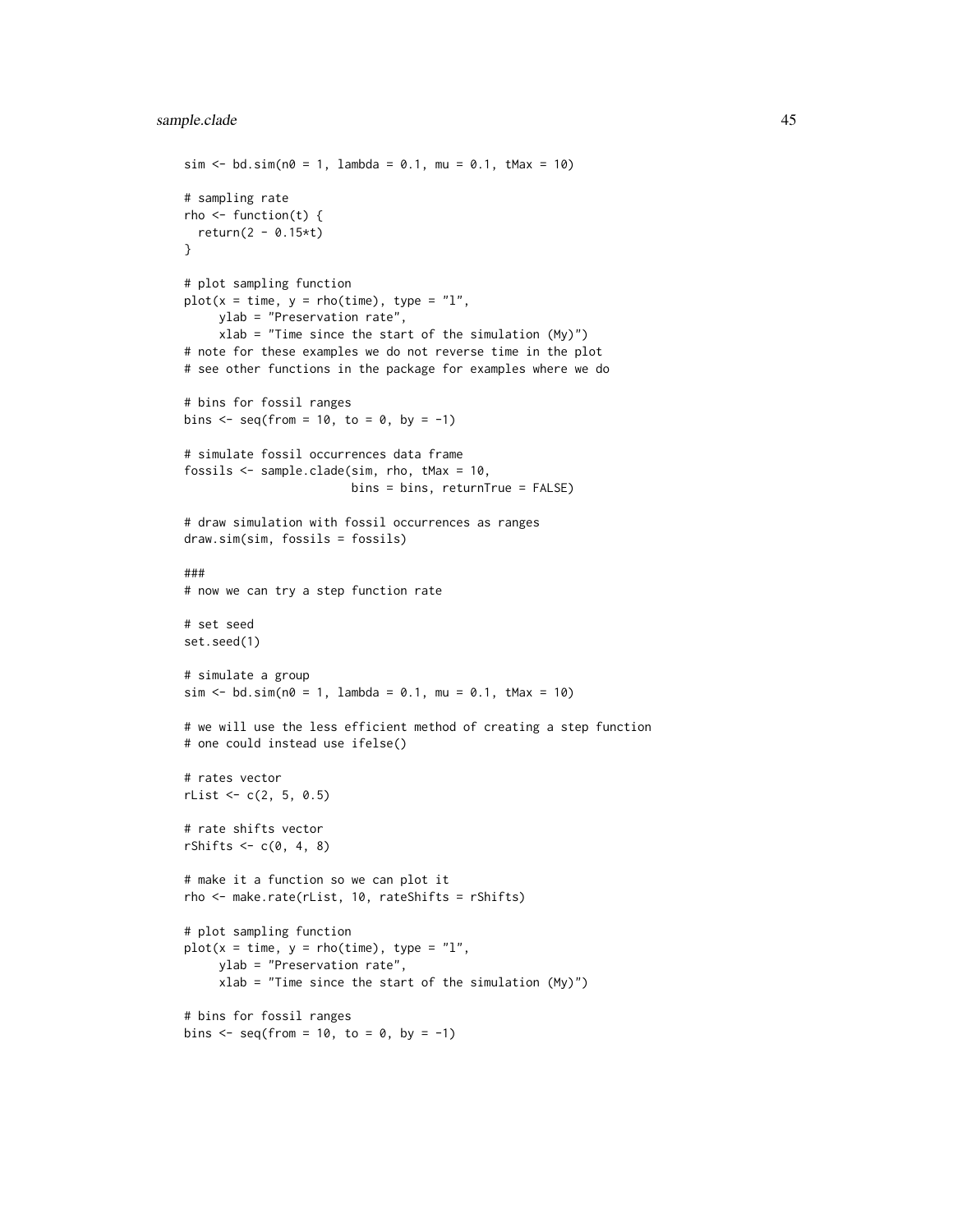46 sample.clade

```
# simulate fossil occurrences data frame
fossils <- sample.clade(sim, rho = rList, rShifts = rShifts, tMax = 10,
                        bins = bins, returnTrue = FALSE)
# draw simulation with fossil occurrences as ranges
draw.sim(sim, fossils = fossils)
###
# finally, sample.clade also accepts an environmental variable
# get temperature data
data(temp)
# set seed
set.seed(1)
# simulate a group
sim < -bd.sim(n0 = 1, lambda = 0.1, mu = 0.1, tMax = 10)
# rho will be temperature dependent
envR <- temp
# function describing environmental dependence
r_t <- function(t, env) {
  return(((env) / 12) ^ 6)
}
# make it a function so we can plot it
rho <- make.rate(r_t, tMax = tMax, envRate = envR)
# plot sampling function
plot(x = time, y = rho(time), type = "l",ylab = "Preservation rate",
     xlab = "Time since the start of the simulation (My)")
# simulate fossil occurrences data frame
fossils \leq sample.clade(sim, rho = r_t, envR = envR, tMax = 10, bins = bins)
# now we record the true time of fossil occurrences
# draw simulation with fossil occurrences as time points
draw.sim(sim, fossils = fossils)
# note that any techniques used in examples for ?bd.sim to create more
# complex mixed scenarios can be used here as well
###
# sampling can also be age-dependent
# set seed
set.seed(1)
# simulate a group
sim < bol . sim(n0 = 1, lambda = 0.1, mu = 0.1, tMax = 10)
```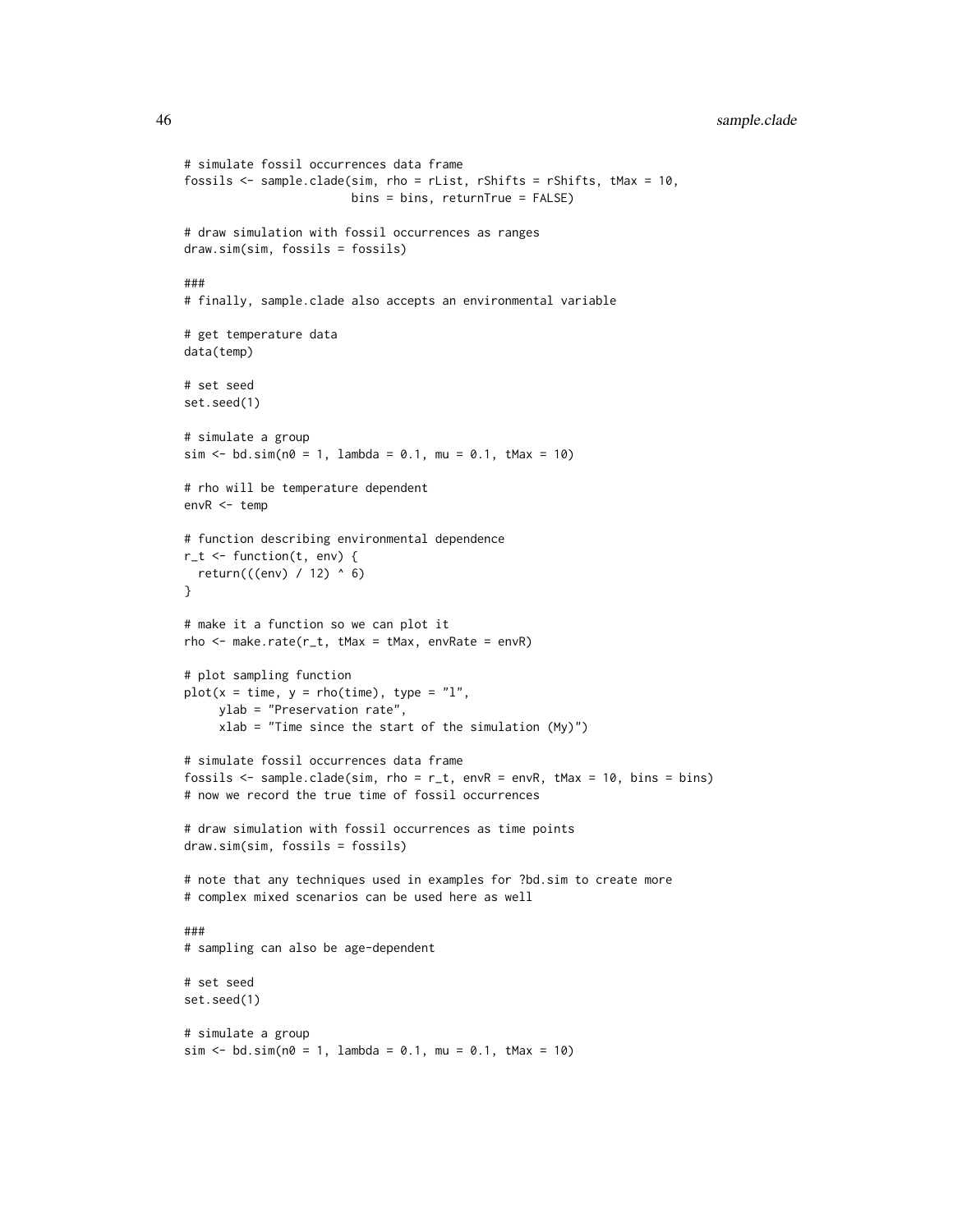```
# sampling rate
rho < -3# here we will use the PERT function. It is described in:
# Silvestro et al 2014
# age-dependence distribution
# note that a and b define the beta distribution used, and can be modified
dPERT \le function(t, s, e, sp, a = 3, b = 3, log = FALSE) {
  # check if it is a valid PERT
  if (e >= s) {
  message("There is no PERT with e \geq s")
  return(rep(NaN, times = length(t)))
  }
  # find the valid and invalid times
  id1 <- which(t \le e | t \ge s)
  id2 \leq which(! (t \leq e | t \geq s))t \leftarrow t[id2]
  # initialize result vector
  res <- vector()
  # if user wants a log function
  if (log) {
   # invalid times get -Inf
  res[id1] <- -Inf
   # valid times calculated with log
   res[id2] \leftarrow log(((s - t) ^ 2) * ((-e + t) ^ 2) /((s - e) ^ 5 * beta(a, b))}
  # otherwise
  else{
  res[id1] < -0res[id2] <- ((s - t) ^ 2) * ((-e + t) ^ 2) / ((s - e) ^ 5 * beta(a, b))
  }
 return(res)
}
# plot it for an example species who lived from 10 to 5 million years ago
plot(time, rev(dPERT(t = time, s = 10, e = 5, a = 1)),main = "Age-dependence distribution",
     xlab = "Species age (My)", ylab = "Density",
     xlim = c(0, 5), type = "1")# bins for fossil ranges
bins \leq seq(from = 10, to = 0, by = -1)
```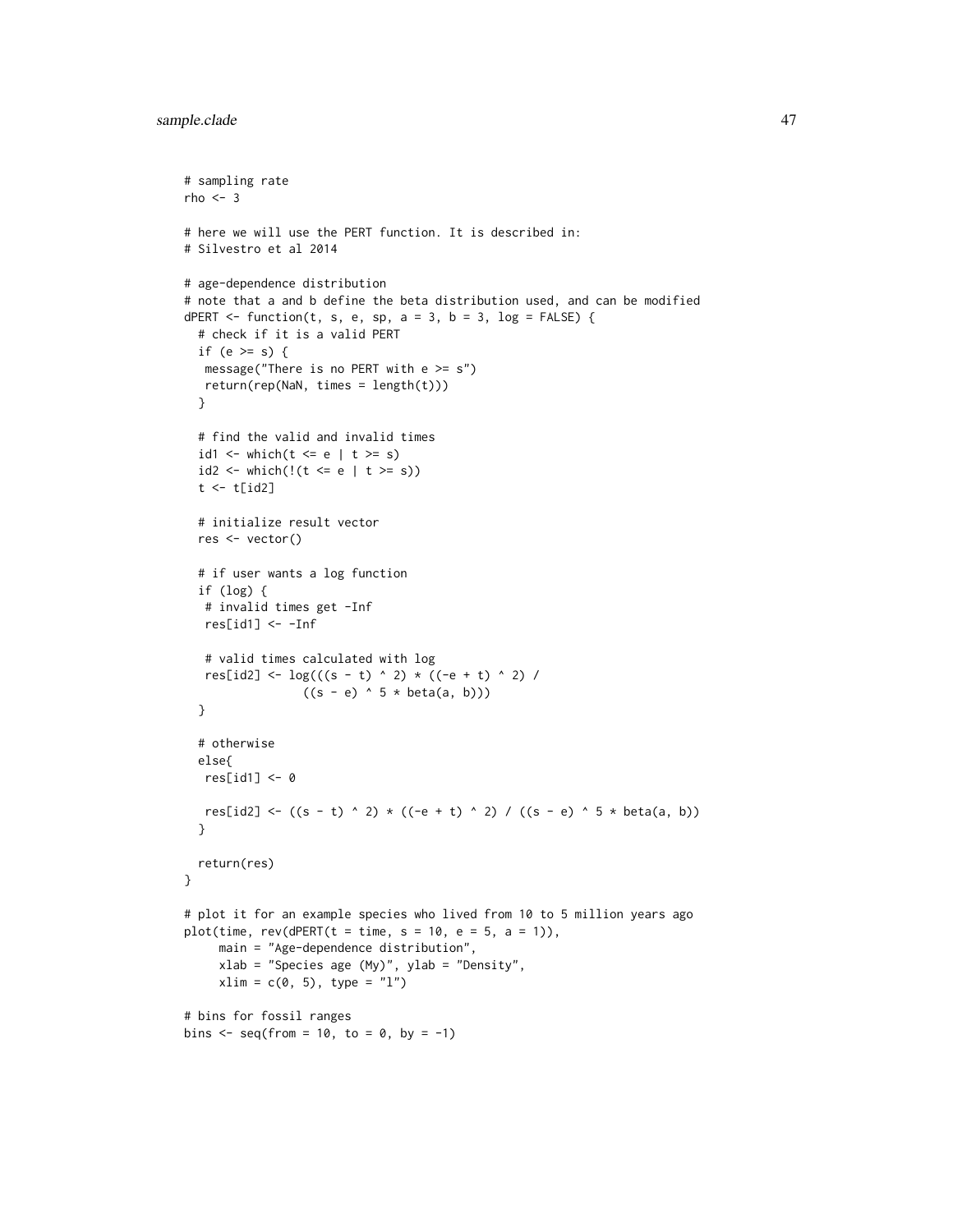```
# simulate fossil occurrences data frame
fossils <- sample.clade(sim, rho, tMax = 10, adFun = dPERT, bins = bins,
                        returnAll = TRUE)
# can use returnAll to get occurrences as both time points and ranges
# draw simulation with fossil occurrences as time points
draw.sim(sim, fossils = fossils)
# the warning is to let you know the ranges won't be used
# and also as ranges - we take out the column with true time points
draw.sim(sim, fossils = fossils[, -3])
###
# we can have more parameters on adFun
# sampling rate
rho \leq function(t) {
return(1 + 0.5*t)
}
# since here rho is time-dependent, the function finds the
# number of occurrences using rho, and their distribution
# using a normalized rho * adFun
# set seed
set.seed(1)
# simulate a group
sim < -bd.sim(n0 = 1, lambda = 0.1, mu = 0.1, tMax = 10)
# here we will use the triangular distribution
# age-dependence distribution
dTRI <- function(t, s, e, sp, md) {
 # make sure it is a valid TRI
 if (e >= s) {
  message("There is no TRI with e \geq s")
  return(rep(NaN, times = length(t)))
 }
 # another condition we must check
 if (md < e | md > s) {
  message("There is no TRI with md outside [s, e] interval")
  return(rep(NaN, times = length(t)))
 }
 # needed to vectorize the function:
 id1 <- which(t >= e & t < md)
 id2 \le - which(t == md)
 id3 \le which(t > md & t \le s)
 id4 <- which( !(1:length(t) %in% c(id1,id2,id3)))
 # actually vetorizing function
 res <- vector()
```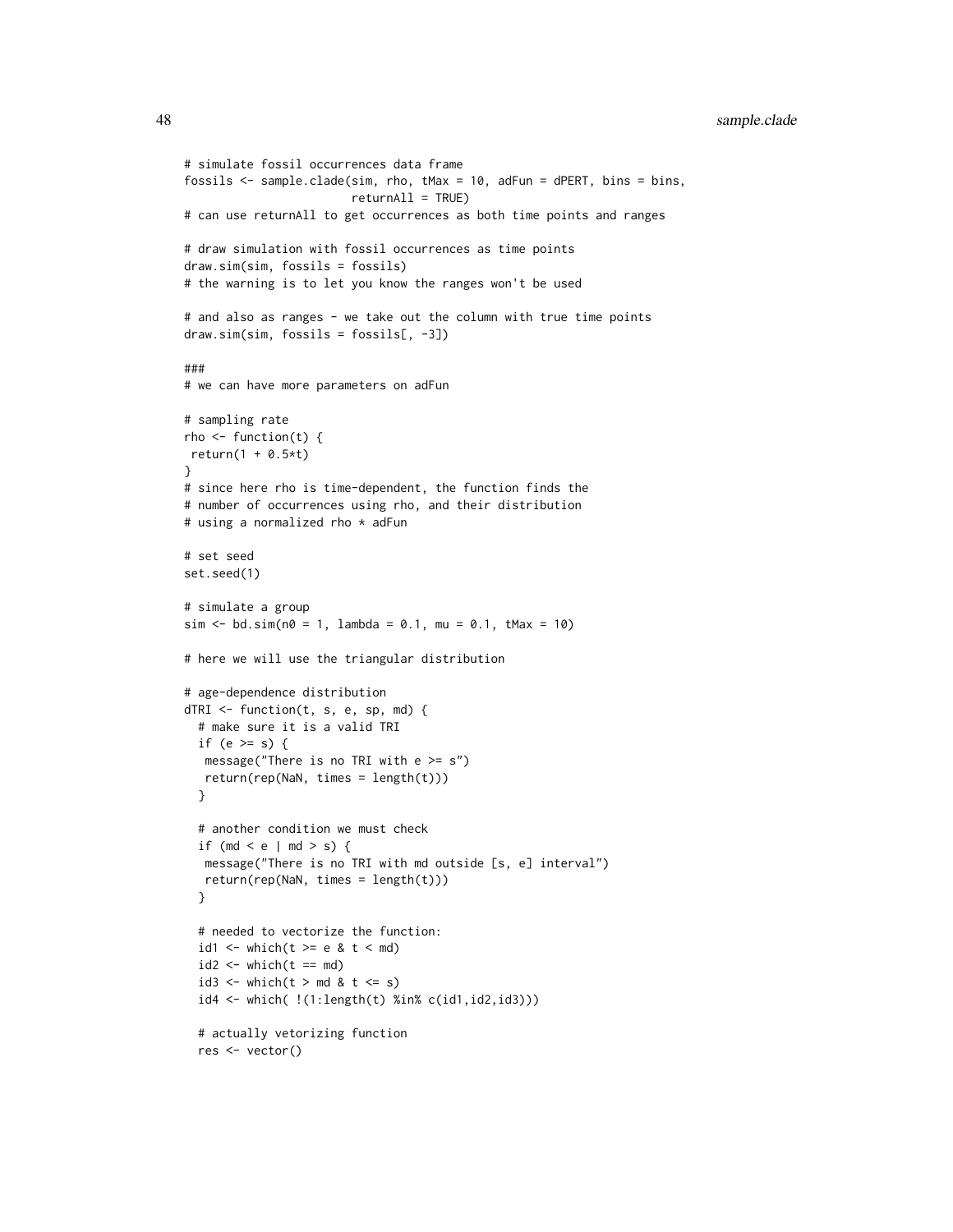```
# (t > = e 8 t < m d)res[id1] \leftarrow (2*(t[id1] - e)) / ((s - e) * (md - e))# (t == md)res[id2] < -2 / (s - e)# (md < t & t <= s)
  res[id3] <- (2*(s - t[id3])) / ((s - e) * (s - md))# outside function's limits
  res[id4] <- 0
 return(res)
}
# set mode at 8
md < - 8# plot it for an example species who lived from 10mya to the present
plot(time, rev(dTRI(time, 10, 5, 1, md)),
     main = "Age-dependence distribution",
     xlab = "Species age (My)", ylab = "Density",
     xlim = c(0, 5), type = "1")# bins for fossil ranges
bins \leq seq(from = 10, to = 0, by = -1)
# simulate fossil occurrences for the first species
fossils <- sample.clade(sim, rho, tMax = 10, S = 1, adFun = dTRI,
                        bins = bins, returnTrue = FALSE, md = md)
# note we provide the peak for the triangular sampling as an argument
# here that peak is assigned in absolute geological, but
# it usually makes more sense to express this in terms
# of age (a given percentile of the age, for instance) - see below
# draw simulation with fossil occurrences as ranges
draw.sim(sim, fossils = fossils)
###
# we can also have a hat-shaped increase through the duration of a species
# with more parameters than TS and TE, but with the parameters relating to
# the relative age of each lineage
# sampling rate
rho \leq function(t) {
return(1 + 0.1*t)
}
# set seed
set.seed(1)
# simulate a group
```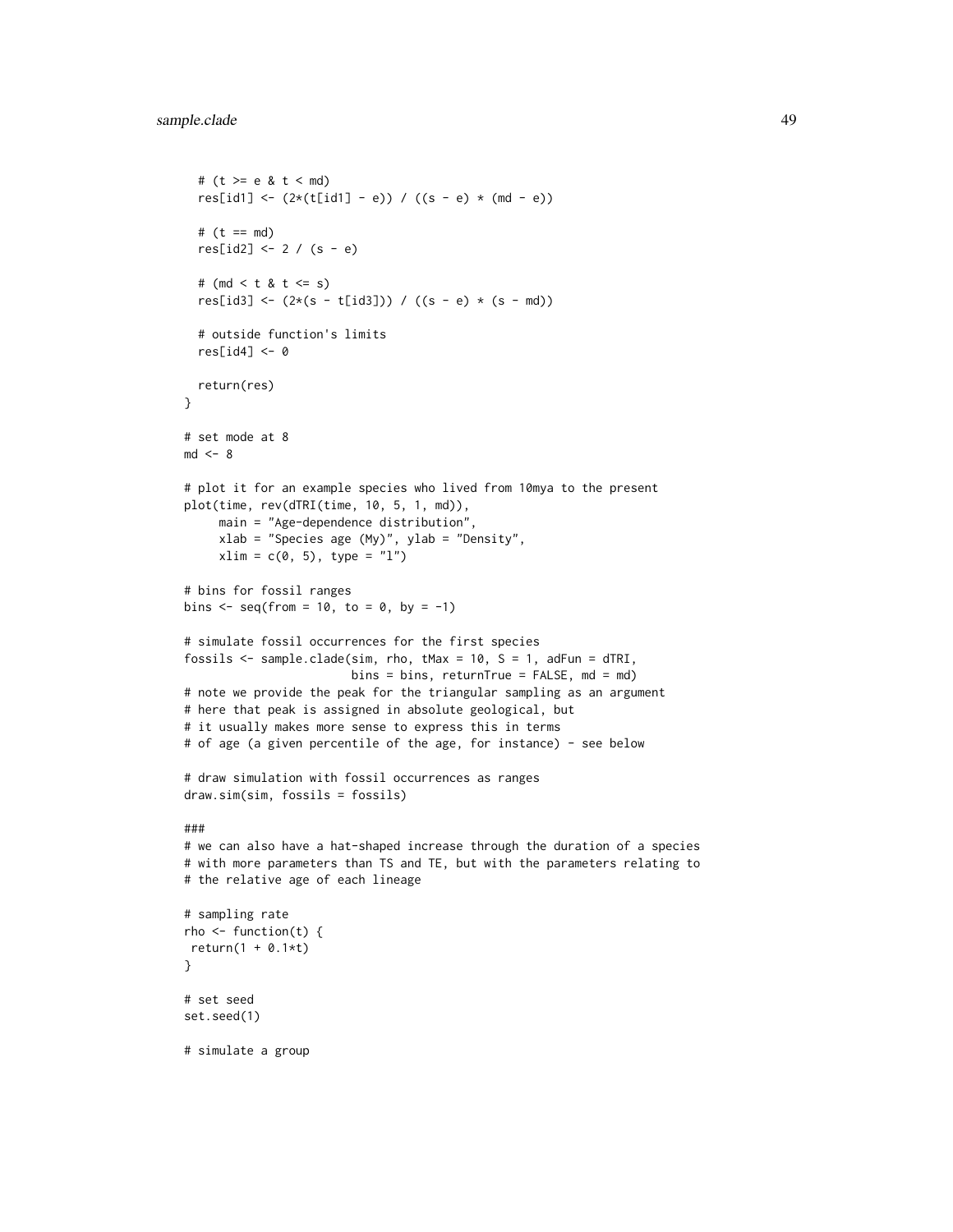```
sim < -bd.sim(n0 = 1, lambda = 0.1, mu = 0.1, tMax = 10)# age-dependence distribution, with the "mde" of the triangle
# being exactly at the last quarter of the duration of EACH lineage
dTRImod1 <- function(t, s, e, sp) {
 # note that now we don't have the "md" parameter here,
 # but it is calculated inside the function
 # check if it is a valid TRI
 if (e >= s) {
  message("There is no TRI with e \geq s")
  return(rep(NaN, times = length(t)))
 }
 # calculate md
 md \leftarrow ((s - e) / 4) + e
 # md is at the last quarter of the duration of the lineage
 # please note that the same logic can be used to sample parameters
 # internally in the function, running for instance:
 # md \le runif (n = 1, min = e, max = s)
 # check it is a valid md
 if (md < e | md > s) {
  message("There is no TRI with md outside [s, e] interval")
  return(rep(NaN, times = length(t)))
 }
 # needed to vectorize function
 id1 <- which(t >= e & t < md)
 id2 \le - which(t == md)
 id3 \leftarrow which(t>md & t \leftarrow s)
 id4 <- which( !(1:length(t) %in% c(id1,id2,id3)))
 # vectorize the function
 res<-vector()
 res[id1] <- (2 * (t[id1] - e)) / ((s - e) * (md - e))res[id2] < -2 / (s - e)res[id3] <- (2 * (s - t[id3])) / ((s - e) * (s - md))res[id4] < -0return(res)
}
# plot for a species living between 10 and 0 mya
plot(time, rev(dTRImod1(time, 10, 0, 1)),
   main = "Age-dependence distribution",
   xlab = "Species age (My)", ylab = "Density",
   xlim = c(0, 10), type = "1")# sample first two species
fossils <- sample.clade(sim = sim, rho = rho, tMax = 10, adFun = dTRImod1)
```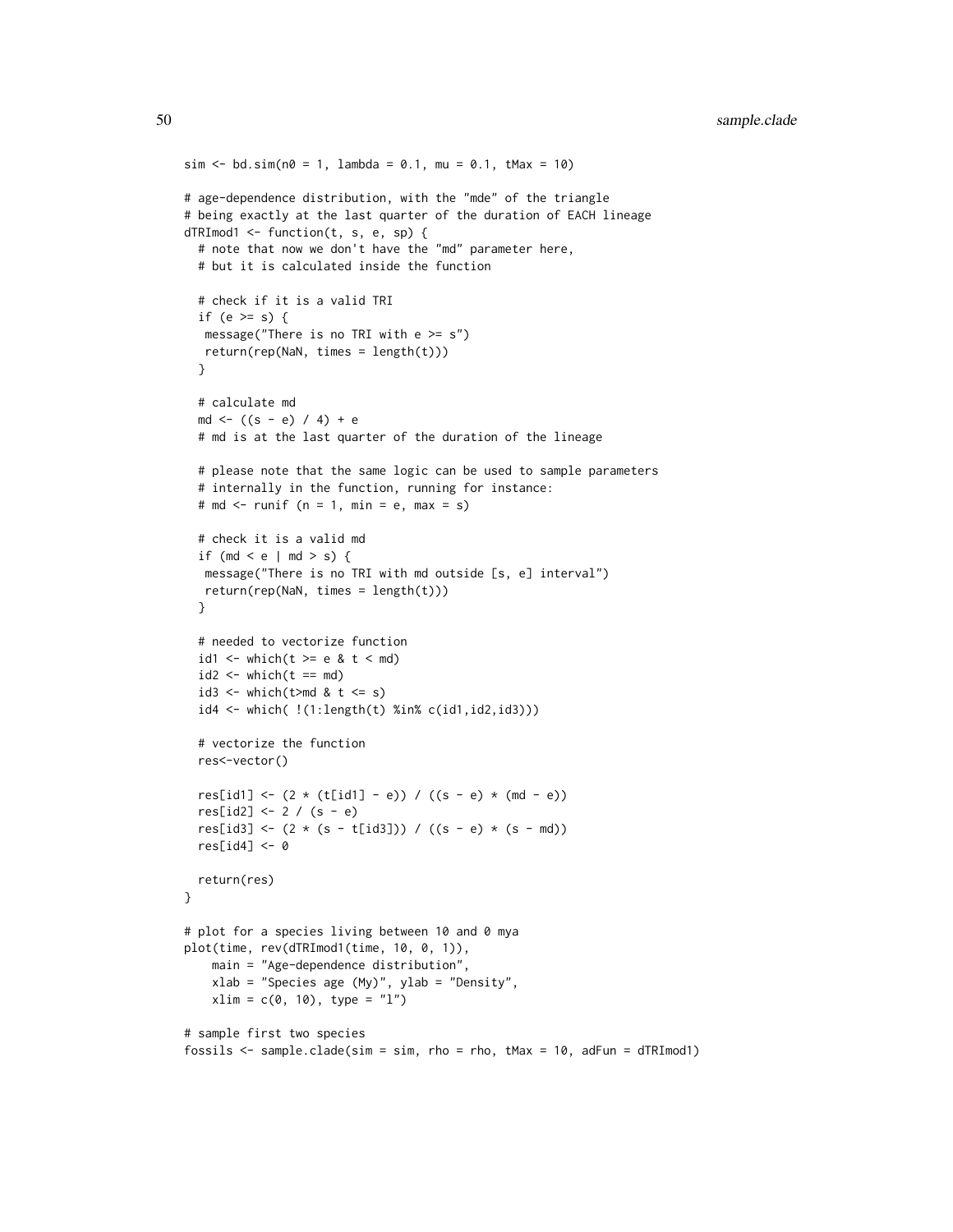```
# draw simulation with fossil occurrences as time points
draw.sim(sim, fossils = fossils)
# here, we fix md at the last quarter
# of the duration of the lineage
###
# the parameters of adFun can also relate to each specific lineage,
# which is useful when using variable parameters for each species
# to keep track of those parameters after the sampling is over
# set seed
set.seed(1)
# simulate a group
sim \le bd.sim(n0 = 1, lambda = 0.1, mu = 0.1, tMax = 10)
# sampling rate
rho <-3# get the par and par1 vectors
# get mins vector
minsPar <- ifelse(is.na(sim$TE), 0, sim$TE)
# a random time inside each species' duration
par <- runif(n = length(sim$TE), min = minsPar, max = sim$TS)
# its complement to the middle of the lineage's age.
par1 <- (((sim$TS - minsPar) / 2) + minsPar) - par
# note that the interaction between these two parameters creates a
# deterministic parameter, but inside the function one of them ("par")
# is a random parameter
dTRImod2 <- function(t, s, e, sp) {
  # make sure it is a valid TRI
  if (e >= s) {
  message("There is no TRI with e \geq s")
   return(rep(NaN, times = length(t)))}
  # md depends on parameters
  md <- par[sp] + par1[sp]
  # check that md is valid
  if (md < e | md > s) {
  message("There is no TRI with md outside [s, e] interval")
  return(rep(NaN, times = length(t)))
  }
  id1 <- which(t >= e & t < md)
  id2 \le - which(t == md)
```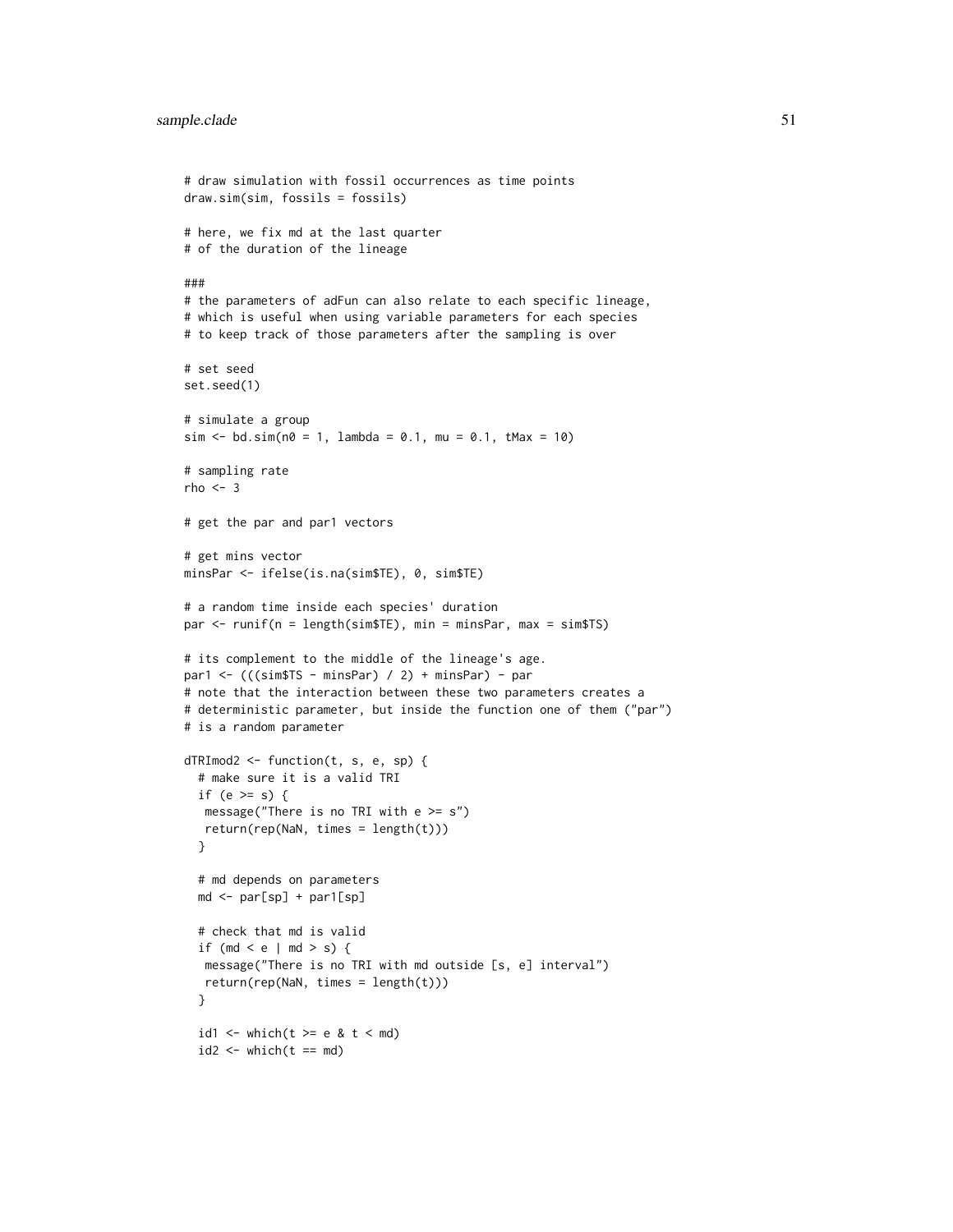```
id3 <- which(t > md & t \leq s)
 id4 <- which(!(1:length(t) %in% c(id1,id2,id3)))
 res <- vector()
 res[id1] \leftarrow (2*(t[id1] - e)) / ((s - e) * (md - e))res[id2] < -2 / (s - e)res[id3] <- (2*(s - t[id3])) / ((s - e) * (s - md))res[id4] < -0return(res)
}
# plot for a species living between 10 and 0 mya
plot(time, rev(dTRImod2(time, 10, 0, 1)),
    main = "Age-dependence distribution",
    xlab = "Species age (My)", ylab = "Density",
   xlim = c(0, 10), type = "1")# simulate fossil occurrences data frame
fossils <- sample.clade(sim, rho, tMax = 10, adFun = dTRImod2, bins = bins,
                        returnTrue = FALSE)
# draw simulation with fossil occurrences as time ranges
draw.sim(sim, fossils = fossils)
###
# we can also have a mix of age-independent and age-dependent
# sampling in the same simulation
# set seed
set.seed(1)
# simulate a group
sim < -b</math>dd.sim(n<math>\theta = 1</math>, lambda = 0.1, mu = 0.1, tMax = 10)# sampling rate
rho \leq -7# define a uniform to represente age-independence
# age-dependence distribution (a uniform density distribution in age)
# in the format that the function needs
custom.uniform <- function(t, s, e, sp) {
 # make sure it is a valid uniform
 if (e >= s) {
  message("There is no uniform function with e \geq s")
  return(rep(NaN, times = length(t)))
 }
 res \le - dunif(x = t, min = e, max = s)
 return(res)
```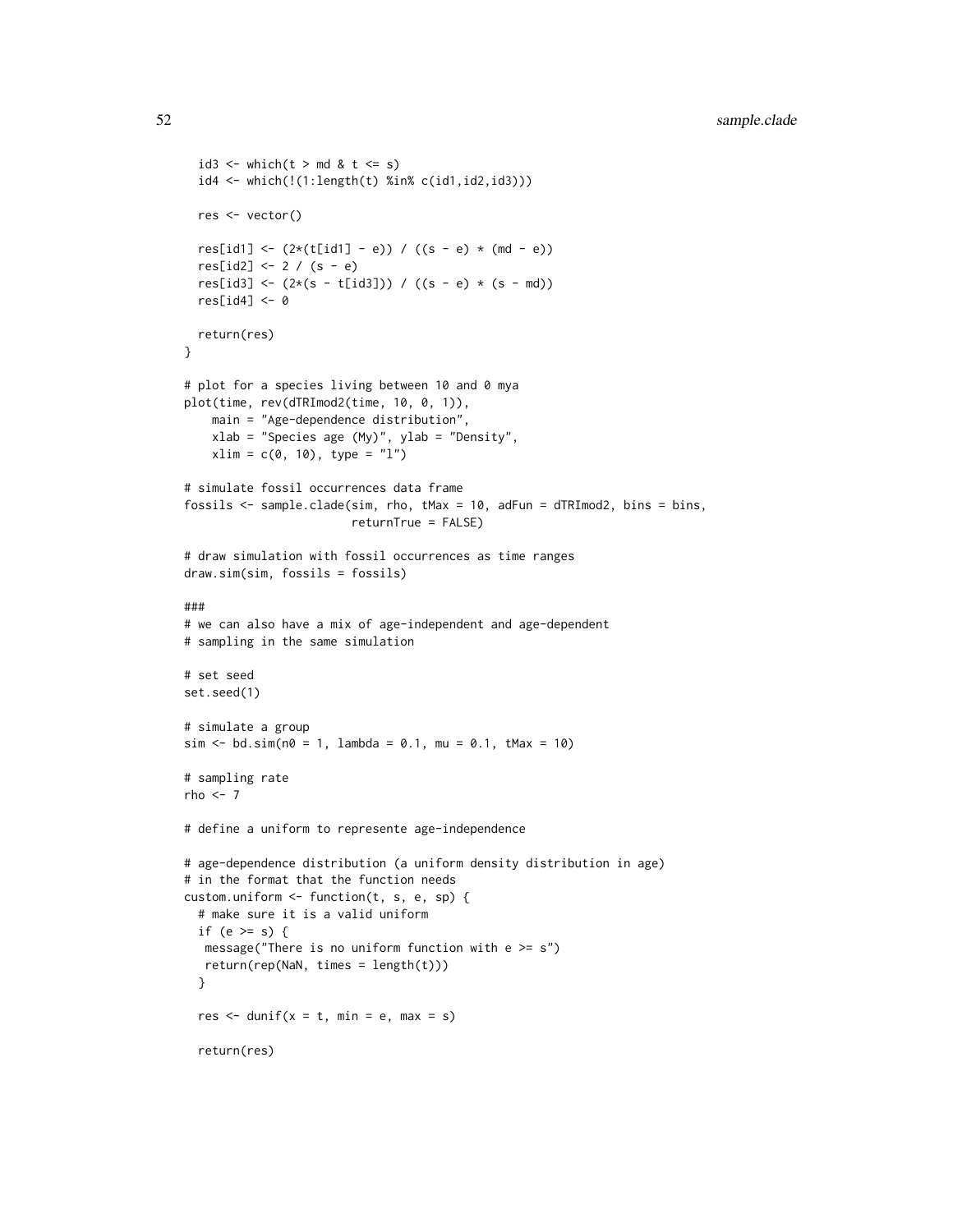```
}
# PERT as above
dPERT \le function(t, s, e, sp, a = 3, b = 3, log = FALSE) {
  # check if it is a valid PERT
 if (e >= s) {
  message("There is no PERT with e \geq s")
  return(rep(NaN, times = length(t)))
  }
  # find the valid and invalid times
  id1 <- which(t \le e | t \ge s)
  id2 <- which(!(t \le e | t \ge s))
  t \leftarrow t[id2]# initialize result vector
  res <- vector()
  # if user wants a log function
  if (log) {
  # invalid times get -Inf
  res[id1] <- -Inf# valid times calculated with log
  res[id2] <- \log(((s - t) ^ 2) * ((-e + t) ^ 2) /
                 ((s - e) ^ 5 * beta(a, b)))
  }
  # otherwise
  else{
  res[id1] < -0res[id2] <- ((s - t) ^ 2) * ((-e + t) ^ 2) / ((s - e) ^ 5 * beta(a, b))
  }
  return(res)
}
# actual age-dependency defined by a mix
dPERTAndUniform <- function(t, s, e, sp) {
  return(
    ifelse(t > 5, custom.uniform(t, s, e, sp),
           dPERT(t, s, e, sp))
  )
}
# starts out uniform, then becomes PERT
# after 5my (in absolute geological time)
# plot it for an example species who lived from 10 to 0 million years ago
plot(time, rev(dPERTAndUniform(time, 10, 0, 1)),
   main = "Age-dependence distribution",
   xlab = "Species age (My)", ylab = "Density",
   xlim = c(0, 10), type = "l")
```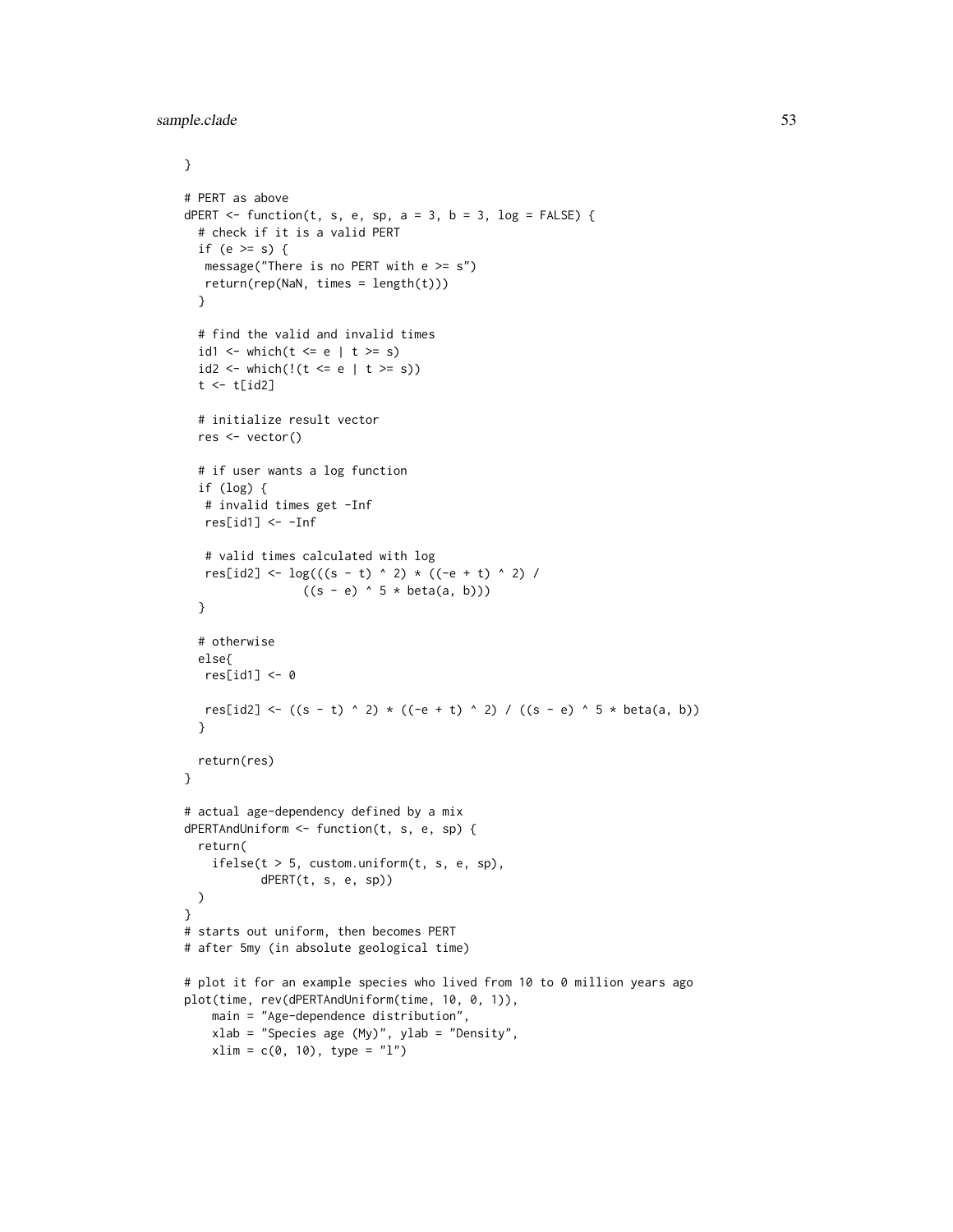```
# bins for fossil ranges
bins \leq seq(from = 10, to = 0, by = -1)
# simulate fossil occurrences data frame
fossils <- sample.clade(sim, rho, tMax = 10, adFun = dPERTAndUniform,
                        bins = bins, returnTrue = FALSE)
# draw simulation with fossil occurrences as ranges
draw.sim(sim, fossils = fossils)
# note how occurrences cluster close to the speciation time of
# species 1, but not its extinction time, since around 5mya
# the PERT becomes the effective age-dependence distribution
```
sim *Details, generics, and methods for the* sim *class*

#### Description

The sim class is a frequent return and input argument for functions in paleobuddy. It contains the following four elements.

- TE Vector of extinction times, with NA as the time of extinction for extant species.
- TS Vector of speciation times, with tMax as the time of speciation for species that started the simulation.
- PAR Vector of parents. Species that started the simulation have NA, while species that were generated during the simulation have their parent's number. Species are numbered as they are born.

EXTANT Vector of logicals representing whether each species is extant.

Here we declare useful generics and methods for sim objects.

# Usage

```
is.sim(sim)
## S3 method for class 'sim'
print(x, \ldots)## S3 method for class 'sim'
head(x, \ldots)## S3 method for class 'sim'
tail(x, \ldots)## S3 method for class 'sim'
```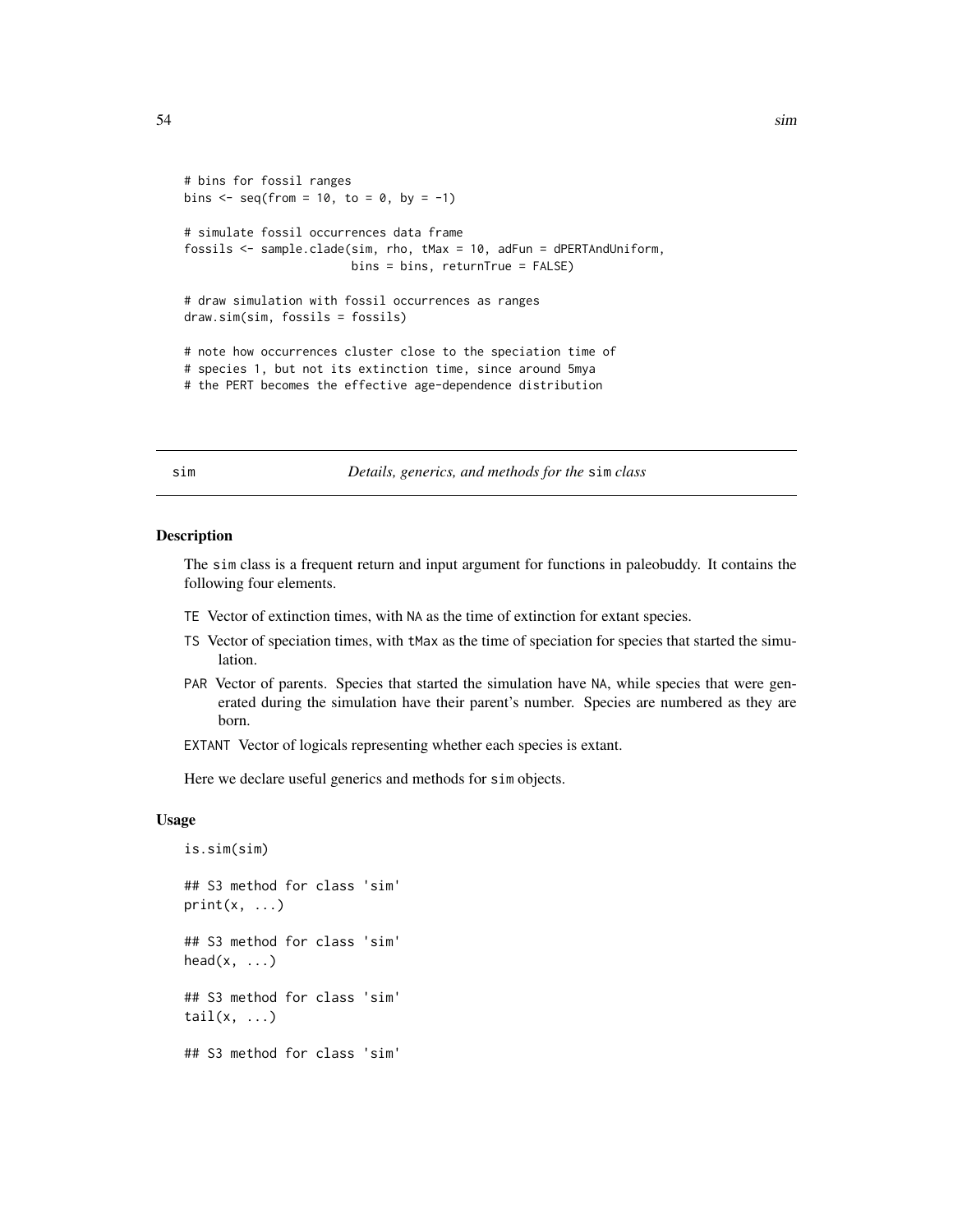<span id="page-54-0"></span>temp 55

```
summary(object, ...)
## S3 method for class 'sim'
plot(x, \ldots)sim.counts(sim, t)
```
# Arguments

|           | sim, x, object  Object of class "sim"                                                    |
|-----------|------------------------------------------------------------------------------------------|
| $\ddotsc$ | Further arguments inherited from generics.                                               |
|           | Time t (in Mya). Used for counting and/or plotting births, deaths and species<br>number. |

# Details

is.sim A sim object must contain 4 members (usually vectors for extinction times, speciation times, species' parents and status), and all of these must have the correct length (i.e. same as all the others) and types. We do not utilize the members' order inside sim for our tests, since they are accessed with the \$ operator and therefore the order is irrelevant.

print.sim The printing of a sim object is formatted into a more straightforward and informative sequence manner. We provide details only for the first few species, since otherwise this print could be overwhelming for simulations with 10+ species.

head.sim Selects only a number of species from the beginning of a sim object.

tail.sim Selects only a number of species from the end of a sim object.

summary.sim Quantitative details on the sim object. Prints the number of species, number of extant species, summary of durations and speciation waiting times, in case there are more than one species.

plot.sim Plots births, deaths, and diversity through time for the sim object.

sim.counts Calculates the births, deaths, and diversity for a sim at time t.

temp *Cenozoic temperature data*

# Description

Temperature data during the Cenozoic. Modified from the InfTemp data set in [RPANDA,](https://github.com/hmorlon/PANDA) originally inferred from delta O18 measurements. Inverted so lower times represent time since first measurement, to be in line with the past-to-present convention of most time-dependent functions in paleobuddy.

# Usage

data(temp)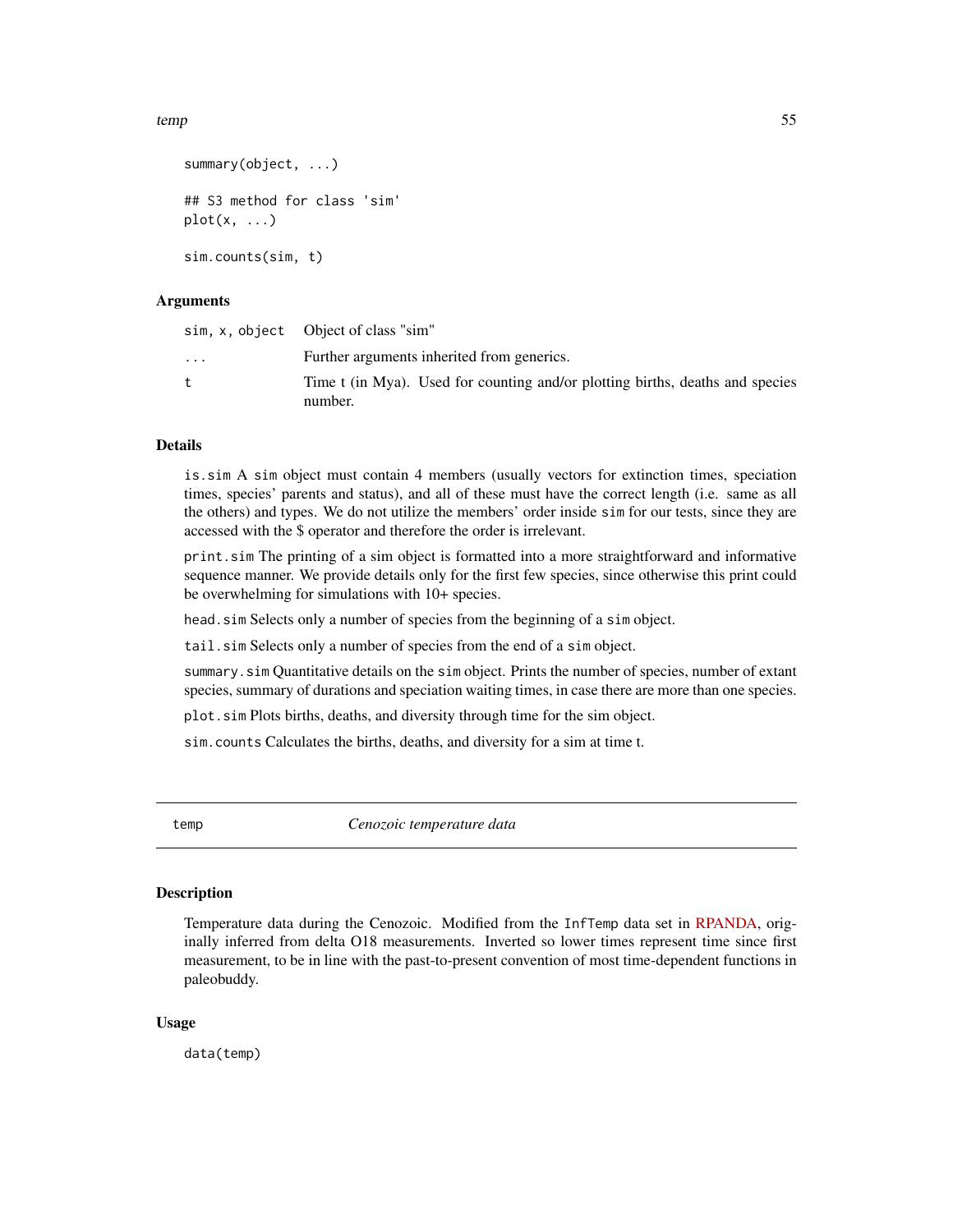# Format

A data frame with 17632 rows and 2 variables:

- t A numeric vector representing time since the beginning of the data frame age, approximately 67 million years ago, in million years. We set this from past to present as opposed to present to past since birth-death functions in paleobuddy consider time going in the former direction. Hence  $t = 0$  represents the time point at 67.5173 mya, while  $t = 67.5173$  represents the present.
- temperature A numeric vector representing temperature in degrees celsius corresponding to time t. Note there might be more than one temperature for each time t given the resolution of the data set.

# Source

<https://github.com/hmorlon/PANDA>

# References

Morlon H. et al (2016) RPANDA: an R package for macroevolutionary analyses on phylogenetic trees. *Methods in Ecology and Evolution* 7: 589-597.

Epstein, S. et al (1953) Revised carbonate-water isotopic temperature scale *Geol. Soc. Am. Bull.* 64: 1315-1326.

Zachos, J.C. et al (2008) An early Cenozoic perspective on greenhouse warming and carbon-cycle dynamics *Nature* 451: 279-283.

Condamine, F.L. et al (2013) Macroevolutionary perspectives to environmental change *Eco Lett.* 16: 72-85.

var.rate.div *Expected diversity for general exponential rates*

# **Description**

Calculates the expected species diversity on an interval given a (possibly time-dependent) exponential rate. Takes as the base rate  $(1)$  a constant,  $(2)$  a function of time,  $(3)$  a function of time interacting with an environmental variable, or (4) a vector of numbers describing rates as a step function. Requires information regarding the maximum simulation time, and allows for optional extra parameters to tweak the baseline rate. For more information on the creation of the final rate, see make.rate.

# Usage

```
var.rate.div(rate, t, n0 = 1, tMax = NULL, envRate = NULL, rateShifts = NULL)
```
<span id="page-55-0"></span>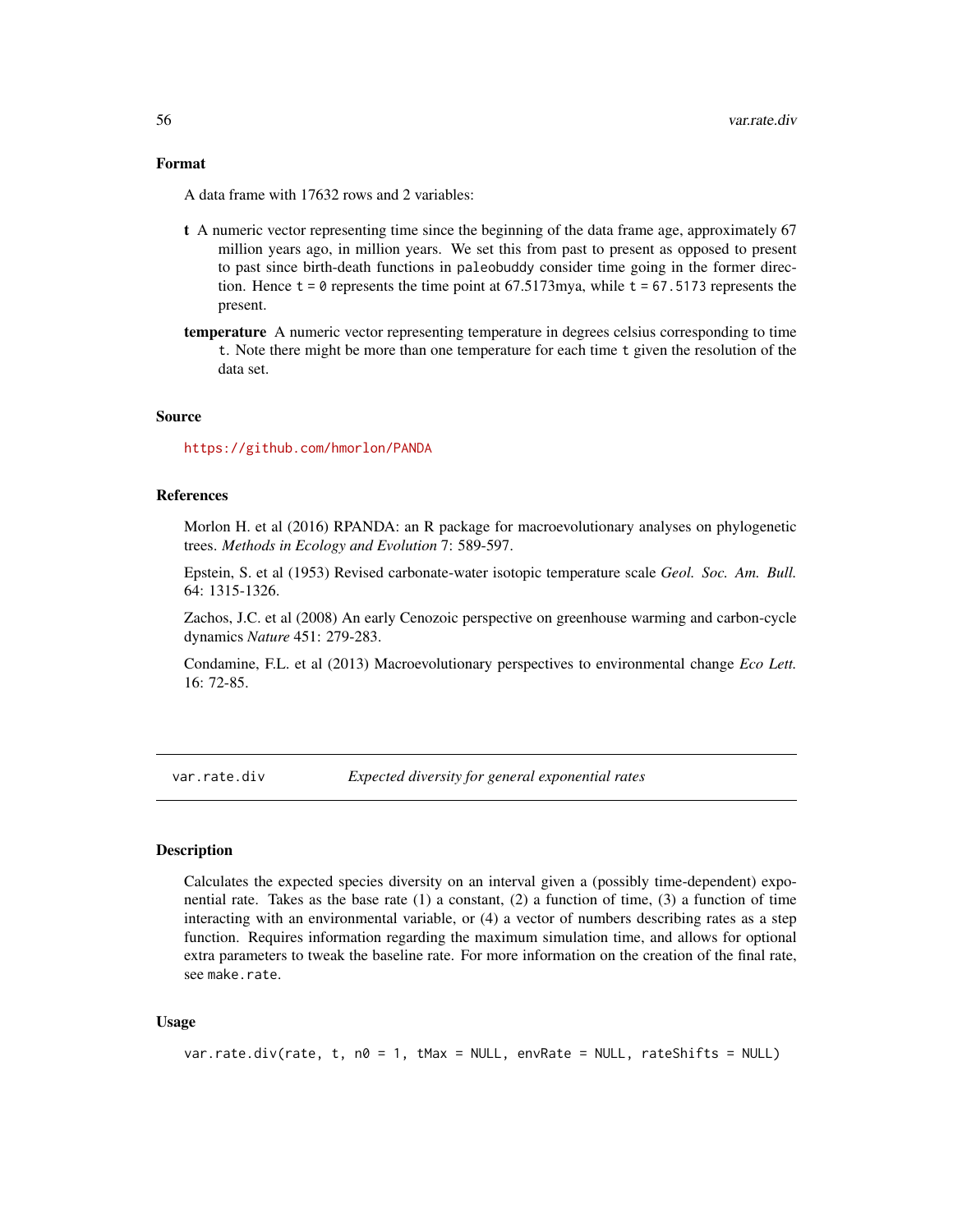# var.rate.div 57

# Arguments

| rate       | The baseline function with which to make the rate. It can be a                                                                                                                                                                                                                                                                                                                                                                                                                                          |
|------------|---------------------------------------------------------------------------------------------------------------------------------------------------------------------------------------------------------------------------------------------------------------------------------------------------------------------------------------------------------------------------------------------------------------------------------------------------------------------------------------------------------|
|            | <b>A</b> number For constant birth-death rates.                                                                                                                                                                                                                                                                                                                                                                                                                                                         |
|            | A function of time For rates that vary with time. Note that this can be any<br>function of time.                                                                                                                                                                                                                                                                                                                                                                                                        |
|            | A function of time and an environmental variable For rates varying with time<br>and an environmental variable, such as temperature. Note that supplying a<br>function on more than one variable without an accompanying envRate will<br>result in an error.                                                                                                                                                                                                                                             |
|            | A numeric vector To create step function rates. Note this must be accompa-<br>nied by a corresponding vector of rate shift times, rateShifts.                                                                                                                                                                                                                                                                                                                                                           |
| t          | A time vector over which to consider the distribution.                                                                                                                                                                                                                                                                                                                                                                                                                                                  |
| n0         | The initial number of species is by default 1, but one can change to any nonneg-<br>ative number.                                                                                                                                                                                                                                                                                                                                                                                                       |
|            | Note: var.rate.div will find the expected number of species given a rate rate<br>and an initial number of parents n0, so in a biological context rate is diversifi-<br>cation rate, not speciation (unless extinction is 0).                                                                                                                                                                                                                                                                            |
| tMax       | Ending time of simulation, in million years after the clade's origin. Needed to<br>ensure rateShifts runs the correct way.                                                                                                                                                                                                                                                                                                                                                                              |
| envRate    | A data. frame representing a time-series, usually an environmental variable<br>(e.g. CO2, temperature, etc) varying with time. The first column of this data. frame<br>must be time, and the second column must be the values of the variable. The<br>function will return an error if the user supplies envRate without rate being<br>a function of two variables. paleobuddy has two environmental data frames,<br>temp and co2. One can check RPANDA for more examples.                              |
|            | Note that, since simulation functions are run in forward-time (i.e. with $\theta$ being<br>the origin time of the simulation), the time column of envRate is assumed to<br>do so as well, so that the row corresponding to $t = 0$ is assumed to be the value<br>of the time-series when the simulation starts, and $t = t$ Max is assumed to be its<br>value when the simulation ends (the present).                                                                                                   |
|            | Acknowledgements: The strategy to transform a function of t and envRate into<br>a function of t only using envRate was adapted from RPANDA.                                                                                                                                                                                                                                                                                                                                                             |
| rateShifts | A vector indicating the time of rate shifts in a step function. The first element<br>must be the first or last time point for the simulation, i.e. 0 or tMax. Since func-<br>tions in paleobuddy run from 0 to tMax, if rateShifts runs from past to present<br>(meaning rateShifts[2] <rateshifts[1]), as<br="" take="" tmax-rateshifts="" we="">the shifts vector. Note that supplying rateShifts when rate is not a numeric<br/>vector of the same length will result in an error.</rateshifts[1]),> |

# Value

A vector of the expected number of species per time point supplied in t, which can then be used to plot vs. t.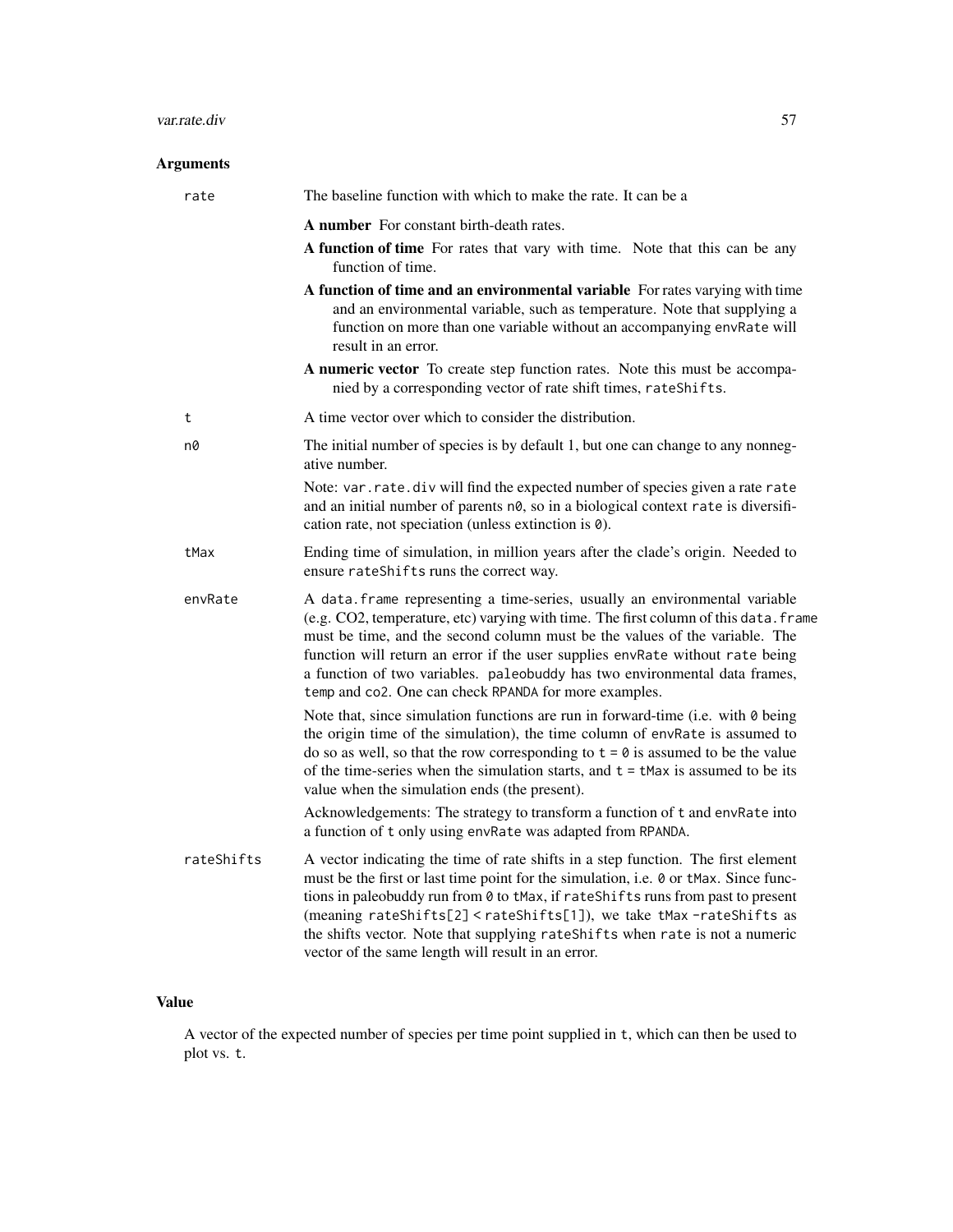```
# let us first create a vector of times to use in these examples
time <- seq(0, 50, 0.1)
###
# we can start simple: create a constant rate
rate <-0.1# make the rate
r <- make.rate(0.5)
# plot it
plot(time, rep(r, length(time)), ylab = "Diversification rate",
     xlab = "Time (Mya)", xlim = c(50, 0), type = 'l')# get expected diversity
div <- var.rate.div(rate, time)
# plot it
plot(time, rev(div), ylab = "Expected number of species",
     xlab = "Time (Mya)", xlim = c(50, 0), type = 'l')###
# something a bit more complex: a linear rate
rate \le function(t) {
  return(1 - 0.05*t)}
# make the rate
r <- make.rate(rate)
# plot it
plot(time, rev(r(time)), ylab = "Diversification rate",
     xlab = "Time (Mya)", xlim = c(50, 0), type = 'l')
# negative values are ok since this represents a diversification rate
# get expected diversity
div <- var.rate.div(rate, time)
# plot it
plot(time, rev(div), ylab = "Expected number of species",
     xlab = "Time (Mya)", xlim = c(50, 0), type = 'l')###
# remember: rate is the diversification rate!
# we can create speciation...
lambda \leq function(t) {
  return(0.5 - 0.01*t)}
```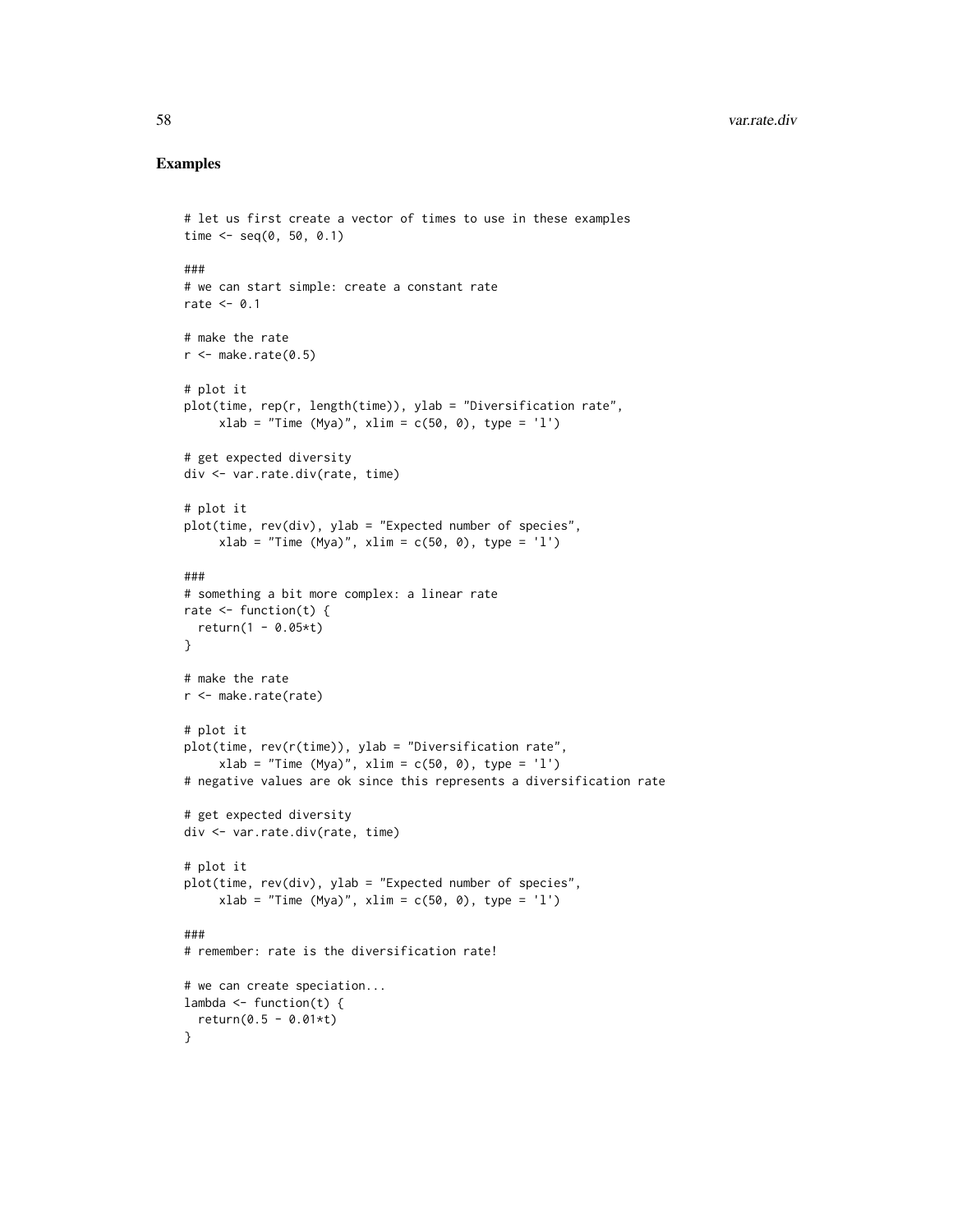```
# ...and extinction...
mu \leftarrow function(t) {
 return(0.01*t)
}
# ...and get rate as diversification
rate \le function(t) {
  return(lambda(t) - mu(t))}
# make the rate
r <- make.rate(rate)
# plot it
plot(time, rev(r(time)), ylab = "Diversification rate",
     xlab = "Time (Mya)", xlim = c(50, 0), type = 'l')# get expected diversity
div <- var.rate.div(rate, time)
# plot it
plot(time, rev(div), ylab = "Expected number of species",
     xlab = "Time (Mya)", xlim = c(50, 0), type = 'l')###
# we can use ifelse() to make a step function like this
rate \leq function(t) {
  return(ifelse(t < 2, 0.2,
         ifelse(t < 3, 0.4,
          ifelse(t < 5, -0.2, 0.5))))
}
# change time so things are faster
time <- seq(0, 10, 0.1)
# make the rate
r <- make.rate(rate)
# plot it
plot(time, rev(r(time)), ylab = "Diversification rate",
     xlab = "Time (Mya)", xlim = c(10, 0), type = 'l')# negative rates is ok since this represents a diversification rate
# get expected diversity
div <- var.rate.div(rate, time)
# plot it
plot(time, rev(div), ylab = "Expected number of species",
     xlab = "Time (Mya)", xlim = c(10, 0), type = 'l')# this method of creating a step function might be annoying, but when
# running thousands of simulations it will provide a much faster
```
# integration than when using our method of transforming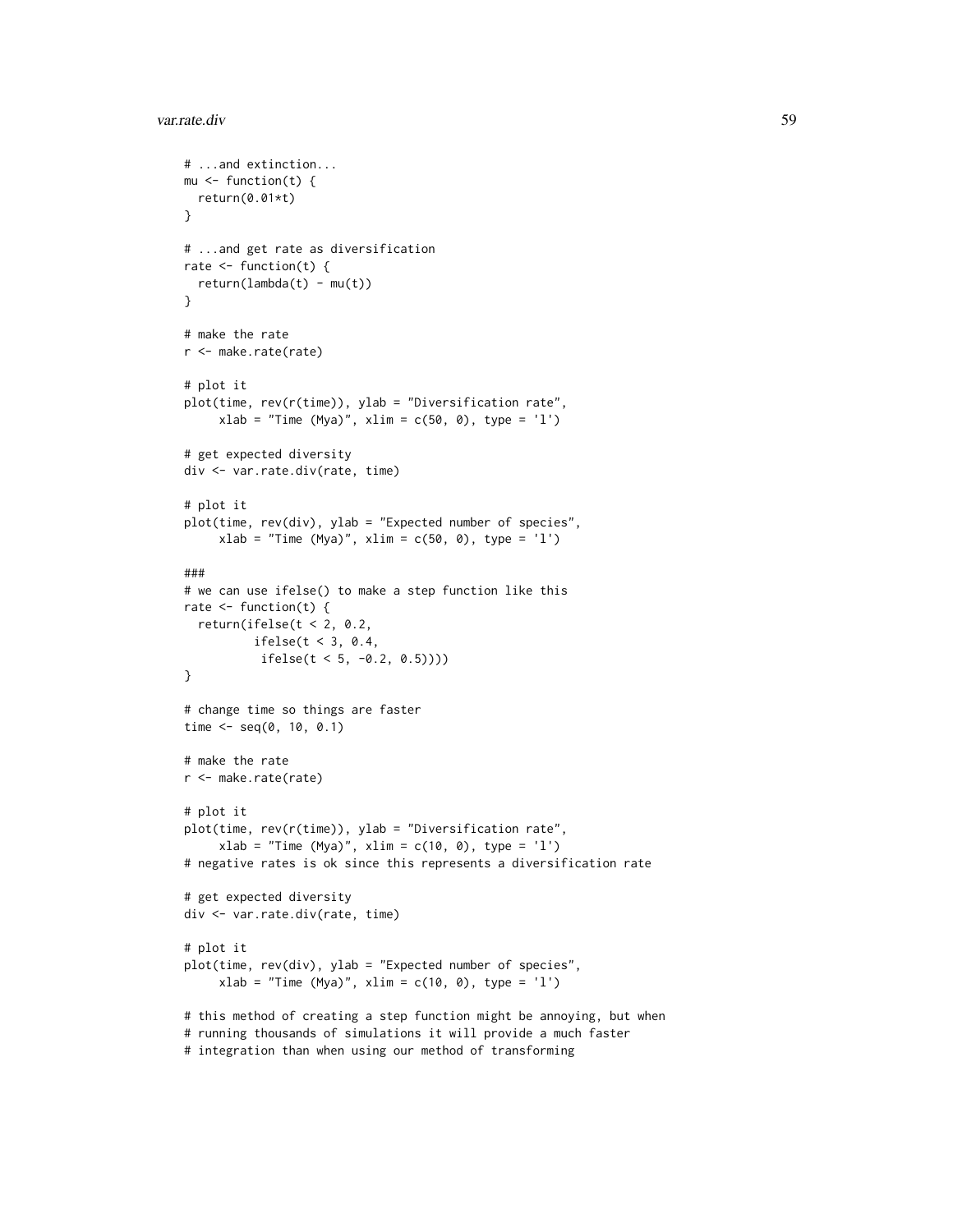```
# a rates and a shifts vector into a function of time
###
# ...which we can do as follows
# rates vector
rateList <- c(0.2, 0.4, -0.2, 0.5)
# rate shifts vector
rateShifts \leq c(0, 2, 3, 5)# make the rate
r <- make.rate(rateList, tMax = 10, rateShifts = rateShifts)
# plot it
plot(time, rev(r(time)), ylab = "Diversification rate",
     xlab = "Time (Mya)", xlim = c(10, 0), type = 'l')
# negative rates is ok since this represents a diversification rate
# get expected diversity
div <- var.rate.div(rateList, time, tMax = 10, rateShifts = rateShifts)
# plot it
plot(time, rev(div), ylab = "Expected number of species",
     xlab = "Time (Mya)", xlim = c(10, 0), type = 'l')###
# finally let us see what we can do with environmental variables
# get the temperature data
data(temp)
# diversification
rate <- function(t, env) {
  return(0.2 + 2*exp(-0.25*env))
}
# make the rate
r <- make.rate(rate, tMax = tMax, envRate = temp)
# plot it
plot(time, rev(r(time)), ylab = "Diversification rate",
     xlab = "Time (Mya)", xlim = c(10, 0), type = 'l')# get expected diversity
div <- var.rate.div(rate, time, tMax = tMax, envRate = temp)
# plot it
plot(time, rev(div), ylab = "Expected number of species",
     xlab = "Time (Mya)", xlim = c(10, 0), type = 'l')
```
# ###

# we can also have a function that depends on both time AND temperature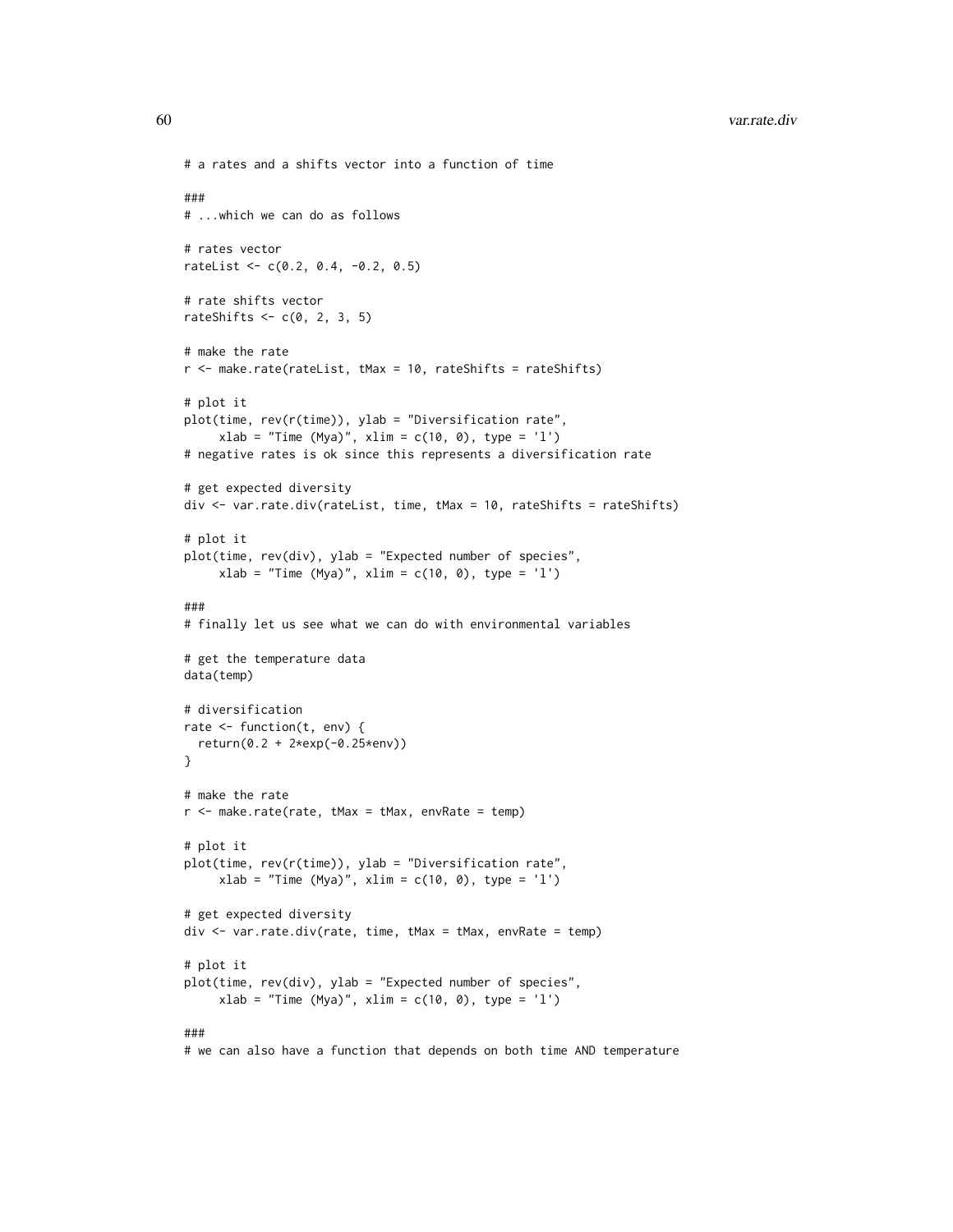```
# diversification
rate <- function(t, env) {
 return(0.02 * env - 0.01 * t)}
# make the rate
r <- make.rate(rate, tMax = tMax, envRate = temp)
# plot it
plot(time, rev(r(time)), ylab = "Diversification rate",
     xlab = "Time (Mya)", xlim = c(10, 0), type = 'l')# get expected diversity
div <- var.rate.div(rate, time, tMax = tMax, envRate = temp)
# plot it
plot(time, rev(div), ylab = "Expected number of species",
     xlab = "Time (Mya)", xlim = c(10, 0), type = 'l')###
# as mentioned above, we could also use ifelse() to construct a step
# function that is modulated by temperature
# diversification
rate <- function(t, env) {
  return(ifelse(t < 2, 0.1 + 0.01*env,
          ifelse(t < 5, 0.2 - 0.05*env,
           ifelse(t < 8, 0.1 + 0.1*env, 0.2))))
}
# make the rate
r <- make.rate(rate, tMax = tMax, envRate = temp)
# plot it
plot(time, rev(r(time)), ylab = "Diversification rate",
     xlab = "Time (Mya)", xlim = c(10, 0), type = 'l')# get expected diversity
div <- var.rate.div(rate, time, tMax = tMax, envRate = temp)
# plot it
plot(time, rev(div), ylab = "Expected number of species",
     xlab = "Time (Mya)", xlim = c(10, 0), type = 'l')# takes a bit long so we set it to not run, but the user
```
# should feel free to explore this and other scenarios